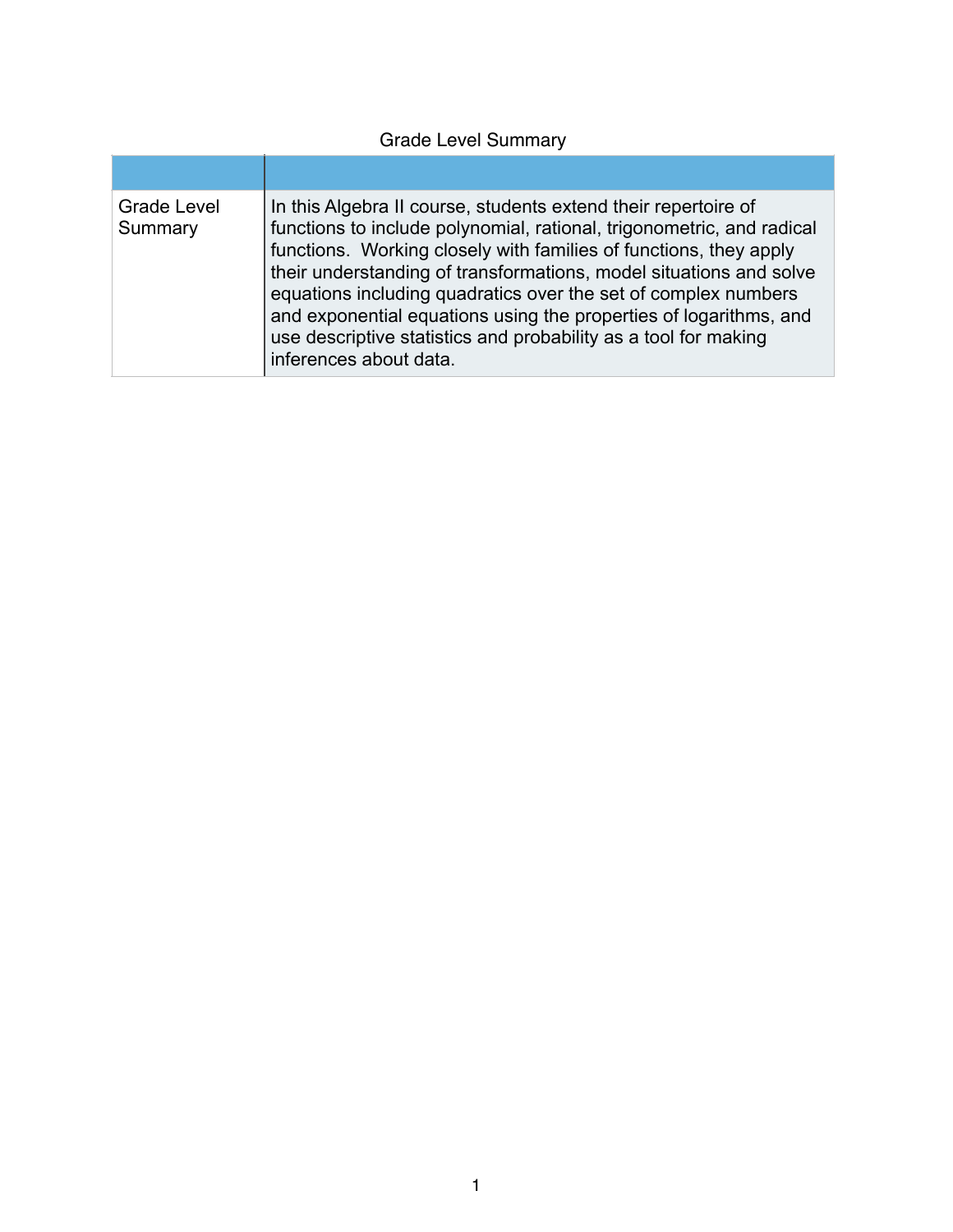|                                                                    |                                                                                                                                                                                                                                                                                                                                                                                                                                                                                                                                                                                                                                                                                                                                                                                                                                                                                                                                                                                                                                                                                                                                                                                                                                                                                                                                                                                                                                                                                                            | Module 1: Expressions, Equations, and Inequalities                                                                                                               |                                                         |                                                                                                      |                                                                                                   |
|--------------------------------------------------------------------|------------------------------------------------------------------------------------------------------------------------------------------------------------------------------------------------------------------------------------------------------------------------------------------------------------------------------------------------------------------------------------------------------------------------------------------------------------------------------------------------------------------------------------------------------------------------------------------------------------------------------------------------------------------------------------------------------------------------------------------------------------------------------------------------------------------------------------------------------------------------------------------------------------------------------------------------------------------------------------------------------------------------------------------------------------------------------------------------------------------------------------------------------------------------------------------------------------------------------------------------------------------------------------------------------------------------------------------------------------------------------------------------------------------------------------------------------------------------------------------------------------|------------------------------------------------------------------------------------------------------------------------------------------------------------------|---------------------------------------------------------|------------------------------------------------------------------------------------------------------|---------------------------------------------------------------------------------------------------|
| <b>Module Title</b>                                                | <b>Message</b>                                                                                                                                                                                                                                                                                                                                                                                                                                                                                                                                                                                                                                                                                                                                                                                                                                                                                                                                                                                                                                                                                                                                                                                                                                                                                                                                                                                                                                                                                             | <b>Assignment / Call to</b><br><b>Action (200 Character)</b><br>Max)                                                                                             | <b>Content Directions</b>                               | <b>Resource / URL</b>                                                                                | <b>Alternative to IOS or</b><br><b>Notes</b>                                                      |
| Module 1:<br>Expressions,<br>Equations, and<br><b>Inequalities</b> | In this module, you will investigate the complex<br>number system, operations with expressions, and<br>solving equations and inequalities for a variety of<br>functions. These functions include absolute value,<br>quadratic, polynomial, rational, radical,<br>exponential, and logarithmic. You will explore real-<br>world applications for these function families.<br>Focus Standards Addressed in this Module<br>CC.2.1.HS.F.2 -<br>Apply properties of rational<br>and irrational numbers to solve real world or<br>mathematical problems.<br>CC.2.1.HS.F.6<br>Extend the knowledge of<br>arithmetic operations and apply to complex<br>numbers.<br>CC.2.1.HS.F.7 -<br>Apply concepts of complex<br>numbers in polynomial identities and quadratic<br>equations to solve problems.<br>CC.2.2.HS.D.1 -<br>Interpret the structure of<br>expressions to represent a quantity in terms of its<br>context.<br>CC.2.2.HS.D.2 -<br>Write expressions in<br>equivalent forms to solve problems.<br>CC.2.2.HS.D.3 -<br>Extend the knowledge of<br>arithmetic operations and apply to polynomials.<br>CC.2.2.HS.D.4 -<br>Understand the relationship<br>between zeros and factors of polynomials to make<br>generalizations about functions and their graphs.<br>CC.2.2.HS.D.9 -<br>Use reasoning to solve<br>equations and justify the solution method.<br>SUGGESTED APPS FOR CAPTURING NOTES:<br>Notability (\$2.99) OR PaperPort (FREE).<br>SUGGESTED APPS FOR CREATING<br>PRESENTATIONS: ShowMe (FREE). |                                                                                                                                                                  |                                                         |                                                                                                      |                                                                                                   |
|                                                                    |                                                                                                                                                                                                                                                                                                                                                                                                                                                                                                                                                                                                                                                                                                                                                                                                                                                                                                                                                                                                                                                                                                                                                                                                                                                                                                                                                                                                                                                                                                            |                                                                                                                                                                  |                                                         |                                                                                                      |                                                                                                   |
| <b>Exploring Absolute</b><br><b>Value Equations</b>                | In this lesson, students will explore absolute value<br>equations.                                                                                                                                                                                                                                                                                                                                                                                                                                                                                                                                                                                                                                                                                                                                                                                                                                                                                                                                                                                                                                                                                                                                                                                                                                                                                                                                                                                                                                         | DISCOVER how to<br>solve an absolute<br>value equation.                                                                                                          |                                                         | http://<br>www.mathwarehouse.com<br>/absolute-value/how-to-<br>solve-absolute-value-<br>equation.php |                                                                                                   |
|                                                                    |                                                                                                                                                                                                                                                                                                                                                                                                                                                                                                                                                                                                                                                                                                                                                                                                                                                                                                                                                                                                                                                                                                                                                                                                                                                                                                                                                                                                                                                                                                            | <b>INVESTIGATE solving</b><br>equations with two<br>absolute value<br>expressions and<br><b>SUMMARIZE the</b><br>process in your notes.                          |                                                         | http://patrickjmt.com/<br>solving-absolute-value-<br>equations-ex-2/                                 |                                                                                                   |
|                                                                    |                                                                                                                                                                                                                                                                                                                                                                                                                                                                                                                                                                                                                                                                                                                                                                                                                                                                                                                                                                                                                                                                                                                                                                                                                                                                                                                                                                                                                                                                                                            | SOLVE absolute value<br>equations.                                                                                                                               | <b>Complete IXL Activities</b><br>Algebra 1 L.1 and L.2 | https://itunes.apple.com/<br>us/app/ixl-math-and-<br>english/id693689912?<br>$mt=8$                  | https://www.ixl.com/<br>math/algebra-1/solve-<br>absolute-value-<br>equations                     |
|                                                                    |                                                                                                                                                                                                                                                                                                                                                                                                                                                                                                                                                                                                                                                                                                                                                                                                                                                                                                                                                                                                                                                                                                                                                                                                                                                                                                                                                                                                                                                                                                            |                                                                                                                                                                  |                                                         |                                                                                                      | https://www.ixl.com/<br>math/algebra-1/graph-<br>solutions-to-absolute-<br>value-equations        |
|                                                                    |                                                                                                                                                                                                                                                                                                                                                                                                                                                                                                                                                                                                                                                                                                                                                                                                                                                                                                                                                                                                                                                                                                                                                                                                                                                                                                                                                                                                                                                                                                            | CHECK your<br>understanding of<br>solving simple absolute<br>value equations.                                                                                    |                                                         | https://<br>braingenie.ck12.org/skills/<br>106659                                                    | Teacher can create a<br>class with students in<br>order to view data about<br>student performance |
|                                                                    |                                                                                                                                                                                                                                                                                                                                                                                                                                                                                                                                                                                                                                                                                                                                                                                                                                                                                                                                                                                                                                                                                                                                                                                                                                                                                                                                                                                                                                                                                                            | SOLVE complicated<br>absolute value<br>equations.                                                                                                                |                                                         | https://<br>braingenie.ck12.org/skills/<br>106660                                                    | Teacher can create a<br>class with students in<br>order to view data about<br>student performance |
|                                                                    |                                                                                                                                                                                                                                                                                                                                                                                                                                                                                                                                                                                                                                                                                                                                                                                                                                                                                                                                                                                                                                                                                                                                                                                                                                                                                                                                                                                                                                                                                                            |                                                                                                                                                                  |                                                         |                                                                                                      |                                                                                                   |
| <b>Exploring Absolute</b><br><b>Value Inequalities</b>             | In this lesson, students will explore absolute value<br>inequalities.                                                                                                                                                                                                                                                                                                                                                                                                                                                                                                                                                                                                                                                                                                                                                                                                                                                                                                                                                                                                                                                                                                                                                                                                                                                                                                                                                                                                                                      | <b>INVESTIGATE how to</b><br>solve an example of an<br>absolute value<br>inequality and<br><b>SUMMARIZE the</b><br>process in your notes.<br>$(1 \text{ of } 3)$ |                                                         | http://patrickjmt.com/<br>solving-absolute-value-<br>inequalities-ex-1/                              |                                                                                                   |
|                                                                    |                                                                                                                                                                                                                                                                                                                                                                                                                                                                                                                                                                                                                                                                                                                                                                                                                                                                                                                                                                                                                                                                                                                                                                                                                                                                                                                                                                                                                                                                                                            | <b>INVESTIGATE how to</b><br>solve an example of an<br>absolute value<br>inequality and<br><b>SUMMARIZE the</b><br>process in your notes.<br>$(2 \text{ of } 3)$ |                                                         | http://patrickjmt.com/<br>solving-absolute-value-<br>inequalities-ex-2/                              |                                                                                                   |
|                                                                    |                                                                                                                                                                                                                                                                                                                                                                                                                                                                                                                                                                                                                                                                                                                                                                                                                                                                                                                                                                                                                                                                                                                                                                                                                                                                                                                                                                                                                                                                                                            | <b>INVESTIGATE how to</b><br>solve an example of an<br>absolute value<br>inequality and<br><b>SUMMARIZE the</b><br>process in your notes.<br>$(3 \text{ of } 3)$ |                                                         | http://patrickjmt.com/<br>solving-absolute-value-<br>inequalities-ex-3/                              |                                                                                                   |
|                                                                    |                                                                                                                                                                                                                                                                                                                                                                                                                                                                                                                                                                                                                                                                                                                                                                                                                                                                                                                                                                                                                                                                                                                                                                                                                                                                                                                                                                                                                                                                                                            | SOLVE absolute value<br>inequalities.                                                                                                                            | <b>Complete IXL Activities</b><br>Algebra 1 L.3         | https://itunes.apple.com/<br>us/app/ixl-math-and-<br>english/id693689912?<br>$mt=8$                  | https://www.ixl.com/<br>math/algebra-1/solve-<br>absolute-value-<br><i>inequalities</i>           |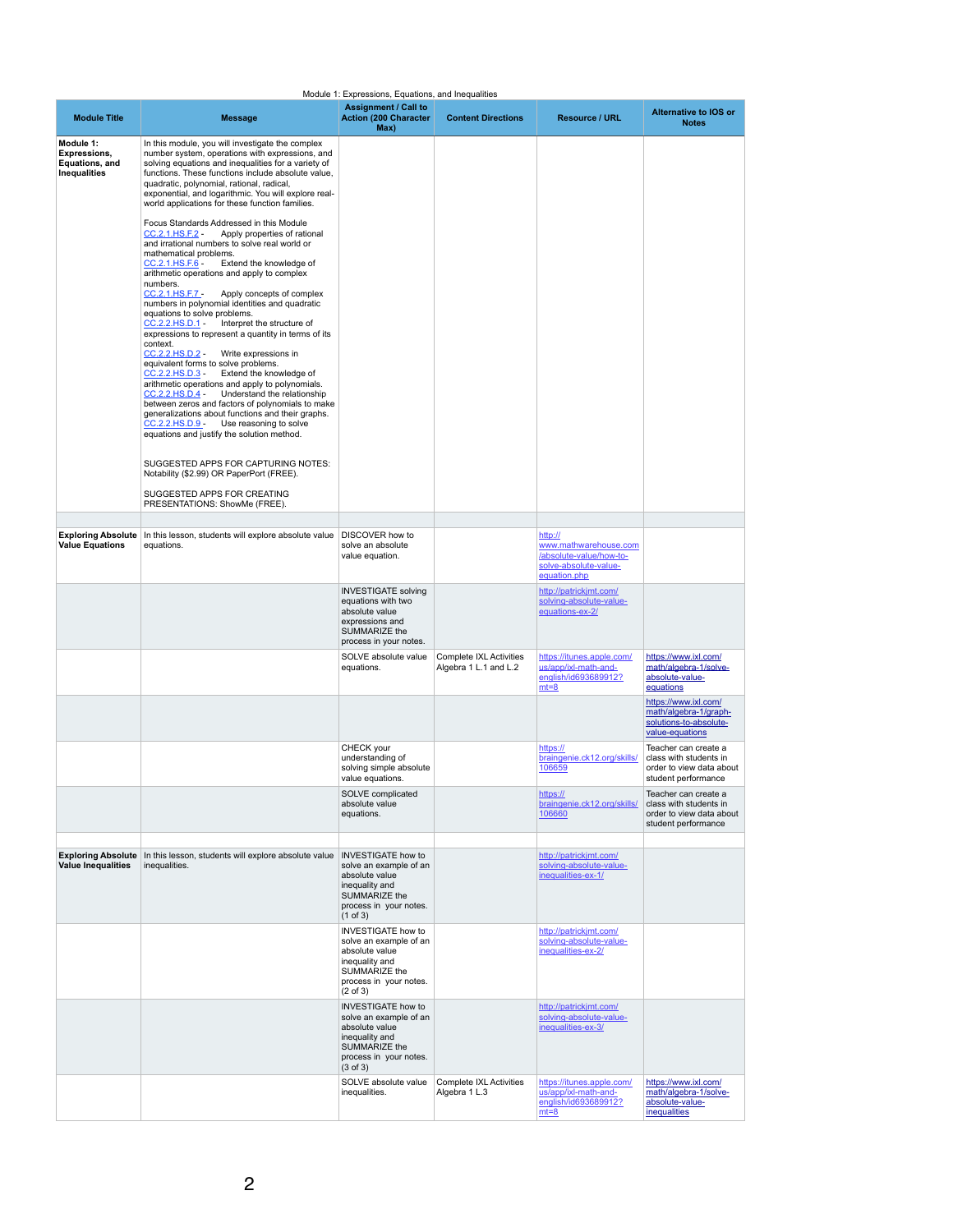| <b>Module Title</b>                                                           | <b>Message</b>                                                                       | <b>Assignment / Call to</b><br><b>Action (200 Character</b><br>Max)                                                                              | <b>Content Directions</b>                        | <b>Resource / URL</b>                                                                                                  | <b>Alternative to IOS or</b><br><b>Notes</b>                                                                  |
|-------------------------------------------------------------------------------|--------------------------------------------------------------------------------------|--------------------------------------------------------------------------------------------------------------------------------------------------|--------------------------------------------------|------------------------------------------------------------------------------------------------------------------------|---------------------------------------------------------------------------------------------------------------|
|                                                                               |                                                                                      | <b>GRAPH</b> absolute value<br>inequalities.                                                                                                     | <b>Complete IXL Activities</b><br>Algebra 1 L.4  | https://itunes.apple.com/<br>us/app/ixl-math-and-<br>english/id693689912?<br>$mt=8$                                    | https://www.ixl.com/<br>math/algebra-1/graph-<br>solutions-to-absolute-<br>value-inequalities                 |
|                                                                               |                                                                                      | <b>CHECK</b> your<br>understanding of<br>solving absolute value<br>inequalities. (1 of 2)                                                        |                                                  | https://<br>braingenie.ck12.org/skills/<br>106662                                                                      | Teacher can create a<br>class with students in<br>order to view data about<br>student performance             |
|                                                                               |                                                                                      | CHECK your<br>understanding of<br>solving absolute value<br>inequalities. (2 of 2)                                                               |                                                  | https://<br>braingenie.ck12.org/skills/<br>106664                                                                      |                                                                                                               |
| <b>Extending</b><br>Knowledge of<br><b>Absolute Value</b><br><b>Equations</b> | In this lesson, students will extend their<br>knowledge of absolute value equations. | <b>INVESTIGATE how to</b><br>solve an equation with<br>two absolute values<br>and SUMMARIZE the<br>process in your notes.<br>(1 to 3)            |                                                  | http://patrickjmt.com/<br>solving-absolute-value-<br>equations-containing-two-<br>absolute-value-<br>expressions-ex-1/ |                                                                                                               |
|                                                                               |                                                                                      | <b>INVESTIGATE how to</b><br>solve an equation with<br>two absolute values<br>and SUMMARIZE the<br>process in your notes.<br>$(2 \text{ to } 3)$ |                                                  | http://patrickjmt.com/<br>solving-absolute-value-<br>equations-containing-two-<br>absolute-value-<br>expressions-ex-2/ |                                                                                                               |
|                                                                               |                                                                                      | <b>INVESTIGATE how to</b><br>solve an equation with<br>two absolute values<br>and SUMMARIZE the<br>process in your notes.<br>$(3 \text{ to } 3)$ |                                                  | http://patrickjmt.com/<br>solving-absolute-value-<br>equations-containing-two-<br>absolute-value-<br>expressions-ex-3/ |                                                                                                               |
|                                                                               |                                                                                      | <b>DEMONSTRATE</b> your<br>understanding of how<br>to solve equations with<br>two absolute values.                                               |                                                  | http://<br>www.purplemath.com/<br>modules/solveabs2.htm                                                                |                                                                                                               |
| <b>Exploring Complex</b><br><b>Number</b><br><b>Operations</b>                | In this lesson, students will explore complex<br>number operations.                  | USE the following<br>iBook as a resource to<br>help you complete the<br>following lessons.                                                       |                                                  | https://itunes.apple.com/<br>us/podcast/complex-<br>numbers/id418804912?<br>i=91070575&mt=2                            |                                                                                                               |
|                                                                               |                                                                                      | <b>INVESTIGATE</b><br>complex numbers and<br>operations and<br>summarize what you<br>learned in your notes.                                      |                                                  | http://<br>www.mathsisfun.com/<br>numbers/complex-<br>numbers.html                                                     |                                                                                                               |
|                                                                               |                                                                                      | <b>INVESTIGATE finding</b><br>powers of i and<br><b>CREATE</b> an example<br>on the ShowMe app to<br>share.                                      |                                                  | http://<br>www.virtualnerd.com/<br>tutorials/?<br>id=Alg2 05 01 0008                                                   |                                                                                                               |
|                                                                               |                                                                                      | <b>REINFORCE</b> your<br>understanding of<br>writing complex<br>numbers.                                                                         | <b>Complete IXL Activities</b><br>Algebra 2 H.1  | https://itunes.apple.com/<br>us/app/ixl-math-and-<br>english/id693689912?<br>$mt=8$                                    | https://www.ixl.com/<br>math/algebra-2/<br>introduction-to-complex-<br>numbers                                |
|                                                                               |                                                                                      | <b>REINFORCE your</b><br>understanding of<br>operations with<br>complex numbers.                                                                 | <b>Complete IXL Activities</b><br>Algebra 2 H.6  | https://itunes.apple.com/<br>us/app/ixl-math-and-<br>english/id693689912?<br>$mt=8$                                    | https://www.ixl.com/<br>math/algebra-2/add-<br>subtract-multiply-and-<br>divide-complex-numbers               |
|                                                                               |                                                                                      | <b>REINFORCE</b> your<br>understanding of<br>absolute value of<br>complex numbers.                                                               | <b>Complete IXL Activities</b><br>Algebra 2 H.7  | https://itunes.apple.com/<br>us/app/ixl-math-and-<br>english/id693689912?<br>$mt=8$                                    | https://www.ixl.com/<br>math/algebra-2/absolute-<br>values-of-complex-<br>numbers                             |
|                                                                               |                                                                                      | <b>REINFORCE</b> your<br>understanding of<br>finding powers of i.                                                                                | <b>Complete IXL Activities</b><br>Algebra 2 H.8  | https://itunes.apple.com/<br>us/app/ixl-math-and-<br>english/id693689912?<br>$mt=8$                                    | https://www.ixl.com/<br>math/algebra-2/powers-<br>$of-i$                                                      |
|                                                                               |                                                                                      | ASSESS your<br>understanding complex<br>numbers.                                                                                                 |                                                  | https://<br>braingenie.ck12.org/units/<br>1648/unit quizzes                                                            | Teacher can create a<br>class with students in<br>order to view data about<br>student performance.            |
| <b>Solving Quadratic</b><br><b>Equations</b>                                  | In this lesson, students will solve quadratic<br>equations.                          | <b>READ about strategies</b><br>for determining the<br>best strategy for<br>solving a quadratic<br>equation.                                     |                                                  | https://learnzillion.com/<br>lesson plans/792                                                                          | <b>Teacher Resource with</b><br>posted student tasks                                                          |
|                                                                               |                                                                                      | <b>REVIEW how to solve</b><br>quadratic equations by<br>factoring.                                                                               |                                                  | http://<br>www.virtualnerd.com/<br>tutorials/?<br>id=Alg1 12 01 0006                                                   |                                                                                                               |
|                                                                               |                                                                                      | <b>APPLY your</b><br>understanding of<br>solving quadratic<br>equations by factoring.                                                            | <b>Complete IXL Activities</b><br>Algebra 1 BB.6 | https://itunes.apple.com/<br>us/app/ixl-math-and-<br>english/id693689912?<br>$mt=8$                                    | https://www.ixl.com/<br>math/algebra-1/solve-a-<br>quadratic-equation-<br>using-the-zero-product-<br>property |
|                                                                               |                                                                                      | <b>EXPLORE</b> completing<br>the square with<br>algebra tiles.                                                                                   |                                                  | http://<br>www.classzone.com/<br>eservices/home/pdf/<br>student/LA205EAD.pdf                                           |                                                                                                               |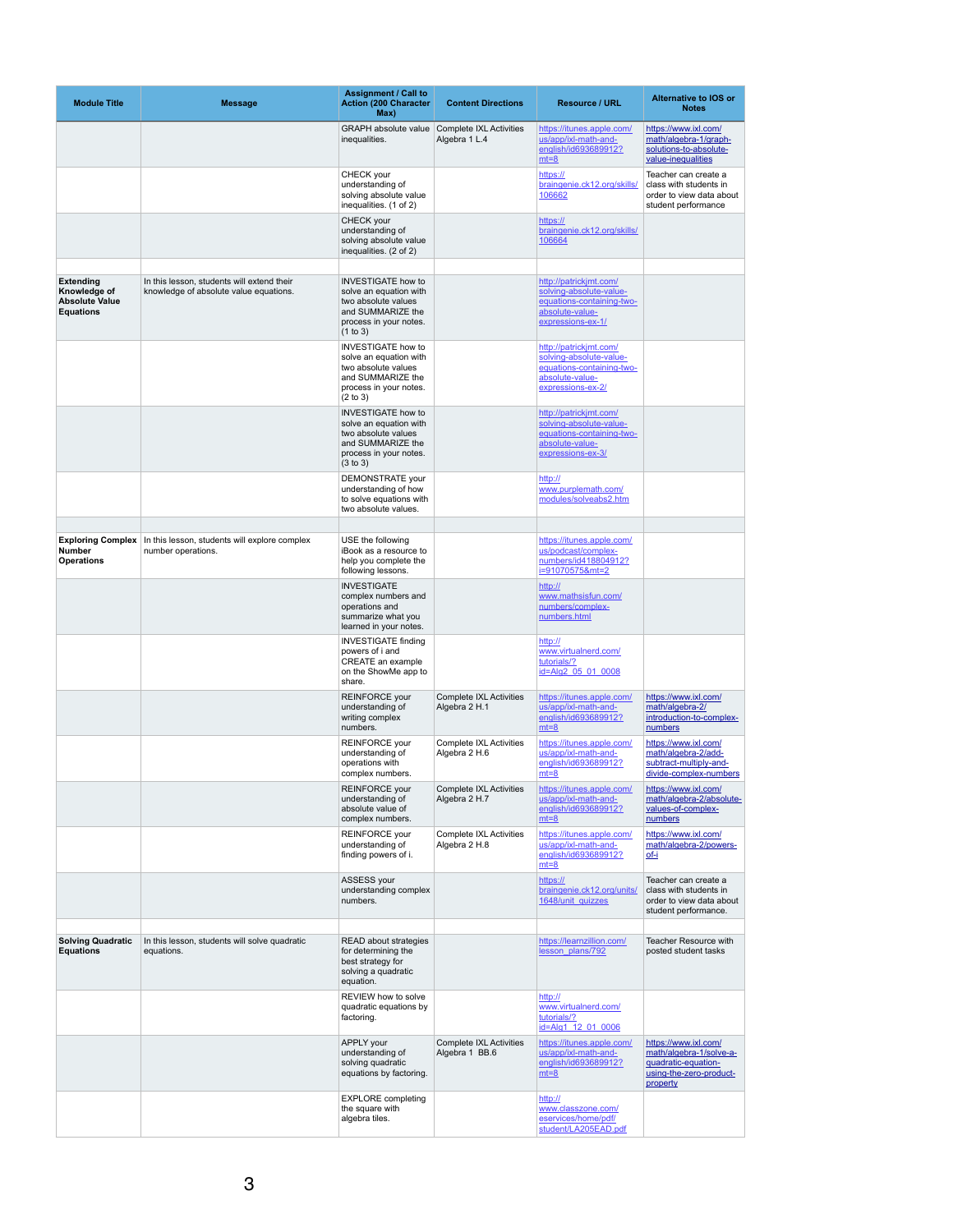| <b>Module Title</b>                                                          | <b>Message</b>                                                                 | <b>Assignment / Call to</b><br><b>Action (200 Character</b><br>Max)                                             | <b>Content Directions</b> | <b>Resource / URL</b>                                                                                                                                                              | <b>Alternative to IOS or</b><br><b>Notes</b>                                                       |
|------------------------------------------------------------------------------|--------------------------------------------------------------------------------|-----------------------------------------------------------------------------------------------------------------|---------------------------|------------------------------------------------------------------------------------------------------------------------------------------------------------------------------------|----------------------------------------------------------------------------------------------------|
|                                                                              |                                                                                | SOLVE the remaining<br>problems from the<br>previous table using<br>algebra tiles.                              |                           | https://itunes.apple.com/<br>us/app/algebra-tiles/<br>id568896224?mt=8                                                                                                             | http://<br>technology.cpm.org/<br>general/tiles/                                                   |
|                                                                              |                                                                                | <b>INVESTIGATE solving</b><br>by completing the<br>square and<br><b>SUMMARIZE the</b><br>process in your notes. |                           | https://<br>www.khanacademy.org/<br>math/algebra/quadratics/<br>solving-quadratics-by-<br>completing-the-square/v/<br>solving-quadratic-<br>equations-by-completing-<br>the-square |                                                                                                    |
|                                                                              |                                                                                | DEMONSTRATE your<br>skills for completing<br>the square $(a=1)$ .                                               |                           | https://<br>braingenie.ck12.org/skills/<br>106839                                                                                                                                  | Teacher can create a<br>class with students in<br>order to view data about<br>student performance. |
|                                                                              |                                                                                | <b>DEMONSTRATE</b> your<br>skills for completing<br>the square $(a>1)$ .                                        |                           | https://<br>braingenie.ck12.org/skills/<br>106840                                                                                                                                  | Teacher can create a<br>class with students in<br>order to view data about<br>student performance. |
|                                                                              |                                                                                | <b>EXPLORE</b> the<br>quadratic formula and<br>its origins.                                                     |                           | https://<br>www.khanacademy.org/<br>math/algebra/quadratics/<br>solving-quadratics-using-<br>the-quadratic-formula/a/<br>quadratic-formula-<br>explained-article                   |                                                                                                    |
|                                                                              |                                                                                | CREATE a summary of<br>the quadratic formula<br>using the Explain<br>Everything app.                            |                           | https://itunes.apple.com/<br>us/app/explain-everything-<br>interactive/id431493086?<br>$mt=8$                                                                                      |                                                                                                    |
|                                                                              |                                                                                | APPLY your<br>understanding of the<br>quadratic formula.                                                        |                           | https://<br>www.khanacademy.org/<br>math/algebra/quadratics/<br>solving-quadratics-using-<br>the-quadratic-formula/e/<br>quadratic equation                                        |                                                                                                    |
|                                                                              |                                                                                | <b>INVESTIGATE the</b><br>discriminant and<br>SUMMARIZE what you<br>have learned in your<br>notes.              |                           | http://<br>www.purplemath.com/<br>modules/quadform2.htm                                                                                                                            |                                                                                                    |
|                                                                              |                                                                                | <b>DESCRIBE</b> the<br>solutions to quadratic<br>equations using the<br>discriminant.                           |                           | https://<br>braingenie.ck12.org/skills/<br>106843                                                                                                                                  | Teacher can create a<br>class with students in<br>order to view data about<br>student performance  |
| <b>Solving Quadratic</b><br><b>Inequalities</b>                              | In this lesson, student will solve quadratic<br>inequalities.                  | <b>EXPLORE</b> solving<br>quadratic inequalities.                                                               |                           | http://<br>www.mathsisfun.com/<br>algebra/inequality-<br>quadratic-solving.html                                                                                                    |                                                                                                    |
|                                                                              |                                                                                | CREATE and solve a<br>quadratic inequality<br>using the Explain<br>Everything app.                              |                           | https://itunes.apple.com/<br>us/app/explain-everything-<br>interactive/id431493086?<br>$mt=8$                                                                                      |                                                                                                    |
|                                                                              |                                                                                | ASSESS your<br>understanding of<br>quadratic inequalities.                                                      |                           | https://<br>braingenie.ck12.org/skills/<br>106853                                                                                                                                  | Teacher can create a<br>class with students in<br>order to view data about<br>student performance  |
|                                                                              |                                                                                | APPLY your<br>understanding of<br>quadratic inequalities<br>to real-world situations.                           |                           | https://<br>braingenie.ck12.org/skills/<br>106856                                                                                                                                  | Teacher can create a<br>class with students in<br>order to view data about<br>student performance  |
| <b>Exploring</b><br>Polynomial<br><b>Operations and</b><br><b>Vocabulary</b> | In this lesson, students will explore polynomial<br>operations and vocabulary. | <b>DISCOVER how</b><br>polynomials are used<br>in the real-world.<br>(video)                                    |                           | https://www.youtube.com/<br>watch?v=fnSkN61cxQM                                                                                                                                    |                                                                                                    |
|                                                                              |                                                                                | <b>REVIEW what you</b><br>know about the parts<br>of a polynomial.                                              |                           | http://<br>www.purplemath.com/<br>modules/polydefs.htm                                                                                                                             |                                                                                                    |
|                                                                              |                                                                                | <b>INVESTIGATE the</b><br>distributive property<br>and SUMMARIZE in<br>your notes.                              |                           | http://<br>www.virtualnerd.com/<br>algebra-2/polynomials/<br>operations/multiply/<br>trinomial-multiplication                                                                      |                                                                                                    |
|                                                                              |                                                                                | ASSESS your mastery<br>of polynomial<br>operations.                                                             |                           | http://braingenie.ck12.org/<br>skills/106882                                                                                                                                       | Teacher can create a<br>class with students in<br>order to view data about<br>student performance  |
|                                                                              |                                                                                | <b>APPLY your</b><br>knowledge of<br>polynomial operations<br>to complete the Floor<br>Plan Project.            |                           | <b>Polynomial Project</b><br>document located in<br>course posted in<br>Pennsylvania Learns on<br>iTunes U.                                                                        |                                                                                                    |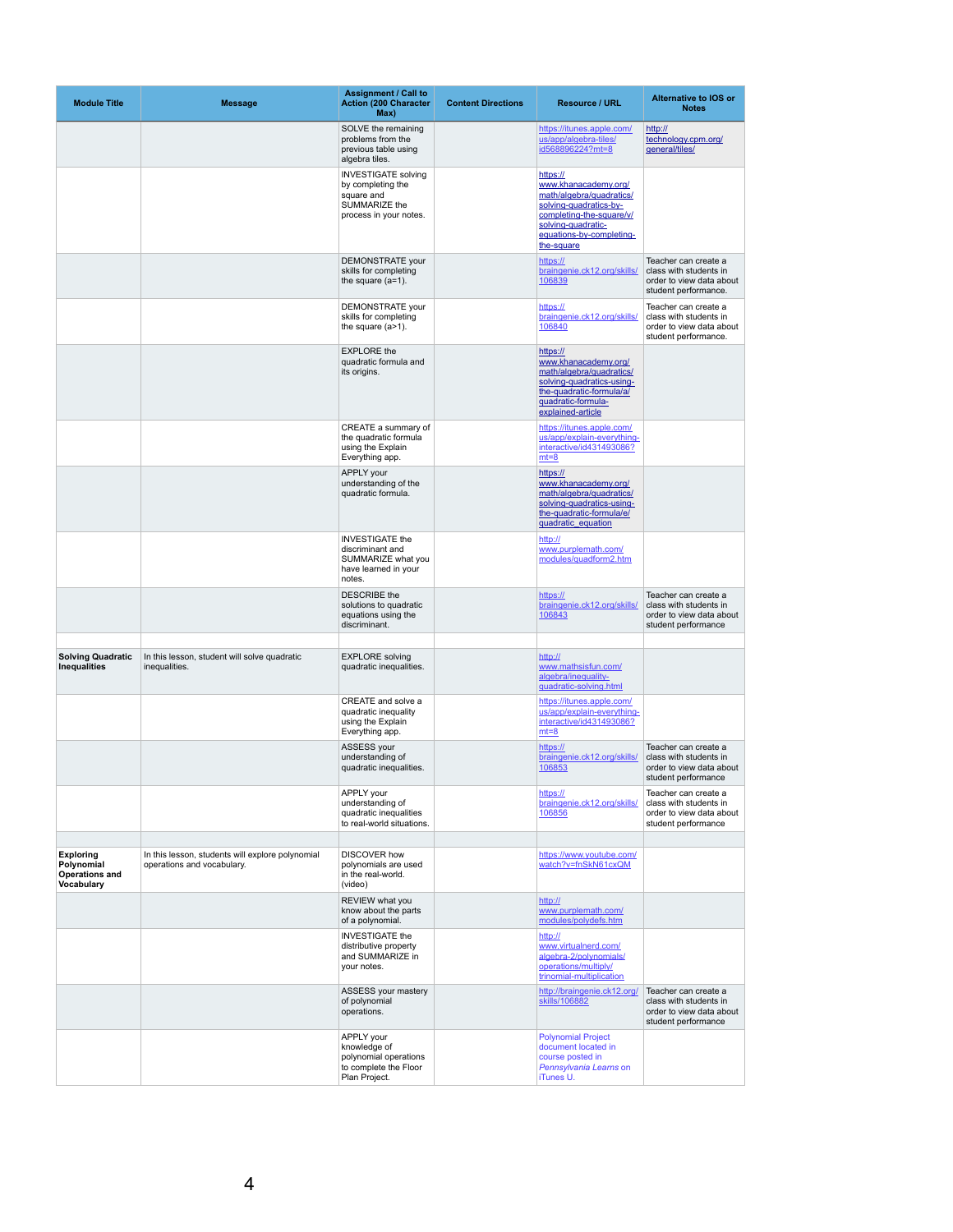| <b>Module Title</b>                                                          | <b>Message</b>                                                              | <b>Assignment / Call to</b><br><b>Action (200 Character</b><br>Max)                                                                                       | <b>Content Directions</b>                               | <b>Resource / URL</b>                                                                                                                                           | <b>Alternative to IOS or</b><br><b>Notes</b>                                                      |
|------------------------------------------------------------------------------|-----------------------------------------------------------------------------|-----------------------------------------------------------------------------------------------------------------------------------------------------------|---------------------------------------------------------|-----------------------------------------------------------------------------------------------------------------------------------------------------------------|---------------------------------------------------------------------------------------------------|
|                                                                              |                                                                             | <b>INVESTIGATE</b><br>polynomial long<br>division and<br>SUMMARIZE in your<br>notes.                                                                      |                                                         | http://<br>www.virtualnerd.com/<br>algebra-2/polynomials/<br>dividing/long-division/<br>polynomial-long-division-<br>example                                    |                                                                                                   |
|                                                                              |                                                                             | DEMONSTRATE your<br>understanding of<br>polynomial long<br>division.                                                                                      | <b>Complete IXL Activities</b><br>Algebra 2 K.4         | https://itunes.apple.com/<br>us/app/ixl-math-and-<br>english/id693689912?<br>$mt=8$                                                                             | https://www.ixl.com/<br>math/algebra-2/divide-<br>polynomials-using-long-<br>division             |
|                                                                              |                                                                             | <b>ASSESS your</b><br>knowledge of<br>polynomial long<br>division.                                                                                        |                                                         | https://<br>braingenie.ck12.org/skills/<br>106897                                                                                                               | Teacher can create a<br>class with students in<br>order to view data about<br>student performance |
|                                                                              |                                                                             | <b>EXPLORE why</b><br>synthetic division<br>"works."                                                                                                      |                                                         | https://<br>www.khanacademy.org/<br>math/algebra2/<br>polynomial_and_rational/<br>synthetic-division/v/why-<br>synthetic-division-works                         |                                                                                                   |
|                                                                              |                                                                             | <b>INVESTIGATE</b><br>synthetic division and<br>SUMMARIZE in your<br>notes.                                                                               |                                                         | http://patrickjmt.com/<br>synthetic-division-<br>example-2/                                                                                                     |                                                                                                   |
|                                                                              |                                                                             | <b>CHECK</b> your<br>understanding of<br>synthetic division.                                                                                              | <b>Complete IXL Activities</b><br>Algebra 2 K.5 and K.6 | https://itunes.apple.com/<br>us/app/ixl-math-and-<br>english/id693689912?<br>$mt=8$                                                                             | https://www.ixl.com/<br>math/algebra-2/divide-<br>polynomials-using-<br>synthetic-division        |
|                                                                              |                                                                             |                                                                                                                                                           |                                                         |                                                                                                                                                                 | https://www.ixl.com/<br>math/algebra-2/evaluate-<br>polynomials-using-<br>synthetic-division      |
|                                                                              |                                                                             | <b>INVESTIGATE the</b><br><b>Remainder Theorem</b><br>and DESCRIBE in your<br>notes how it is related<br>to the factor theorem<br>and synthetic division. |                                                         | http://<br>www.mathsisfun.com/<br>algebra/polynomials-<br>remainder-factor.html                                                                                 |                                                                                                   |
|                                                                              |                                                                             | DEMONSTRATE your<br>understanding of<br>simplifying using<br>synthetic division.                                                                          |                                                         | https://<br>braingenie.ck12.org/skills/<br>106025                                                                                                               | Teacher can create a<br>class with students in<br>order to view data about<br>student performance |
| <b>Finding Roots and</b><br><b>Solving</b><br>Polynomial<br><b>Equations</b> | In this lesson, students will find roots and solve<br>polynomial equations. | <b>INVESTIGATE and</b><br><b>SUMMARIZE the</b><br><b>Fundamental Theorem</b><br>of Algebra in your<br>notes.                                              |                                                         | https://<br>www.khanacademy.org/<br>math/algebra2/<br>polynomial_and_rational/<br>fundamental-theorem-of-<br>algebra/v/fundamental-<br>theorem-of-algebra-intro |                                                                                                   |
|                                                                              |                                                                             | <b>REVIEW</b> factoring<br>strategies for<br>polynomials.                                                                                                 |                                                         | http://<br>www.virtualnerd.com/<br>tutorials/?id=Alg1 7 3 1                                                                                                     |                                                                                                   |
|                                                                              |                                                                             | CHECK your<br>understanding of<br>factoring polynomials.                                                                                                  | Complete IXL activities<br>Algebra.2.I.1 through I.6    | https://itunes.apple.com/<br>us/app/ixl-math-and-<br>english/id693689912?<br>$mt=8$                                                                             | https://www.ixl.com/<br>math/algebra-2/factor-<br>out-a-monomial                                  |
|                                                                              |                                                                             |                                                                                                                                                           |                                                         |                                                                                                                                                                 | https://www.ixl.com/<br>math/algebra-2/factor-<br>quadratics-using-<br>algebra-tiles              |
|                                                                              |                                                                             |                                                                                                                                                           |                                                         |                                                                                                                                                                 | https://www.ixl.com/<br>math/algebra-2/factor-<br>quadratics                                      |
|                                                                              |                                                                             |                                                                                                                                                           |                                                         |                                                                                                                                                                 | https://www.ixl.com/<br>math/algebra-2/factor-<br>using-a-quadratic-<br>pattern                   |
|                                                                              |                                                                             |                                                                                                                                                           |                                                         |                                                                                                                                                                 | https://www.ixl.com/<br>math/algebra-2/factor-<br>by-grouping                                     |
|                                                                              |                                                                             |                                                                                                                                                           |                                                         |                                                                                                                                                                 | https://www.ixl.com/<br>math/algebra-2/factor-<br>sums-and-differences-of-<br>cubes               |
|                                                                              |                                                                             | <b>INVESTIGATE and</b><br>SUMMARIZE in your<br>notes the process for<br>finding the roots of a<br>factored polynomial.                                    |                                                         | https://www.youtube.com/<br>watch?v=hJCHhWlylws                                                                                                                 |                                                                                                   |
|                                                                              |                                                                             | <b>INVESTIGATE and</b><br>SUMMARIZE in your<br>notes the process for<br>finding the roots of a<br>factored polynomial.                                    |                                                         | http://<br>www.virtualnerd.com/<br>tutorials/?<br>id=Alg2 06 01 0020                                                                                            |                                                                                                   |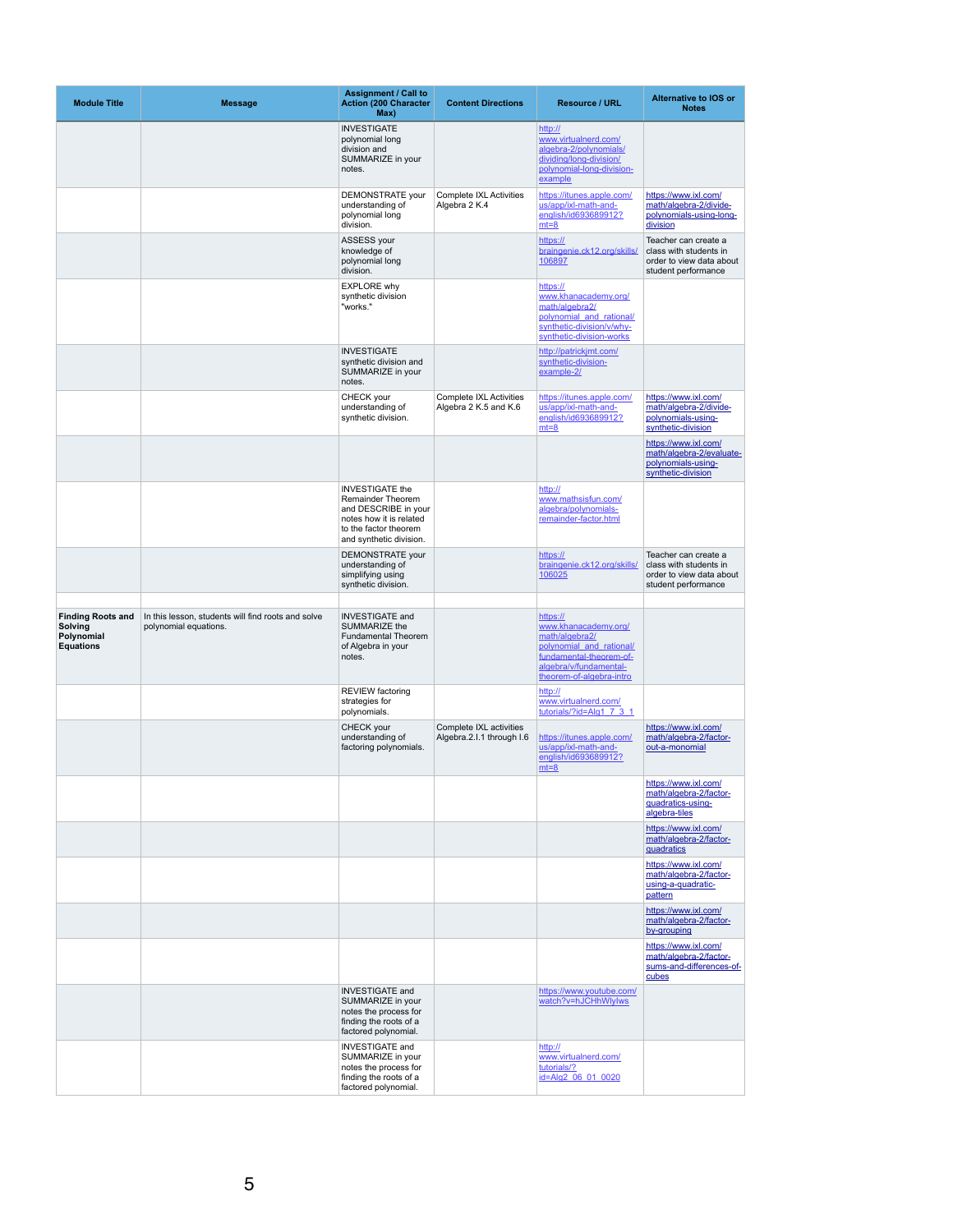| <b>Module Title</b>                                            | <b>Message</b>                                                             | <b>Assignment / Call to</b><br><b>Action (200 Character</b><br>Max)                                                          | <b>Content Directions</b>                                | <b>Resource / URL</b>                                                                                            | <b>Alternative to IOS or</b><br><b>Notes</b>                                                      |
|----------------------------------------------------------------|----------------------------------------------------------------------------|------------------------------------------------------------------------------------------------------------------------------|----------------------------------------------------------|------------------------------------------------------------------------------------------------------------------|---------------------------------------------------------------------------------------------------|
|                                                                |                                                                            | <b>DEMONSTRATE</b> your<br>understanding of how<br>to find the roots of a<br>polynomial by<br>factoring.                     | Complete IXL activities<br>Algebra.2.K.9 and K.10        | https://itunes.apple.com/<br>us/app/ixl-math-and-<br>english/id693689912?<br>$mt=8$                              | https://www.ixl.com/<br>math/algebra-2/write-a-<br>polynomial-from-its-roots                      |
|                                                                |                                                                            |                                                                                                                              |                                                          |                                                                                                                  | https://www.ixl.com/<br>math/algebra-2/rational-<br>root-theorem                                  |
|                                                                |                                                                            | ASSESS your mastery<br>of the rational root<br>theorem.                                                                      |                                                          | http://<br>teachers.henrico.k12.va.u<br>s/math/hcpsalgebra2/<br>Documents/8-5/<br>rationalzerotheorem.htm        |                                                                                                   |
|                                                                |                                                                            | <b>INVESTIGATE how to</b><br>find all roots of<br>polynomial function<br>and SUMMARIZE what<br>you learned in your<br>notes. |                                                          | http://<br>www.themathpage.com/<br>aprecalc/factor-<br>theorem.htm                                               |                                                                                                   |
|                                                                |                                                                            | DISCOVER the rule of<br>signs and<br>SUMMARIZE your<br>learning in your notes.                                               |                                                          | http://<br>www.mathsisfun.com/<br>algebra/polynomials-rule-<br>signs.html                                        |                                                                                                   |
|                                                                |                                                                            | ASSESS your<br>knowledge of how to<br>find roots of a<br>polynomial from its<br>factored form. (1 of 3)                      |                                                          | http://braingenie.ck12.org/<br>skills/106905                                                                     | Teacher can create a<br>class with students in<br>order to view data about<br>student performance |
|                                                                |                                                                            | <b>INVESTIGATE solving</b><br>polynomial equations<br>and SUMMARIZE your<br>results in your notes.                           |                                                          | http://<br>www.mathsisfun.com/<br>algebra/polynomials-<br>solving.html                                           |                                                                                                   |
|                                                                |                                                                            | <b>INVESTIGATE solving</b><br>polynomial equations<br>and SUMMARIZE your<br>results in your notes.                           |                                                          | http://<br>www.purplemath.com/<br>modules/solvpoly.htm                                                           |                                                                                                   |
|                                                                |                                                                            | SOLVE polynomial<br>equations by factoring<br>sum and difference of<br>cubes.                                                |                                                          | https://www.youtube.com/<br>watch?v=3X2ikOD9Olg                                                                  |                                                                                                   |
|                                                                |                                                                            | <b>DEMONSTRATE</b> your<br>understanding of<br>solving polynomial<br>equations.                                              | Complete IXL activity<br>Algebra.2.K.7                   | https://itunes.apple.com/<br>us/app/ixl-math-and-<br>english/id693689912?<br>$mt=8$                              | https://www.ixl.com/<br>math/algebra-2/solve-<br>polynomial-equations                             |
|                                                                |                                                                            | ASSESS your<br>knowledge of solving<br>polynomial equations.                                                                 |                                                          | http://braingenie.ck12.org/<br>skills/106041                                                                     | Teacher can create a<br>class with students in<br>order to view data about<br>student performance |
| <b>Writing Equations</b><br>for Polynomial<br><b>Functions</b> | In this lesson, students will write equations for<br>polynomial functions. | <b>INVESTIGATE how to</b><br>write a polynomial<br>equation from its roots.                                                  |                                                          | http://www.phschool.com/<br>atschool/academy123/<br>english/<br>academy123 content/wl-<br>book-demo/ph-580s.html |                                                                                                   |
|                                                                |                                                                            | CREATE your own<br>problem in the Explain<br>Everything app to<br>share with others.                                         |                                                          | https://itunes.apple.com/<br>us/app/explain-everything-<br>interactive/id431493086?<br>$mt=8$                    |                                                                                                   |
|                                                                |                                                                            | ASSESS your<br>knowledge of writing a<br>polynomial equation<br>from its roots.                                              |                                                          | http://braingenie.ck12.org/<br>skills/106044                                                                     | Teacher can create a<br>class with students in<br>order to view data about<br>student performance |
| <b>Exploring the</b><br><b>Binomial Theorem</b>                | In this lesson, students will explore the binomial<br>theorem.             | <b>INVESTIGATE</b><br>Pascal's Triangle and<br>SUMMARIZE your<br>results in your notes.                                      |                                                          | http://<br>www.mathsisfun.com/<br>pascals-triangle.html                                                          |                                                                                                   |
|                                                                |                                                                            | <b>EXPLORE Pascal's</b><br>Triangle.                                                                                         |                                                          | http://www.shodor.org/<br>interactivate/activities/<br><b>ColoringMultiples/</b>                                 |                                                                                                   |
|                                                                |                                                                            | <b>INVESTIGATE the</b><br><b>Binomial Theorem and</b><br>SUMMARIZE in your<br>notes.                                         |                                                          | http://<br>www.mathsisfun.com/<br>algebra/binomial-<br>theorem.html                                              |                                                                                                   |
|                                                                |                                                                            | CHECK your<br>understanding of the<br><b>Binomial Theorem.</b>                                                               | Complete IXL activites<br>Algebra.2.K.16 through<br>K.19 | https://itunes.apple.com/<br>us/app/ixl-math-and-<br>english/id693689912?<br>$mt=8$                              | https://www.ixl.com/<br>math/algebra-2/pascals-<br>triangle                                       |
|                                                                |                                                                            |                                                                                                                              |                                                          |                                                                                                                  | https://www.ixl.com/<br>math/algebra-2/pascals-<br>triangle                                       |
|                                                                |                                                                            |                                                                                                                              |                                                          |                                                                                                                  | https://www.ixl.com/<br>math/algebra-2/binomial-<br>theorem                                       |
|                                                                |                                                                            |                                                                                                                              |                                                          |                                                                                                                  | https://www.ixl.com/<br>math/algebra-2/binomial-<br>theorem-ii                                    |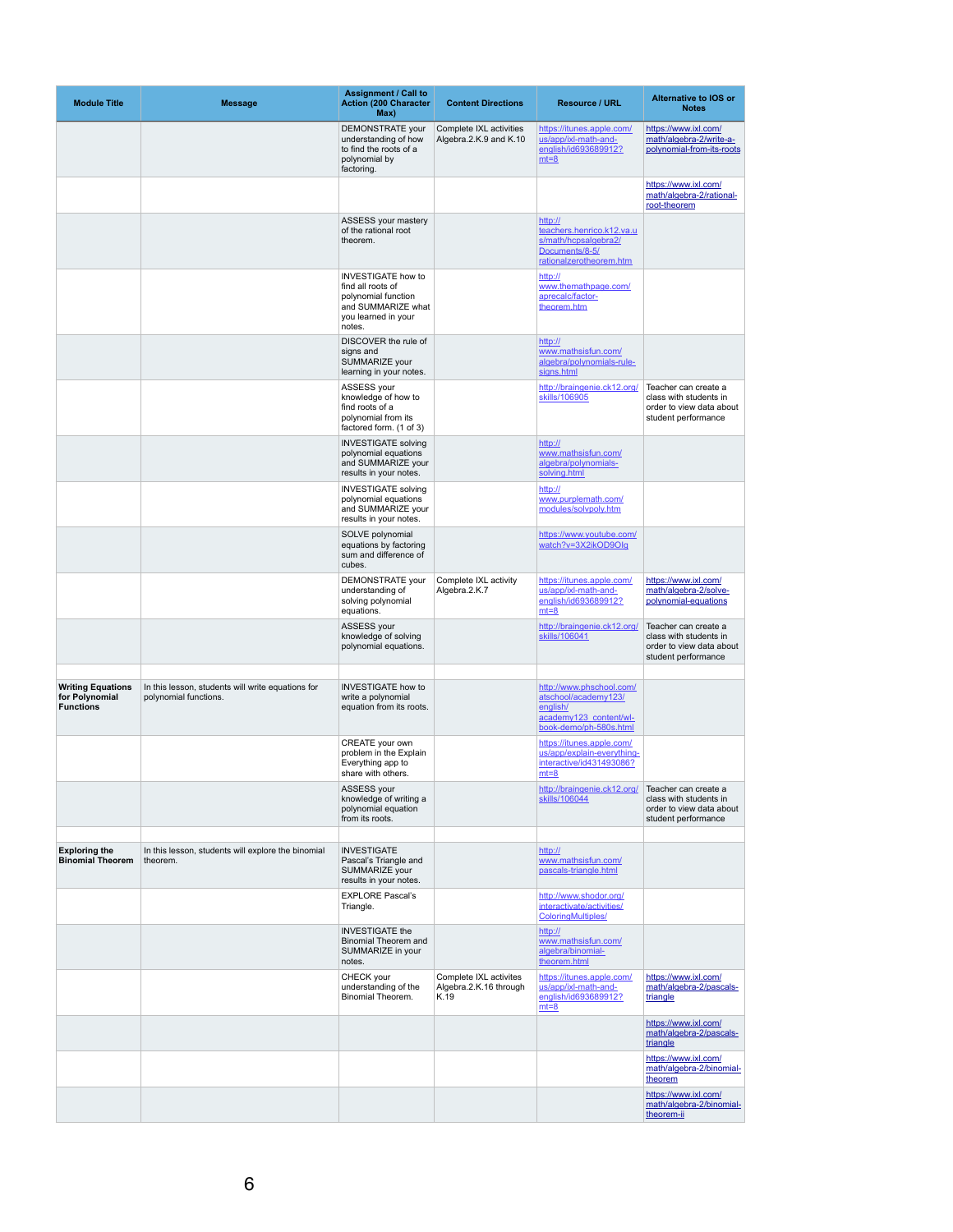| <b>Module Title</b>                                          | <b>Message</b>                                                    | <b>Assignment / Call to</b><br><b>Action (200 Character</b><br>Max)                                                                                                                                       | <b>Content Directions</b>                         | <b>Resource / URL</b>                                                                                                                              | <b>Alternative to IOS or</b><br><b>Notes</b>                                         |
|--------------------------------------------------------------|-------------------------------------------------------------------|-----------------------------------------------------------------------------------------------------------------------------------------------------------------------------------------------------------|---------------------------------------------------|----------------------------------------------------------------------------------------------------------------------------------------------------|--------------------------------------------------------------------------------------|
|                                                              |                                                                   | <b>DISCOVER the link</b><br>between Pascal's<br>Triangle and the<br><b>Binomial Theorem.</b>                                                                                                              |                                                   | https://<br>www.khanacademy.org/<br>math/algebra2/<br>polynomial-functions/<br>binomial-theorem/v/<br>pascals-triangle-binomial-<br>theorem        |                                                                                      |
| <b>Operating on</b><br><b>Rational</b><br><b>Expressions</b> | In this lesson, students will operate on rational<br>expressions. | DISCOVER why is it<br>called a rational<br>expression.                                                                                                                                                    |                                                   | http://<br>www.virtualnerd.com/<br>algebra-1/rational-<br>expressions-functions/<br>expressions/simplify/<br>definition                            |                                                                                      |
|                                                              |                                                                   | <b>EXPLORE</b> rational<br>expressions and use<br>the Explain Everything<br>app to create and<br>explain an example of<br>a rational expression.                                                          |                                                   | http://<br>www.mathsisfun.com/<br>algebra/rational-<br>expression.html                                                                             |                                                                                      |
|                                                              |                                                                   | <b>REVIEW</b> operating<br>with rational<br>expressions and<br><b>PRACTICE those skils.</b><br>REFRESH and                                                                                                |                                                   | https://<br>www.mathsisfun.com/<br>algebra/rational-<br>expression-<br>operations.html<br>http://www.algebralab.org/                               |                                                                                      |
|                                                              |                                                                   | DEMONSTRATE your<br>understanding of<br>operations with rational<br>expressions.                                                                                                                          |                                                   | lessons/lesson.aspx?<br>file=Algebra rational oper<br>ations.xml                                                                                   |                                                                                      |
|                                                              |                                                                   | <b>DEMONSTRATE</b><br>simplifying,<br>multiplication, division,<br>addition, and<br>subtraction rational<br>expressions.                                                                                  | Complete IXL activites<br>Algebra 2 N.4, N.5, N.6 | https://itunes.apple.com/<br>us/app/ixl-math-and-<br>english/id693689912?<br>$mt=8$                                                                | https://www.ixl.com/<br>math/algebra-2/simplify-<br>rational-expressions             |
|                                                              |                                                                   |                                                                                                                                                                                                           |                                                   |                                                                                                                                                    | https://www.ixl.com/<br>math/algebra-2/simplify-<br>rational-expressions             |
|                                                              |                                                                   |                                                                                                                                                                                                           |                                                   |                                                                                                                                                    | https://www.ixl.com/<br>math/algebra-2/add-and-<br>subtract-rational-<br>expressions |
| <b>Solving Rational</b><br><b>Equations</b>                  | In this lesson, students will solve rational<br>equations.        | <b>EXPLORE</b> the<br>collection of video<br>examples about<br>solving rational<br>equations and<br><b>CREATE</b> your own<br>example on the<br><b>Explain Everything app</b><br>to share with a partner. |                                                   | https://<br>www.khanacademy.org/<br>math/algebra2/rational-<br>expressions/solving-<br>rational-equations/v/ex-1-<br>multi-step-equation           |                                                                                      |
|                                                              |                                                                   | <b>INVESTIGATE real</b><br>world problems using<br>rational equations and<br>create your own<br>problem for a friend to<br>solve.                                                                         |                                                   | https://learnzillion.com/<br>lessons/2952-solve-real-<br>world-problems-using-<br>rational-equations                                               |                                                                                      |
|                                                              |                                                                   | <b>SOLVE</b> rational<br>equations in proportion<br>form only.                                                                                                                                            | Complete IXL activity<br>Algebra 2 N.7            | https://itunes.apple.com/<br>us/app/ixl-math-and-<br>english/id693689912?<br>$mt=8$                                                                | https://www.ixl.com/<br>math/algebra-2/add-and-<br>subtract-rational-<br>expressions |
|                                                              |                                                                   | <b>SOLVE</b> rational<br>equations not in<br>proportion form.                                                                                                                                             |                                                   | https://<br>www.khanacademy.org/<br>math/algebra2/rational-<br>expressions/solving-<br>rational-equations/e/<br>solving rational equation<br>$S_2$ |                                                                                      |
|                                                              |                                                                   | ASSESS your ability to<br>solve rational<br>equations in proportion<br>form.                                                                                                                              |                                                   | https://<br>braingenie.ck12.org/skills/<br>106406                                                                                                  |                                                                                      |
|                                                              |                                                                   | ASSESS your ability to<br>solve rational<br>equations with problem<br>solving.                                                                                                                            |                                                   | https://<br>braingenie.ck12.org/skills/<br>106407                                                                                                  |                                                                                      |
|                                                              |                                                                   | ASSESS your ability to<br>solve rational<br>equations with one<br>solution using the<br><b>Lowest Common</b><br>Denominator (LCD).                                                                        |                                                   | https://<br>braingenie.ck12.org/skills/<br>106408                                                                                                  |                                                                                      |
|                                                              |                                                                   | ASSESS your ability to<br>solve rational<br>equations with two<br>solutions using LCD.                                                                                                                    |                                                   | https://<br>braingenie.ck12.org/skills/<br>106409                                                                                                  |                                                                                      |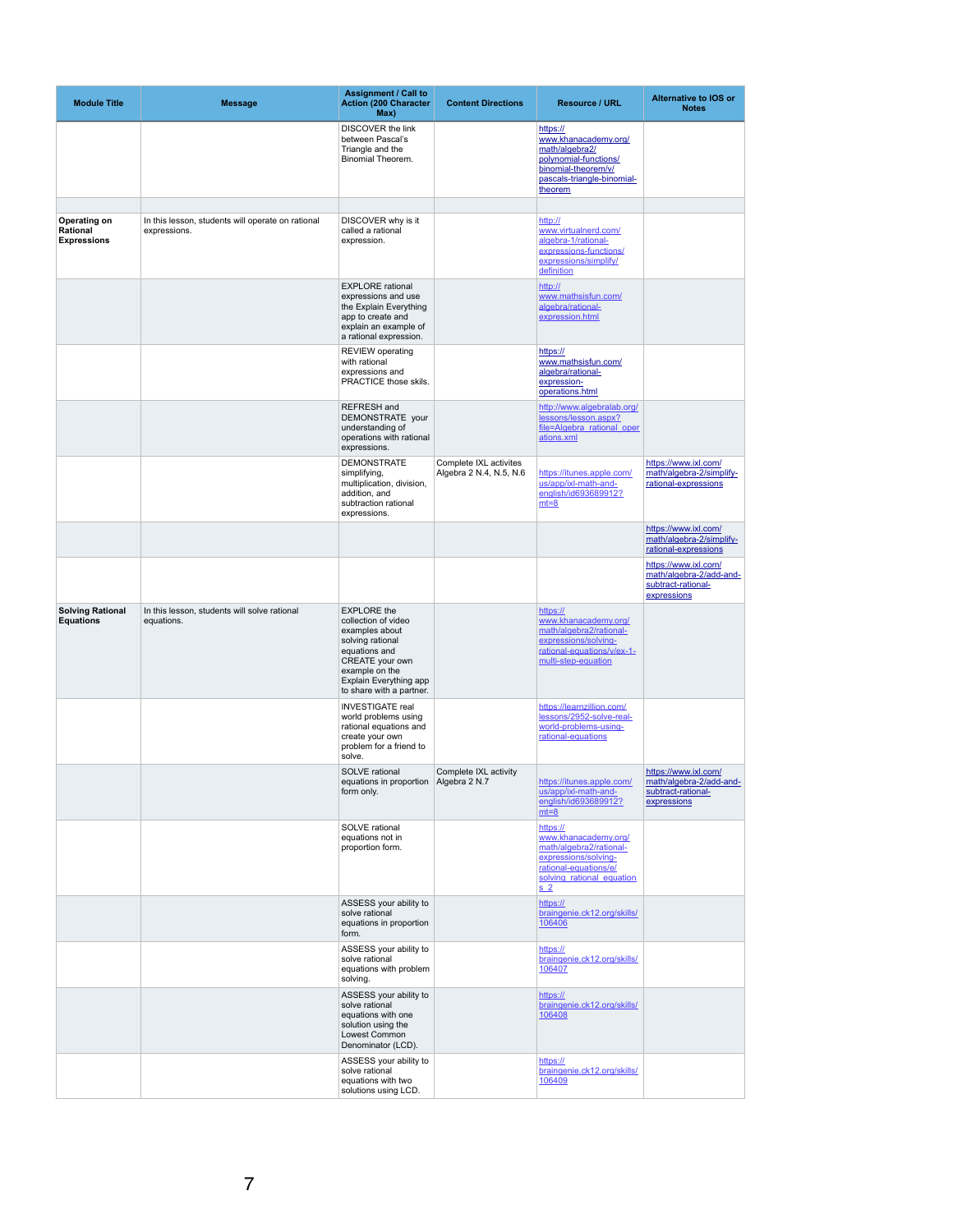| <b>Module Title</b>                                         | <b>Message</b>                                                   | <b>Assignment / Call to</b><br><b>Action (200 Character</b><br>Max)                                                                                                                 | <b>Content Directions</b>                                  | <b>Resource / URL</b>                                                                                                                                       | <b>Alternative to IOS or</b><br><b>Notes</b>                                                  |
|-------------------------------------------------------------|------------------------------------------------------------------|-------------------------------------------------------------------------------------------------------------------------------------------------------------------------------------|------------------------------------------------------------|-------------------------------------------------------------------------------------------------------------------------------------------------------------|-----------------------------------------------------------------------------------------------|
|                                                             |                                                                  | ASSESS your ability to<br>solve rational<br>equations with<br>extraneous solutions<br>using LCD.                                                                                    |                                                            | https://<br>braingenie.ck12.org/skills/<br>106410                                                                                                           |                                                                                               |
|                                                             |                                                                  | <b>APPLY</b> rational<br>equations to the real<br>world by completing<br>this Light It Up activity.                                                                                 |                                                            | http://<br>illuminations.nctm.org/<br>Lesson.aspx?id=1968                                                                                                   |                                                                                               |
| <b>Solving Rational</b><br><b>Inequalities</b>              | In this lesson, students will solve rational<br>inequalities.    | <b>DISCOVER</b> and<br>SUMMARIZE your<br>understanding of<br>rational inequalities.                                                                                                 |                                                            | http://<br>www.purplemath.com/<br>modules/inegrtnl.htm                                                                                                      |                                                                                               |
|                                                             |                                                                  | CHECK your<br>understanding of<br>rational inequalities.                                                                                                                            |                                                            | http://<br>tutorial.math.lamar.edu/<br>Classes/Alg/<br>SolveRationalInequalities.<br>aspx                                                                   |                                                                                               |
|                                                             |                                                                  |                                                                                                                                                                                     |                                                            | http://<br>tutorial.math.lamar.edu/<br>Problems/Alg/<br>SolveRationalInequalities.<br>aspx                                                                  |                                                                                               |
| <b>Operating on</b><br><b>Radical</b><br><b>Expressions</b> | In this lesson, students will operate on radical<br>expressions. | <b>INVESTIGATE parts of</b><br>radicals and<br>SUMMARIZE your<br>learning in your notes.                                                                                            |                                                            | https://<br>www.khanacademy.org/<br>math/algebra-home/alg-<br>exp-and-log/<br>miscellaneous-radicals/v/<br>adding-and-simplifying-<br>radicals              |                                                                                               |
|                                                             |                                                                  |                                                                                                                                                                                     |                                                            | https://<br>www.khanacademy.org/<br>math/algebra-home/alg-<br>exp-and-log/<br>miscellaneous-radicals/v/<br>subtracting-and-<br>simplifying-radicals         |                                                                                               |
|                                                             |                                                                  | SOLVE problems<br>involving radical<br>expressions.                                                                                                                                 |                                                            | https://<br>braingenie.ck12.org/skills/<br>107177                                                                                                           |                                                                                               |
|                                                             |                                                                  | <b>PRACTCE simplifying</b><br>radicals.                                                                                                                                             | Complete IXL activity<br>Algebra 2 L.4                     | https://itunes.apple.com/<br>us/app/ixl-math-and-<br>english/id693689912?<br>$mt=8$                                                                         | https://www.ixl.com/<br>math/algebra-2/simplify-<br>radical-expressions-with-<br>variables    |
|                                                             |                                                                  | <b>SIMPLIFY radicals</b><br>other than square<br>roots.                                                                                                                             | Complete IXL activity<br>Algebra 2 L.5                     | https://itunes.apple.com/<br>us/app/ixl-math-and-<br>english/id693689912?<br>$mt=8$                                                                         | https://www.ixl.com/<br>math/algebra-2/simplify-<br>radical-expressions-with-<br>variables-ii |
|                                                             |                                                                  | <b>PRACTICE simplifying</b><br>nth roots.                                                                                                                                           | Complete IXL activity<br>Algebra2.L.6                      | https://itunes.apple.com/<br>us/app/ixl-math-and-<br>english/id693689912?<br>$mt=8$                                                                         | https://www.ixl.com/<br>math/algebra-2/nth-roots                                              |
|                                                             |                                                                  | DISCOVER how to<br>simplify radical<br>expressions with<br>variables.                                                                                                               |                                                            | http://patrickjmt.com/<br>radicals-simplifying-<br>radical-expressions-<br>involving-variables-ex-1/                                                        |                                                                                               |
|                                                             |                                                                  | <b>INVESTIGATE how to</b><br>multiply and divide<br>radical expressions.                                                                                                            |                                                            | http://<br>www.virtualnerd.com/<br>algebra-1/radical-<br>expressions-equations/<br>simplify/multiply-divide/<br>multiplication-example                      |                                                                                               |
|                                                             |                                                                  |                                                                                                                                                                                     |                                                            | https://<br>www.khanacademy.org/<br>math/algebra-home/alg-<br>exp-and-log/<br>miscellaneous-radicals/v/<br>multiply-and-simplify-a-<br>radical-expression-2 |                                                                                               |
|                                                             |                                                                  | <b>EXPLORE</b> how to<br>rationalize a<br>denominator<br>containing a radical<br>expression and use the<br>Explain Everything app<br>to create a problem to<br>share with a friend. |                                                            | http://<br>www.mathsisfun.com/<br>algebra/rationalize-<br>denominator.html                                                                                  |                                                                                               |
|                                                             |                                                                  | CHECK your<br>understandng of<br>operations with radical<br>expressions.                                                                                                            | Complete IXL activities<br>Algebra 2. L.7 through L.<br>11 | https://itunes.apple.com/<br>us/app/ixl-math-and-<br>english/id693689912?<br>$mt=8$                                                                         | https://www.ixl.com/<br>math/algebra-2/multiply-<br>radical-expressions                       |
|                                                             |                                                                  |                                                                                                                                                                                     |                                                            |                                                                                                                                                             | https://www.ixl.com/<br>math/algebra-2/multiply-<br>radical-expressions                       |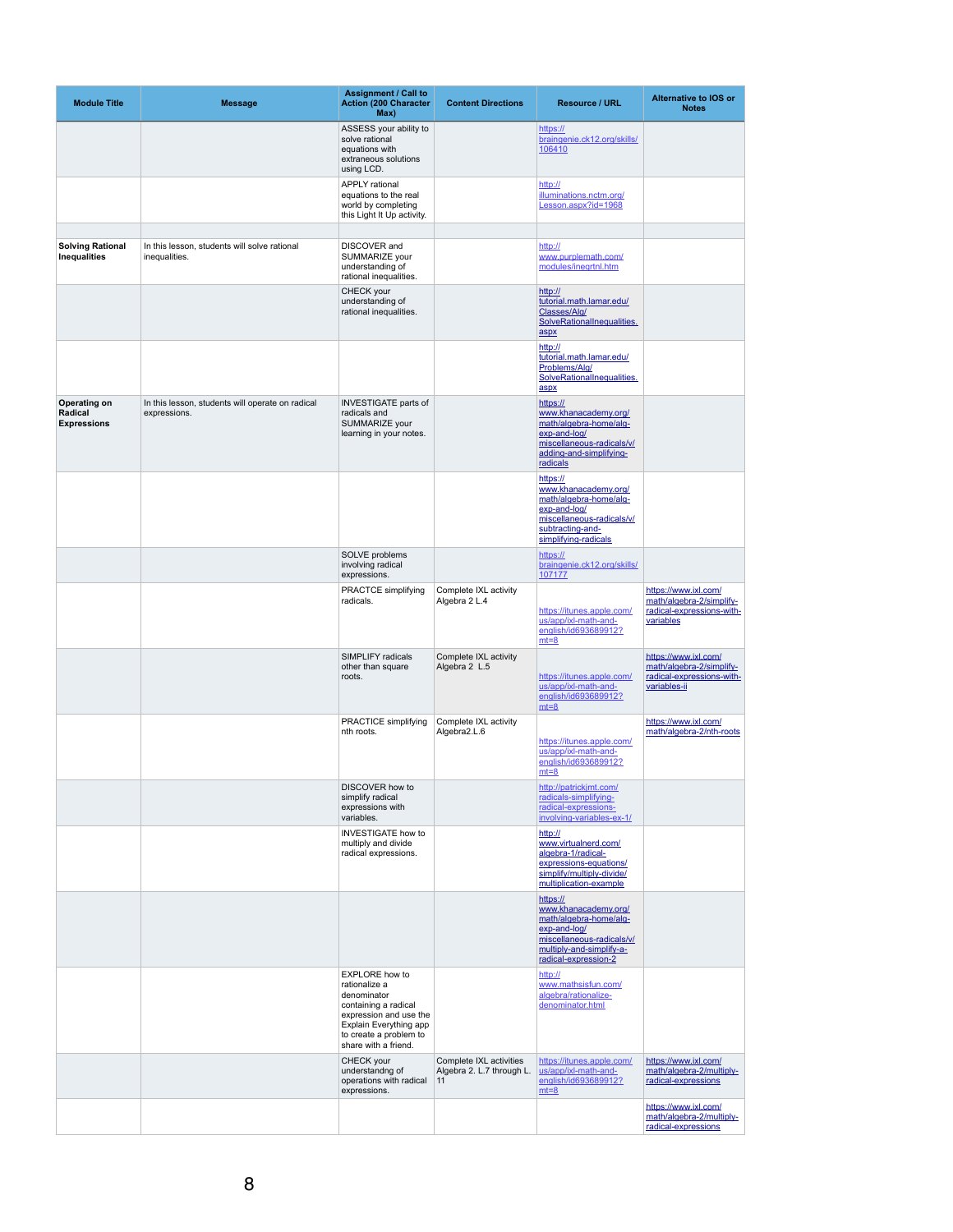| <b>Module Title</b>                           | <b>Message</b>                                               | <b>Assignment / Call to</b><br><b>Action (200 Character</b><br>Max)                                                                                                                                                                        | <b>Content Directions</b>                               | <b>Resource / URL</b>                                                                                                               | <b>Alternative to IOS or</b><br><b>Notes</b>                                                                    |
|-----------------------------------------------|--------------------------------------------------------------|--------------------------------------------------------------------------------------------------------------------------------------------------------------------------------------------------------------------------------------------|---------------------------------------------------------|-------------------------------------------------------------------------------------------------------------------------------------|-----------------------------------------------------------------------------------------------------------------|
|                                               |                                                              |                                                                                                                                                                                                                                            |                                                         |                                                                                                                                     | https://www.ixl.com/<br>math/algebra-2/add-and-<br>subtract-radical-<br>expressions                             |
|                                               |                                                              |                                                                                                                                                                                                                                            |                                                         |                                                                                                                                     | https://www.ixl.com/<br>math/algebra-2/simplify-<br>radical-expressions-<br>using-the-distributive-<br>property |
|                                               |                                                              |                                                                                                                                                                                                                                            |                                                         |                                                                                                                                     | https://www.ixl.com/<br>math/algebra-2/simplify-<br>radical-expressions-<br>using-conjugates                    |
| <b>Exploring Rational</b><br><b>Exponents</b> | In this lesson, students will explore rational<br>exponents. | <b>DISCOVER the</b><br>connection between<br>rational exponents and<br>radicals and<br>SUMMARIZE your<br>findings in your notes.                                                                                                           |                                                         | http://<br>www.purplemath.com/<br>modules/exponent5.htm                                                                             |                                                                                                                 |
|                                               |                                                              | <b>INVESTIGATE</b> rational<br>exponents and<br>SUMMARIZE your<br>learning in your notes.                                                                                                                                                  |                                                         | http://<br>www.themathpage.com/<br>alg/rational-<br>exponents.htm#fractional                                                        |                                                                                                                 |
|                                               |                                                              | CHECK your<br>understanding of<br>simplifying expressions   M.6<br>with rational<br>exponents.                                                                                                                                             | <b>Complete IXL Activities</b><br>Algebra.2.M.1 through | https://itunes.apple.com/<br>us/app/ixl-math-and-<br>english/id693689912?<br>$mt=8$                                                 | https://www.ixl.com/<br>math/algebra-2/evaluate-<br>rational-exponents                                          |
|                                               |                                                              |                                                                                                                                                                                                                                            |                                                         |                                                                                                                                     | https://www.ixl.com/<br>math/algebra-2/<br>multiplication-with-<br>rational-exponents                           |
|                                               |                                                              |                                                                                                                                                                                                                                            |                                                         |                                                                                                                                     | https://www.ixl.com/<br>math/algebra-2/division-<br>with-rational-exponents                                     |
|                                               |                                                              |                                                                                                                                                                                                                                            |                                                         |                                                                                                                                     | https://www.ixl.com/<br>math/algebra-2/power-<br>rule                                                           |
|                                               |                                                              |                                                                                                                                                                                                                                            |                                                         |                                                                                                                                     | https://www.ixl.com/<br>math/algebra-2/simplify-<br>expressions-involving-<br>rational-exponents                |
|                                               |                                                              |                                                                                                                                                                                                                                            |                                                         |                                                                                                                                     | https://www.ixl.com/<br>math/algebra-2/simplify-<br>expressions-involving-<br>rational-exponents-ii             |
| <b>Solving Radical</b><br><b>Equations</b>    | In this lesson, students will solve radical<br>equations.    | DISCOVER how to<br>solve equations<br>involving rational<br>exponents                                                                                                                                                                      |                                                         | http://patrickjmt.com/<br>solving-equations-<br>involving-rational-<br>exponents/                                                   |                                                                                                                 |
|                                               |                                                              | <b>CREATE a rational</b><br>equation for a friend to<br>solve.                                                                                                                                                                             |                                                         | https://itunes.apple.com/<br>us/app/explain-everything-<br>interactive/id431493086?<br>$mt=8$                                       |                                                                                                                 |
|                                               |                                                              | <b>INVESTIGATE how to</b><br>solve radical equations<br>and SUMMARIZE the<br>process in your notes.                                                                                                                                        |                                                         | http://<br>www.purplemath.com/<br>modules/solverad.htm                                                                              |                                                                                                                 |
|                                               |                                                              | <b>REINFORCE</b> your<br>understanding of<br>solving radical<br>equations by watching<br>the solution process<br>and use the Explain<br>Everything app to<br><b>CREATE a</b><br>presentation to<br><b>DEMONSTRATE</b> what<br>you learned. |                                                         | http://<br>www.virtualnerd.com/<br>algebra-2/radical-<br>functions/expressions-<br>examples/solve-<br>equations/solving-<br>example |                                                                                                                 |
|                                               |                                                              | <b>PRACTICE solving</b><br>equations with radical<br>expressions on one<br>side.                                                                                                                                                           |                                                         | https://<br>braingenie.ck12.org/skills/<br>107178                                                                                   |                                                                                                                 |
|                                               |                                                              | <b>PRACTICE solving</b><br>equations with radical<br>expressions on both<br>sides.                                                                                                                                                         |                                                         | https://<br>braingenie.ck12.org/skills/<br>107179                                                                                   |                                                                                                                 |
|                                               |                                                              | <b>APPLY</b> radical<br>equations to the real<br>world.                                                                                                                                                                                    |                                                         | http://<br>solvingradicalequations.w<br>eebly.com/real-world-<br>examples.html                                                      |                                                                                                                 |
|                                               |                                                              | <b>SOLVE</b> radical<br>equations in context.                                                                                                                                                                                              |                                                         | https://<br>braingenie.ck12.org/skills/<br>107181                                                                                   |                                                                                                                 |
|                                               |                                                              | ASSESS your ability to<br>solve radical<br>equations.                                                                                                                                                                                      |                                                         | https://<br>braingenie.ck12.org/skills/<br>107180                                                                                   |                                                                                                                 |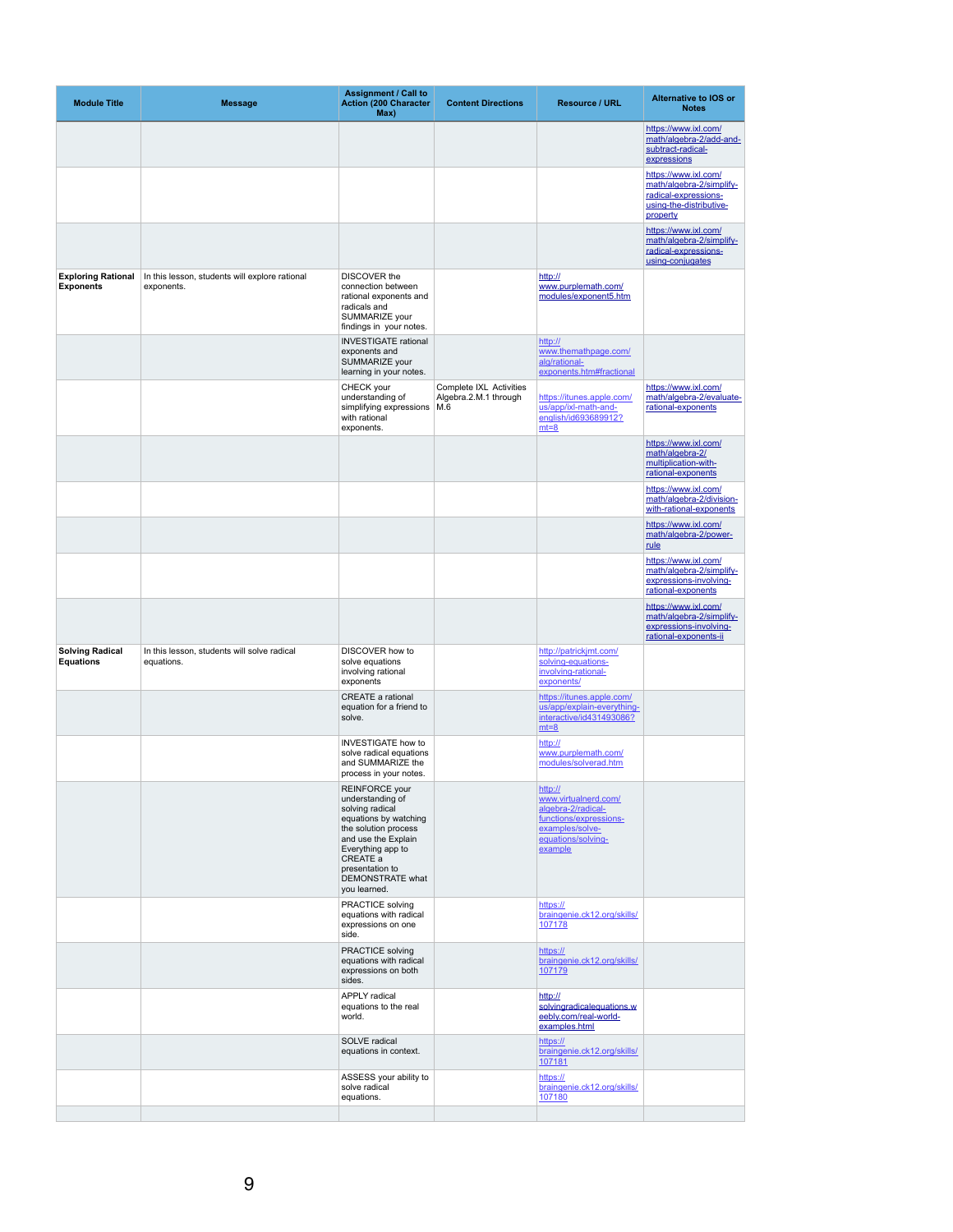| <b>Module Title</b>                                                                       | <b>Message</b>                                                                      | <b>Assignment / Call to</b><br><b>Action (200 Character</b><br>Max)                                                                                                            | <b>Content Directions</b>                        | <b>Resource / URL</b>                                                                                                                                                                  | <b>Alternative to IOS or</b><br><b>Notes</b>                                                                       |
|-------------------------------------------------------------------------------------------|-------------------------------------------------------------------------------------|--------------------------------------------------------------------------------------------------------------------------------------------------------------------------------|--------------------------------------------------|----------------------------------------------------------------------------------------------------------------------------------------------------------------------------------------|--------------------------------------------------------------------------------------------------------------------|
| <b>Solving Radical</b><br>Inequalities                                                    | In this lesson, students will solve radical<br>inequalities.                        | <b>INVESTIGATE how to</b><br>solve radical<br>inequalities &<br>SUMMARIZE your<br>learning in your notes.                                                                      |                                                  | https://www.youtube.com/<br>watch?v=joPJVCS5pH4                                                                                                                                        |                                                                                                                    |
| <b>Applying</b><br>Knowledge of<br><b>Radical Equations</b>                               | In this lesson, students will apply knowledge of<br>radical equations.              | <b>LEARN</b> about radical<br>equations in tsunamis.                                                                                                                           |                                                  | http://www.ck12.org/<br>algebra/Radical-<br>Equations/rwa/Riding-the-<br>Wave/?<br>referrer=concept_details                                                                            |                                                                                                                    |
|                                                                                           |                                                                                     | <b>LEARN</b> about radical<br>equations in<br>hydroplaning.                                                                                                                    |                                                  | http://www.ck12.org/<br>algebra/Radical-<br>Equations/rwa/Driving-on-<br>Water/?<br>referrer=concept_details                                                                           |                                                                                                                    |
|                                                                                           |                                                                                     | <b>APPLY your</b><br>understanding of<br>radical equations to<br>SOLVE real world<br>problems using pages<br>10.1.3 in NASA's<br>Algebra 2 with Space<br>Science Applications. |                                                  | https://www.nasa.gov/pdf/<br>714670main Algebra2.pdf                                                                                                                                   |                                                                                                                    |
| <b>Exploring</b><br><b>Exponential</b><br><b>Expressions and</b><br><b>Equations</b>      | In this lesson, students will explore exponential<br>expressions and equations.     | <b>INVESTIGATE how to</b><br>solve exponential<br>equations with a<br>common base and<br><b>SUMMARIZE the</b><br>process in your notes.                                        |                                                  | http://<br>www.purplemath.com/<br>modules/solvexpo.htm                                                                                                                                 |                                                                                                                    |
|                                                                                           |                                                                                     | <b>EXPLORE</b> how to<br>solve exponential<br>equations without a<br>common base and<br><b>SUMMARIZE the</b><br>process in your notes.                                         |                                                  | http://<br>www.purplemath.com/<br>modules/solvexpo2.htm                                                                                                                                |                                                                                                                    |
|                                                                                           |                                                                                     | PRACTICE solving<br>exponential equations.                                                                                                                                     | Complete the practice<br>problems.               | http://<br>www.mathwarehouse.com<br>/algebra/exponents/solve-<br>exponential-equations-<br>how-to.php                                                                                  |                                                                                                                    |
|                                                                                           |                                                                                     | CHECK your<br>understanding of<br>solving exponential<br>equations.                                                                                                            | Complete IXL activities<br>Algebra.2.S.4 and S.5 | https://itunes.apple.com/<br>us/app/ixl-math-and-<br>english/id693689912?<br>$mt=8$                                                                                                    | https://www.ixl.com/<br>math/algebra-2/solve-<br>exponential-equations-<br>using-factoring                         |
|                                                                                           |                                                                                     |                                                                                                                                                                                |                                                  |                                                                                                                                                                                        | https://www.ixl.com/<br>math/algebra-2/solve-<br>exponential-equations-<br>using-factoring                         |
| <b>Converting</b><br><b>Between</b><br><b>Exponential and</b><br><b>Logarithmic Forms</b> | In this lesson, students will convert between<br>exponential and logarithmic forms. | WATCH and<br>SUMMARIZE a video<br>of how to convert from<br>exponential to<br>logarithmic form.                                                                                |                                                  | http://<br>www.virtualnerd.com/<br>algebra-2/exponential-<br>logarithmic-functions/<br>logarithms-logarithmic-<br>functions/logarithms-<br>introduction/convert-<br>exponential-to-log |                                                                                                                    |
|                                                                                           |                                                                                     | WATCH the video and<br>SUMMARIZE of how to<br>convert from<br>logarithmic to<br>exponential form.                                                                              |                                                  | http://<br>www.virtualnerd.com/<br>algebra-2/exponential-<br>logarithmic-functions/<br>logarithms-logarithmic-<br>functions/logarithms-<br>introduction/convert-log-<br>to-exponential |                                                                                                                    |
|                                                                                           |                                                                                     | <b>PRACTICE converting</b><br>between exponential<br>and logarithmic form.                                                                                                     | Complete IXL activity<br>Algebra2.R.1            | https://itunes.apple.com/<br>us/app/ixl-math-and-<br>english/id693689912?<br>$mt=8$                                                                                                    | https://www.ixl.com/<br>math/algebra-2/convert-<br>between-exponential-<br>and-logarithmic-form-<br>rational-bases |
|                                                                                           |                                                                                     | ASSESS your ability to<br>convert from<br>exponential to<br>logarithmic form.                                                                                                  |                                                  | http://braingenie.ck12.org/<br>skills/106345                                                                                                                                           |                                                                                                                    |
|                                                                                           |                                                                                     | ASSESS your ability to<br>convert from<br>logarithmic to<br>exponential form.                                                                                                  |                                                  | http://braingenie.ck12.org/<br>skills/106344                                                                                                                                           |                                                                                                                    |
| <b>Evaluating</b>                                                                         | In this lesson, students will evaluate logarithms.                                  | <b>LEARN</b> how to                                                                                                                                                            |                                                  | http://                                                                                                                                                                                |                                                                                                                    |
| Logarithms                                                                                |                                                                                     | evaluate logarithms.                                                                                                                                                           |                                                  | www.virtualnerd.com/<br>algebra-2/exponential-<br>logarithmic-functions/<br>logarithms-logarithmic-<br>functions/logarithms-<br>introduction/evaluate-log-<br>example                  |                                                                                                                    |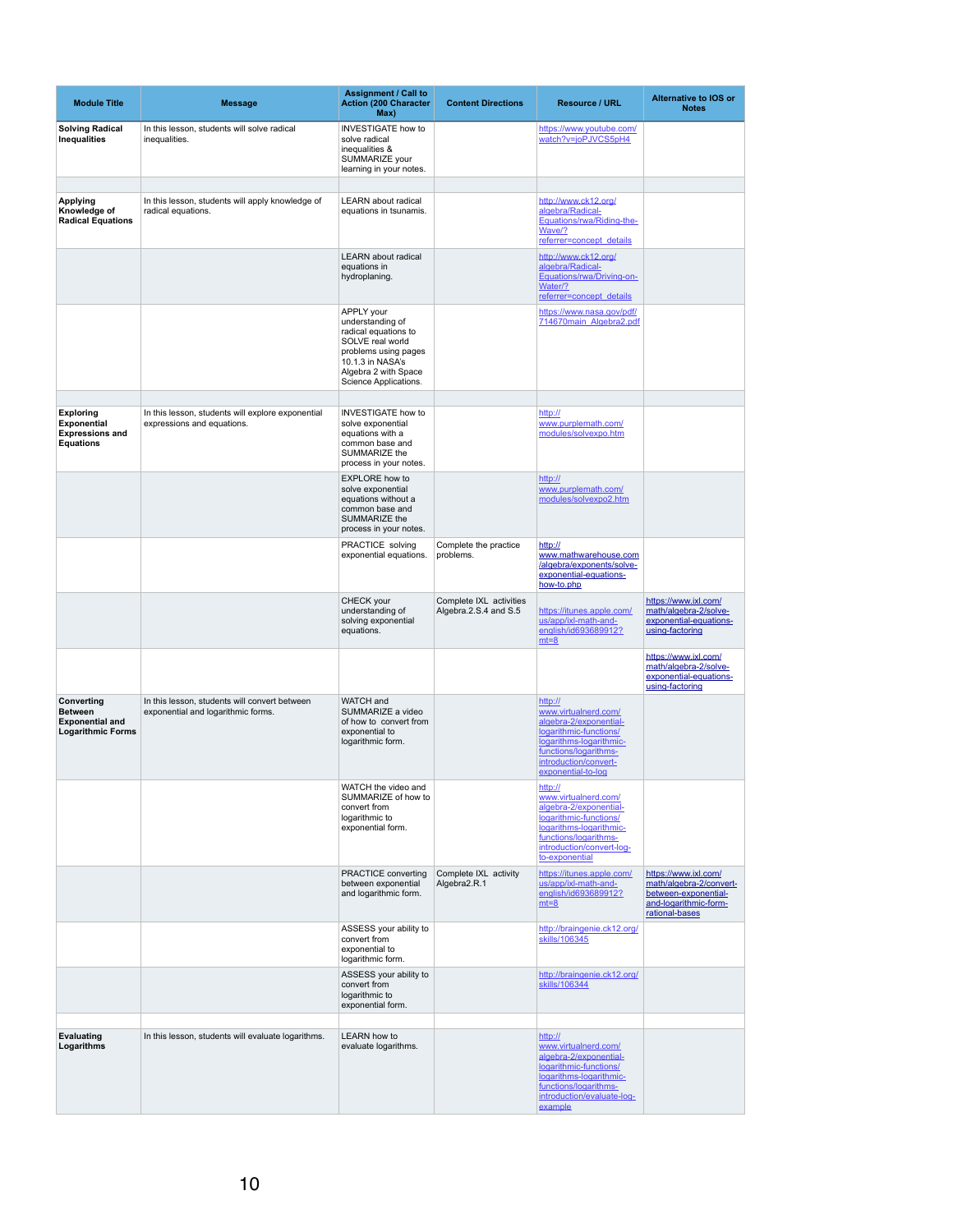| <b>Module Title</b>                                    | <b>Message</b>                                                     | <b>Assignment / Call to</b><br><b>Action (200 Character</b><br>Max)                                                                                                                    | <b>Content Directions</b>              | <b>Resource / URL</b>                                                                                                                                                                   | <b>Alternative to IOS or</b><br><b>Notes</b>                                 |
|--------------------------------------------------------|--------------------------------------------------------------------|----------------------------------------------------------------------------------------------------------------------------------------------------------------------------------------|----------------------------------------|-----------------------------------------------------------------------------------------------------------------------------------------------------------------------------------------|------------------------------------------------------------------------------|
|                                                        |                                                                    | <b>EVALUATE logarithms.</b>                                                                                                                                                            | Complete IXL Activity<br>Algebra2.R.4  | https://itunes.apple.com/<br>us/app/ixl-math-and-<br>english/id693689912?<br>$mt=8$                                                                                                     | https://www.ixl.com/<br>math/algebra-2/evaluate-<br>logarithms               |
|                                                        |                                                                    | <b>EVALUATE natural</b><br>logarithms.                                                                                                                                                 | Complete IXL Activity<br>Algebra 2.R.5 | https://itunes.apple.com/<br>us/app/ixl-math-and-<br>english/id693689912?<br>$mt=8$                                                                                                     | https://www.ixl.com/<br>math/algebra-2/evaluate-<br>natural-logarithms       |
|                                                        |                                                                    | ASSESS your ability to<br>evaluate logarithms.                                                                                                                                         |                                        | http://braingenie.ck12.org/<br>skills/106346                                                                                                                                            |                                                                              |
|                                                        |                                                                    | ASSESS your ability to<br>evaluate common and<br>natural logarithms.                                                                                                                   |                                        | http://braingenie.ck12.org/<br>skills/106347                                                                                                                                            |                                                                              |
|                                                        |                                                                    | <b>EXPLORE</b> the change<br>of base formula.                                                                                                                                          |                                        | http://<br>www.virtualnerd.com/<br>algebra-2/exponential-<br>logarithmic-functions/<br>logarithm-properties/<br>logarithm-properties-<br>definitions/log-change-<br>base-formula        |                                                                              |
|                                                        |                                                                    | <b>EVALUATE logarithms</b><br>using the change of<br>base formula.                                                                                                                     | Complete IXL Activity<br>Algebra 2.R.6 | https://itunes.apple.com/<br>us/app/ixl-math-and-<br>english/id693689912?<br>$mt=8$                                                                                                     | https://www.ixl.com/<br>math/algebra-2/change-<br>of-base-formula            |
|                                                        |                                                                    | ASSESS your ability to<br>evaluate logarithms<br>using the change of<br>base formula.                                                                                                  |                                        | http://braingenie.ck12.org/<br>skills/106359                                                                                                                                            |                                                                              |
| <b>Exploring</b><br><b>Properties of</b><br>Logarithms | In this lesson, students will explore properties of<br>logarithms. | <b>EXPLORE</b> the<br>properties/rules of<br>logarithms (video).                                                                                                                       |                                        | http://<br>www.purplemath.com/<br>modules/logrules.htm                                                                                                                                  |                                                                              |
|                                                        |                                                                    | <b>IDENTIFY properties of Complete IXL Activity</b><br>logarithms.                                                                                                                     | Algebra2.R.7                           | https://itunes.apple.com/<br>us/app/ixl-math-and-<br>english/id693689912?<br>$mt=8$                                                                                                     | https://www.ixl.com/<br>math/algebra-2/identify-<br>properties-of-logarithms |
|                                                        |                                                                    | ASSESS your ability to<br>expand logarithms<br>using the properties.                                                                                                                   |                                        | http://braingenie.ck12.org/<br>skills/106357                                                                                                                                            |                                                                              |
|                                                        |                                                                    | ASSESS your ability to<br>condense logarithms<br>using the properties.                                                                                                                 |                                        | http://braingenie.ck12.org/<br>skills/106358                                                                                                                                            |                                                                              |
| <b>Solvong Logarithic</b><br><b>Equations</b>          | In this lesson, students will solve logarthmic<br>equations.       | WATCH the video on<br>how to solve<br>logarithmic equations<br>using properties of<br>logarithms.                                                                                      |                                        | https://www.youtube.com/<br>watch?v=ZUREfaCqWzY                                                                                                                                         |                                                                              |
|                                                        |                                                                    | WATCH a video on<br>how to solve<br>logarithmic equations<br>using exponents.                                                                                                          |                                        | http://<br>www.virtualnerd.com/<br>algebra-2/exponential-<br>logarithmic-functions/<br>solving-equations-<br>inequalities/solving-<br>logarithmic-equations/<br>solve-by-exponentiating |                                                                              |
|                                                        |                                                                    | <b>PRACTICE solving</b><br>logarithmic equations.                                                                                                                                      |                                        | http://<br>tutorial.math.lamar.edu/<br>Problems/Alg/<br>SolveLogEqns.aspx                                                                                                               |                                                                              |
|                                                        |                                                                    | ASSESS your ability to<br>SOLVE logarithmic<br>equations using<br>exponents.                                                                                                           |                                        | http://braingenie.ck12.org/<br>skills/106364                                                                                                                                            |                                                                              |
|                                                        |                                                                    | ASSESS your ability to<br>SOLVE logarithmic<br>equations while<br>accounting for<br>extraneous solutions.                                                                              |                                        | http://braingenie.ck12.org/<br>skills/106365                                                                                                                                            |                                                                              |
|                                                        |                                                                    | <b>APPLY</b> your<br>understanding of using<br>logarithms to solve real<br>world problems using<br>pages 8.6.1 and 8.6.2<br>in NASA's Algebra 2<br>with Space Science<br>Applications. |                                        | https://www.nasa.gov/pdf/<br>714670main Algebra2.pdf                                                                                                                                    |                                                                              |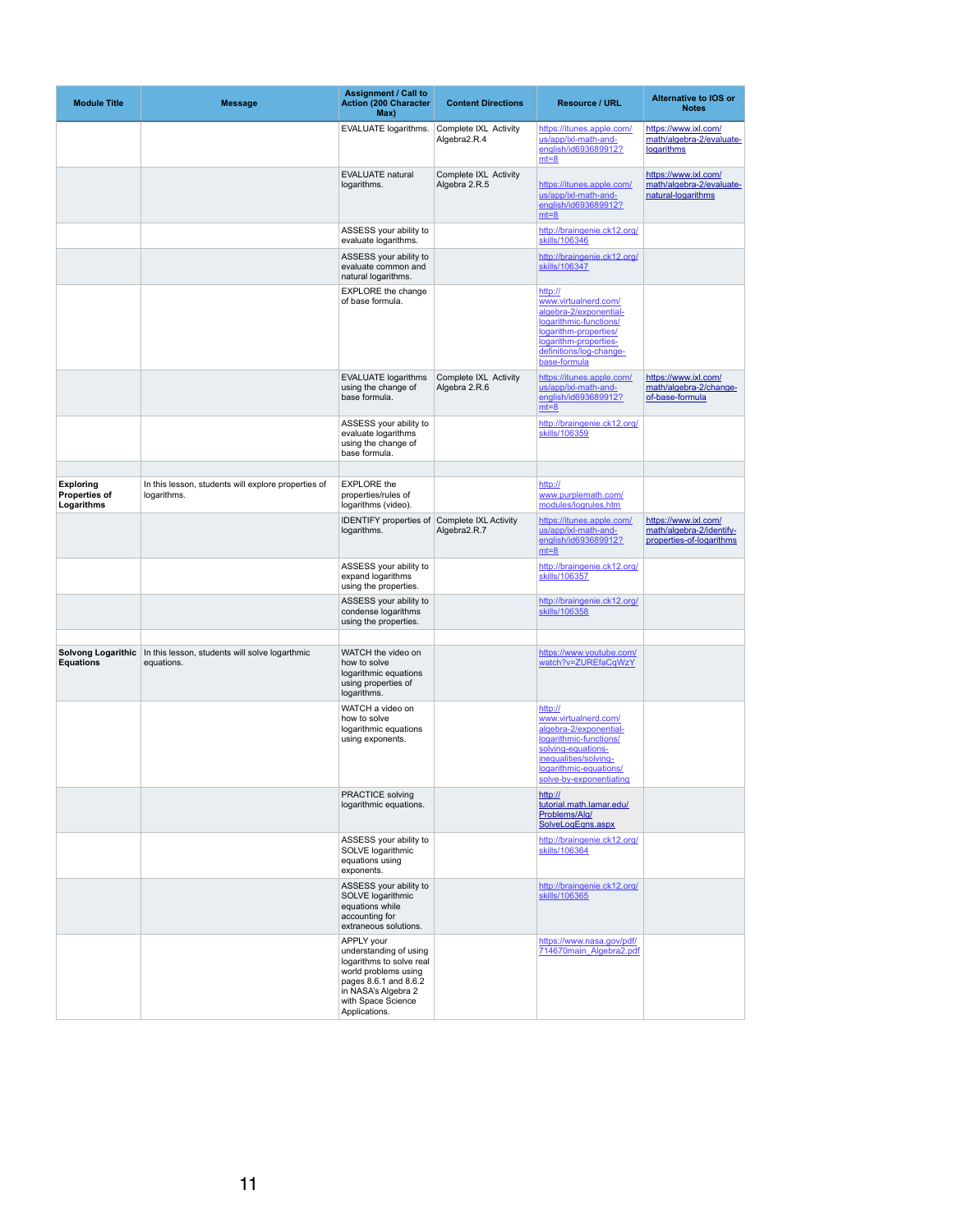#### Module 2: Trigonometric Functions

| <b>Module Title</b>                                   | <b>Message</b>                                                                                                                                                                                                                                                                                                                                                                                                                                                                                                                                                                                                                                                                                                                                                     | <b>Assignment / Call to</b><br><b>Action (200 Character</b><br>Max)                 | <b>Content Directions</b>                                                                                                                                                                                                                                                                                                                                                       | <b>Resource / URL</b>                                                                                                                                                  | Alternative to IOS or<br><b>Notes</b>                                                          |
|-------------------------------------------------------|--------------------------------------------------------------------------------------------------------------------------------------------------------------------------------------------------------------------------------------------------------------------------------------------------------------------------------------------------------------------------------------------------------------------------------------------------------------------------------------------------------------------------------------------------------------------------------------------------------------------------------------------------------------------------------------------------------------------------------------------------------------------|-------------------------------------------------------------------------------------|---------------------------------------------------------------------------------------------------------------------------------------------------------------------------------------------------------------------------------------------------------------------------------------------------------------------------------------------------------------------------------|------------------------------------------------------------------------------------------------------------------------------------------------------------------------|------------------------------------------------------------------------------------------------|
| Module 2:<br><b>Trigonometric</b><br><b>Functions</b> | In this module, you will build on your previous work<br>with functions and on your work with trigonometric<br>ratios and circles in geometry. You will now use the<br>coordinate plane to extend trigonometry to model<br>periodic phenomena, as well as use the unit circle to<br>determine domain and range and trigonometric<br>identities.<br>Focus Standards Addressed in this Module:<br>CC.2.2.HS.C.7 - Apply radian measure of an angle<br>and the unit circle to analyze the trigonometric<br>functions.<br>CC.2.2.HS.C.8 - Choose trigonometric functions to<br>model periodic phenomena and describe the<br>properties of the graphs.<br>SUGGESTED APPS FOR CAPTURING NOTES:<br>Notability (\$2.99) OR PaperPort (FREE).<br>SUGGESTED APPS FOR CREATING |                                                                                     |                                                                                                                                                                                                                                                                                                                                                                                 |                                                                                                                                                                        |                                                                                                |
| <b>Circle</b>                                         | <b>PRESENTATIONS: Explain Everything</b><br><b>Understanding the Unit</b> In this lesson, students will explore the unit circle.                                                                                                                                                                                                                                                                                                                                                                                                                                                                                                                                                                                                                                   | DISCOVER the origins of<br>the unit circle.                                         |                                                                                                                                                                                                                                                                                                                                                                                 | Unit Circle 1-2 PDF (1)                                                                                                                                                |                                                                                                |
|                                                       |                                                                                                                                                                                                                                                                                                                                                                                                                                                                                                                                                                                                                                                                                                                                                                    | <b>INVESTIGATE real-world</b><br>uses for the unit circle.                          |                                                                                                                                                                                                                                                                                                                                                                                 | http://<br>unitcircl.weebly.com/<br>essay.html                                                                                                                         |                                                                                                |
|                                                       |                                                                                                                                                                                                                                                                                                                                                                                                                                                                                                                                                                                                                                                                                                                                                                    | REVEAL the origins of<br>the unit circle (video).                                   |                                                                                                                                                                                                                                                                                                                                                                                 | https://<br>www.khanacademy.org/<br>math/trigonometry/unit-<br>circle-trig-func/Trig-unit-<br>circle/v/unit-circle-<br>definition-of-trig-<br>functions-1              |                                                                                                |
|                                                       |                                                                                                                                                                                                                                                                                                                                                                                                                                                                                                                                                                                                                                                                                                                                                                    | CONSTRUCT a unit<br>circle using right<br>triangles.                                | Step1: Students should<br>click on the 30, 150, 210,<br>and 330 buttons.<br>Students should describe<br>what patterns they see.<br>Describe the connection<br>between these 4 ordered<br>pairs. Repeat for the 45<br>degree reference<br>triangles and the 60<br>degree reference<br>triangles.                                                                                 | https://www.desmos.com/<br>calculator/evitrytg3v                                                                                                                       |                                                                                                |
|                                                       |                                                                                                                                                                                                                                                                                                                                                                                                                                                                                                                                                                                                                                                                                                                                                                    | <b>ANALYZE</b> the unit circle<br>using a graphing<br>calculator.                   | Having students graph<br>the Unit Circle on the<br>graphing calculuator<br>using the parametric<br>would be helpful first.<br>Then after completing the<br><b>NCTM illuminations</b><br>activity for graphing<br>(which is below) revisit<br>this site and graph the<br>parametric form and the<br>function form of sine and<br>cosine to make the<br>connection to the circle. | http://mathbits.com/<br>MathBits/TISection/Trig/<br>unitcircle.htm                                                                                                     |                                                                                                |
|                                                       |                                                                                                                                                                                                                                                                                                                                                                                                                                                                                                                                                                                                                                                                                                                                                                    | <b>INTERACT</b> with the unit<br>circle.                                            |                                                                                                                                                                                                                                                                                                                                                                                 | http://<br>www.mathwarehouse.co<br>m/unit-circle/unit-circle-<br>game.php                                                                                              |                                                                                                |
|                                                       |                                                                                                                                                                                                                                                                                                                                                                                                                                                                                                                                                                                                                                                                                                                                                                    | <b>PRACTICE finding</b><br>trigonometric ratios using<br>the unit circle.           | <b>Complete IXL Activity</b><br>Algebra 2 Y.6                                                                                                                                                                                                                                                                                                                                   | https://itunes.apple.com/<br>us/app/ixl-math-and-<br>english/id693689912?<br>$mt=8$                                                                                    | https://www.ixl.com/<br>math/algebra-2/find-<br>trigonometric-ratios-<br>using-the-unit-circle |
| <b>Applying the Periodic</b><br><b>Functions</b>      | In this lesson, students will apply the periodic<br>functions.                                                                                                                                                                                                                                                                                                                                                                                                                                                                                                                                                                                                                                                                                                     | <b>LEARN</b> about how ocean<br>tides can be represented<br>by a periodic function. |                                                                                                                                                                                                                                                                                                                                                                                 | https://www.youtube.com/<br>watch?v=51aivZiP9vA                                                                                                                        |                                                                                                |
|                                                       |                                                                                                                                                                                                                                                                                                                                                                                                                                                                                                                                                                                                                                                                                                                                                                    | <b>EXPLORE</b> real world<br>examples of periodic<br>functions.                     |                                                                                                                                                                                                                                                                                                                                                                                 | https://prezi.com/<br>btjzvyf89spd/real-world-<br>examples-of-periodic-<br>functions/<br>https://itunes.apple.com/<br>us/app/prezi/<br>id407759942?mt=8                |                                                                                                |
|                                                       |                                                                                                                                                                                                                                                                                                                                                                                                                                                                                                                                                                                                                                                                                                                                                                    | <b>DISCOVER</b><br>characteristics of graphs<br>of periodic functions.<br>(PART A)  | Part A: Geometer's<br><b>Sketchpad file "Exploring</b><br>Sine Transformations" in<br>course in Pennsylvania<br>Learns on iTunes U.                                                                                                                                                                                                                                             | Opens file in Sketchpad<br>Explorer app https://<br>itunes.apple.com/us/app/<br>sketchpad-explorer/<br>id452811793?mt=8                                                | https://<br>www.desmos.com/<br>calculator/4jrsmtuqsk                                           |
|                                                       |                                                                                                                                                                                                                                                                                                                                                                                                                                                                                                                                                                                                                                                                                                                                                                    | <b>UNDERSTAND the</b><br>properties of periodic<br>functions (video).               |                                                                                                                                                                                                                                                                                                                                                                                 | http://<br>www.virtualnerd.com/<br>algebra-2/trigonometric-<br>identities-equations/<br>graphing-functions/<br>periodic-functions/<br>periodic-function-<br>definition |                                                                                                |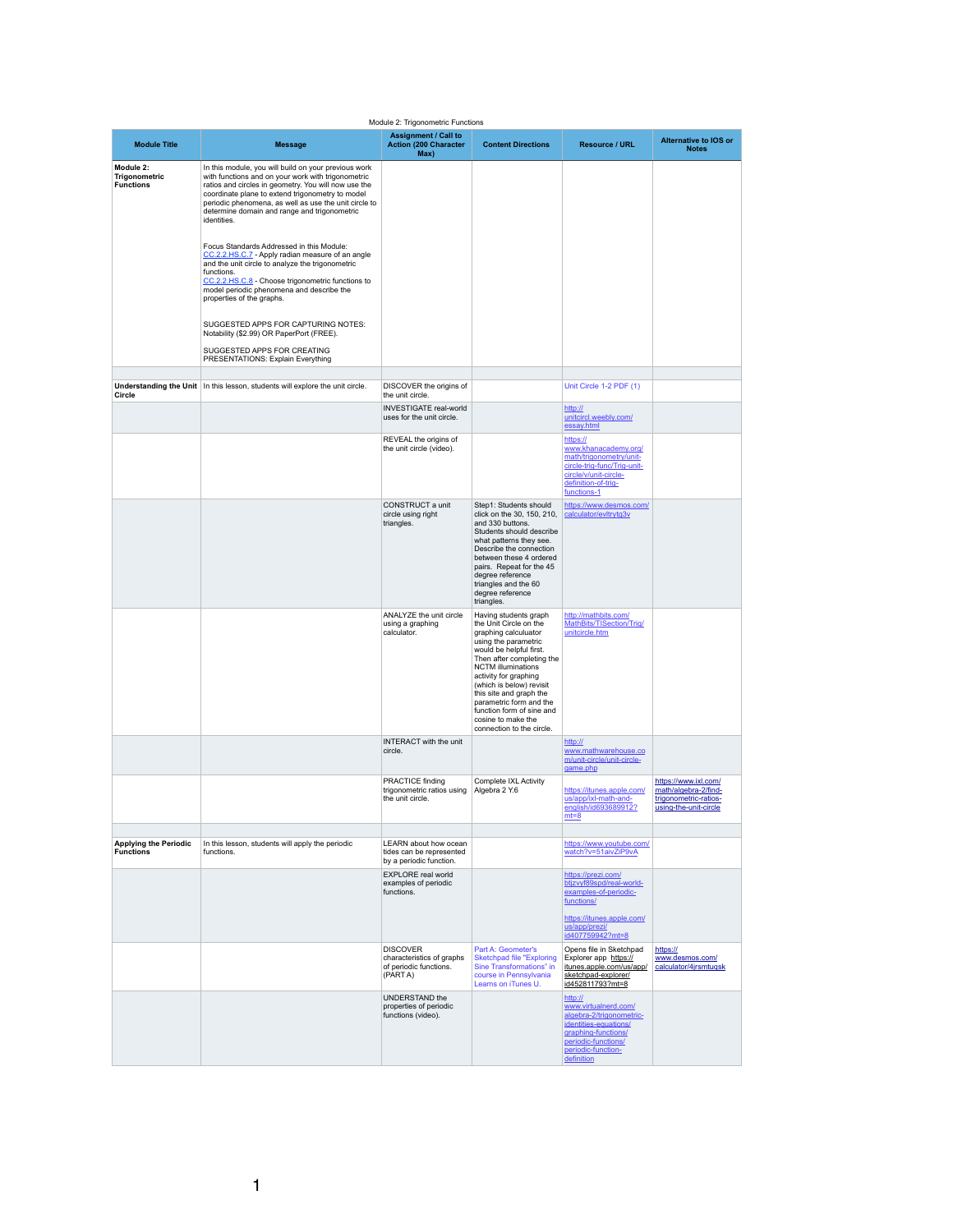| <b>Module Title</b> | <b>Message</b> | <b>Assignment / Call to</b><br><b>Action (200 Character</b><br>Max)                                                                                                                                      | <b>Content Directions</b>                                                                                                           | <b>Resource / URL</b>                                                                                                                                      | <b>Alternative to IOS or</b><br><b>Notes</b>                                                   |
|---------------------|----------------|----------------------------------------------------------------------------------------------------------------------------------------------------------------------------------------------------------|-------------------------------------------------------------------------------------------------------------------------------------|------------------------------------------------------------------------------------------------------------------------------------------------------------|------------------------------------------------------------------------------------------------|
|                     |                | <b>WATCH</b> and<br>SUMMARIZE an<br>example of how to graph<br>a sine function (video).                                                                                                                  |                                                                                                                                     | http://<br>www.virtualnerd.com/<br>algebra-2/trigonometric-<br>identities-equations/<br>graphing-functions/<br>graphing-sine-cosine/<br>graph-sine-example |                                                                                                |
|                     |                | <b>EXPLORE</b> the attributes<br>of a sine function. (PART<br>B)                                                                                                                                         | Part B: Geometer's<br><b>Sketchpad file "Exploring</b><br>Sine Transformations" in<br>course in Pennsylvania<br>Learns on iTunes U. | Opens file in Sketchpad<br>Explorer app https://<br>itunes.apple.com/us/app/<br>sketchpad-explorer/<br>id452811793?mt=8                                    | https://<br>www.desmos.com/<br>calculator/4jrsmtugsk                                           |
|                     |                | REFLECT on the<br>differences between Part<br>A and Part B                                                                                                                                               |                                                                                                                                     | https://itunes.apple.com/<br>us/app/explain-<br>everything-interactive/<br>id431493086?mt=8                                                                |                                                                                                |
|                     |                | <b>PRACTICE identifying</b><br>properties of graphs of<br>sine functions.                                                                                                                                | <b>Complete IXL Activity</b><br>Algebra 2.Z.1                                                                                       | https://itunes.apple.com/<br>us/app/ixl-math-and-<br>english/id693689912?<br>$mt=8$                                                                        | https://www.ixl.com/<br>math/algebra-2/find-<br>properties-of-sine-<br>functions               |
|                     |                | <b>DEMONSTRATE</b> your<br>ability to graph sine<br>functions.                                                                                                                                           | Complete IXL Activity<br>Algebra 2.Z.4                                                                                              | https://itunes.apple.com/<br>us/app/ixl-math-and-<br>english/id693689912?<br>$mt=8$                                                                        | https://www.ixl.com/<br>math/algebra-2/graph-<br>sine-functions                                |
|                     |                | <b>PRACTICE writing</b><br>equations for sine<br>functions from graphs.                                                                                                                                  | <b>Complete IXL Activity</b><br>Algebra 2.Z.2                                                                                       | https://itunes.apple.com/<br>us/app/ixl-math-and-<br>english/id693689912?<br>$mt=8$                                                                        | https://www.ixl.com/<br>math/algebra-2/graph-<br>sine-functions                                |
|                     |                | <b>WATCH and</b><br>SUMMARIZE a video<br>about how to graph a<br>cosine function.                                                                                                                        |                                                                                                                                     | http://<br>www.virtualnerd.com/<br>algebra-2/trigonometric-<br>identities-equations/<br>graphing-functions/<br>graphing-sine-cosine/<br>cosine-graph       |                                                                                                |
|                     |                | <b>PRACTICE identifying</b><br>properties of cosine<br>functions.                                                                                                                                        | Complete IXL Activity<br>Algebra 2.Z.5                                                                                              | https://itunes.apple.com/<br>us/app/ixl-math-and-<br>english/id693689912?<br>$mt=8$                                                                        | https://www.ixl.com/<br>math/algebra-2/find-<br>properties-of-cosine-<br><u>functions</u>      |
|                     |                | <b>DEMONSTRATE</b> your<br>ability to graph cosine<br>functions.                                                                                                                                         | <b>Complete IXL Activity</b><br>Algebra 2.Z.8                                                                                       | https://itunes.apple.com/<br>us/app/ixl-math-and-<br>english/id693689912?<br>$mt=8$                                                                        | https://www.ixl.com/<br>math/algebra-2/graph-<br>cosine-functions                              |
|                     |                | <b>PRACTICE writing</b><br>equations for cosine<br>functions from graphs.                                                                                                                                | Complete IXL Activity<br>Algebra 2.Z.6                                                                                              | https://itunes.apple.com/<br>us/app/ixl-math-and-<br>english/id693689912?<br>$mt=8$                                                                        | https://www.ixl.com/<br>math/algebra-2/write-<br>equations-of-cosine-<br>functions-from-graphs |
|                     |                | ASSESS your ability to<br>graph sine and cosine<br>functions.                                                                                                                                            |                                                                                                                                     | http://<br>braingenie.ck12.org/<br>skills/106272                                                                                                           |                                                                                                |
|                     |                | WATCH the video and<br>PREDICT the red<br>scrambler's position be at<br>the end of the ride.<br>(Scrambler Part 1)                                                                                       | Watch act one video only.                                                                                                           | http://<br>threeacts.mrmeyer.com/<br>scrambler/                                                                                                            |                                                                                                |
|                     |                | WATCH a video and<br><b>ASSESS what new</b><br>information you now<br>know. (Scrambler Part 2)                                                                                                           | Watch act two video only.                                                                                                           | http://<br>threeacts.mrmeyer.com/<br>scrambler/                                                                                                            |                                                                                                |
|                     |                | WATCH the entire video<br>of the ride. (Scrambler<br>Part 3)                                                                                                                                             | Watch act three video<br>only.                                                                                                      | http://<br>threeacts.mrmeyer.com/<br>scrambler/                                                                                                            |                                                                                                |
|                     |                | ASSESS the accuracy of<br>your prediction.<br>(Scrambler Reflection)                                                                                                                                     | Check to see if you<br>agree.                                                                                                       | http://<br>threeacts.mrmeyer.com/<br>scrambler/act3/<br>studentwork.pdf                                                                                    |                                                                                                |
|                     |                | APPLY a trigonometric<br>function to model the<br>Scrambler: For a ride of<br>any length $t$ , how many<br>times will the scrambler<br>pass through its starting<br>position? (Scrambler<br>Application) |                                                                                                                                     | https://itunes.apple.com/<br>us/app/explain-<br>everything-interactive/<br>id431493086?mt=8                                                                |                                                                                                |
|                     |                | OBSERVE the<br>movement of the Ferris<br>wheel in the diagram.                                                                                                                                           |                                                                                                                                     | <b>Ferris Wheel Diagram.pdf</b><br>in course in Pennsylvania<br>Learns on iTunes U.                                                                        |                                                                                                |
|                     |                | CREATE a table of<br>values to represent the<br>height of a seat on a<br>Ferris wheel through one<br>revolution. (Ferris Wheel<br>Part 1)                                                                | Use the Explain<br>Everything app<br>throughout the Ferris<br>Wheel problem to<br>document your thinking                            | https://itunes.apple.com/<br>us/app/explain-<br>everything-interactive/<br>id431493086?mt=8                                                                |                                                                                                |
|                     |                | <b>GRAPH</b> your table. What<br>function could be used to<br>represent this motion?<br>(Ferris Wheel Part 2)                                                                                            |                                                                                                                                     | https://itunes.apple.com/<br>us/app/desmos-graphing-<br>calculator/id653517540?<br>$mt=8$                                                                  | https://www.desmos.com                                                                         |
|                     |                | MODEL the height of a<br>seat on a ferris wheel as<br>a function of time. (Ferris<br>Wheel Part 3)                                                                                                       |                                                                                                                                     |                                                                                                                                                            |                                                                                                |
|                     |                | ASSESS the validity of<br>your equation by<br>graphing your function<br>against your table values<br>(Ferris Wheel Part 4)                                                                               |                                                                                                                                     | https://itunes.apple.com/<br>us/app/desmos-graphing-<br>calculator/id653517540?<br>$mt=8$                                                                  | https://www.desmos.com                                                                         |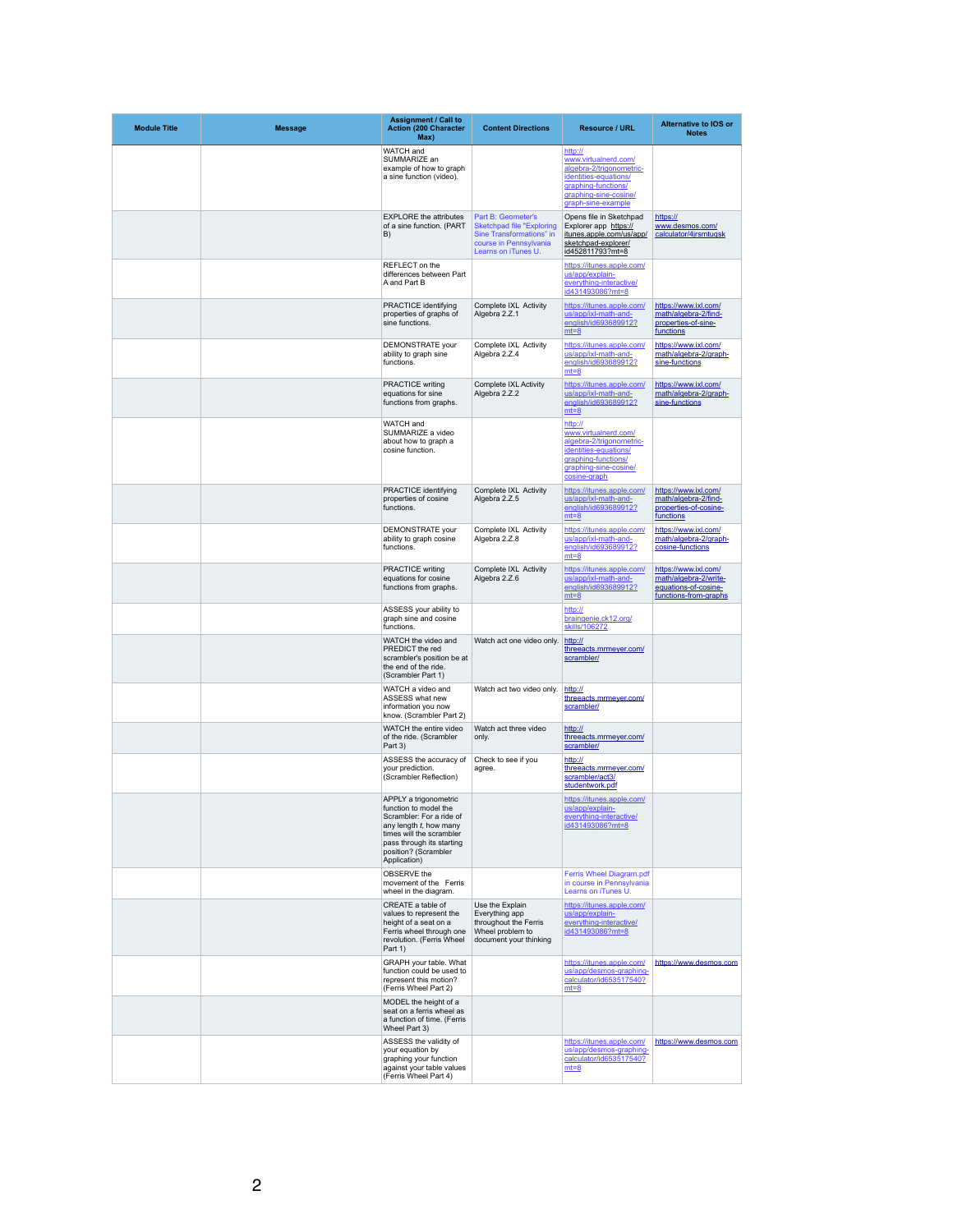| <b>Module Title</b>                                         | <b>Message</b>                                                  | <b>Assignment / Call to</b><br><b>Action (200 Character</b><br>Max)                                                    | <b>Content Directions</b> | <b>Resource / URL</b>                                                                                                                                                                                    | <b>Alternative to IOS or</b><br><b>Notes</b> |
|-------------------------------------------------------------|-----------------------------------------------------------------|------------------------------------------------------------------------------------------------------------------------|---------------------------|----------------------------------------------------------------------------------------------------------------------------------------------------------------------------------------------------------|----------------------------------------------|
|                                                             |                                                                 | <b>CREATE a second</b><br>equation using a different<br>function to model the<br>same motion. (Ferris<br>Wheel Part 5) |                           |                                                                                                                                                                                                          |                                              |
|                                                             |                                                                 |                                                                                                                        |                           |                                                                                                                                                                                                          |                                              |
| <b>Applying</b><br><b>Trigonometric</b><br><b>Functions</b> | In this lesson, students will apply trigonometric<br>functions. | <b>INVESTIGATE real-world</b><br>applications for<br>trigonometric identities<br>(video).                              |                           | https://www.youtube.com/<br>watch?v=6u3acKlwh6Y                                                                                                                                                          |                                              |
|                                                             |                                                                 | <b>DISCOVER</b> applications<br>for trigonometric<br>identities.                                                       |                           | https://prezi.com/<br>vvsb1ngexnzd/<br>trigonometric-identities-<br>in-the-real-world/<br>https://itunes.apple.com/<br>us/app/prezi/<br>id407759942?mt=8                                                 |                                              |
|                                                             |                                                                 | PROVE the Pythagorean<br>trigonometric identities.<br>(video)                                                          |                           | https://www.youtube.com/<br>watch?v=r382kfkgAF4                                                                                                                                                          |                                              |
|                                                             |                                                                 | <b>SIMPLIFY trigonometric</b><br>expressions using<br>Pythagoren identities.<br>(video)                                |                           | https://<br>www.khanacademy.org/<br>math/trigonometry/less-<br>basic-trigonometry/<br>pythagorean-identity/v/<br>examples-using-<br>pythagorean-identities-to-<br>simplify-trigonometric-<br>expressions |                                              |
|                                                             |                                                                 | ASSESS your ability to<br>simplify expressions with<br>trigonometric identities.                                       |                           | https://<br>braingenie.ck12.org/<br>skills/106411                                                                                                                                                        |                                              |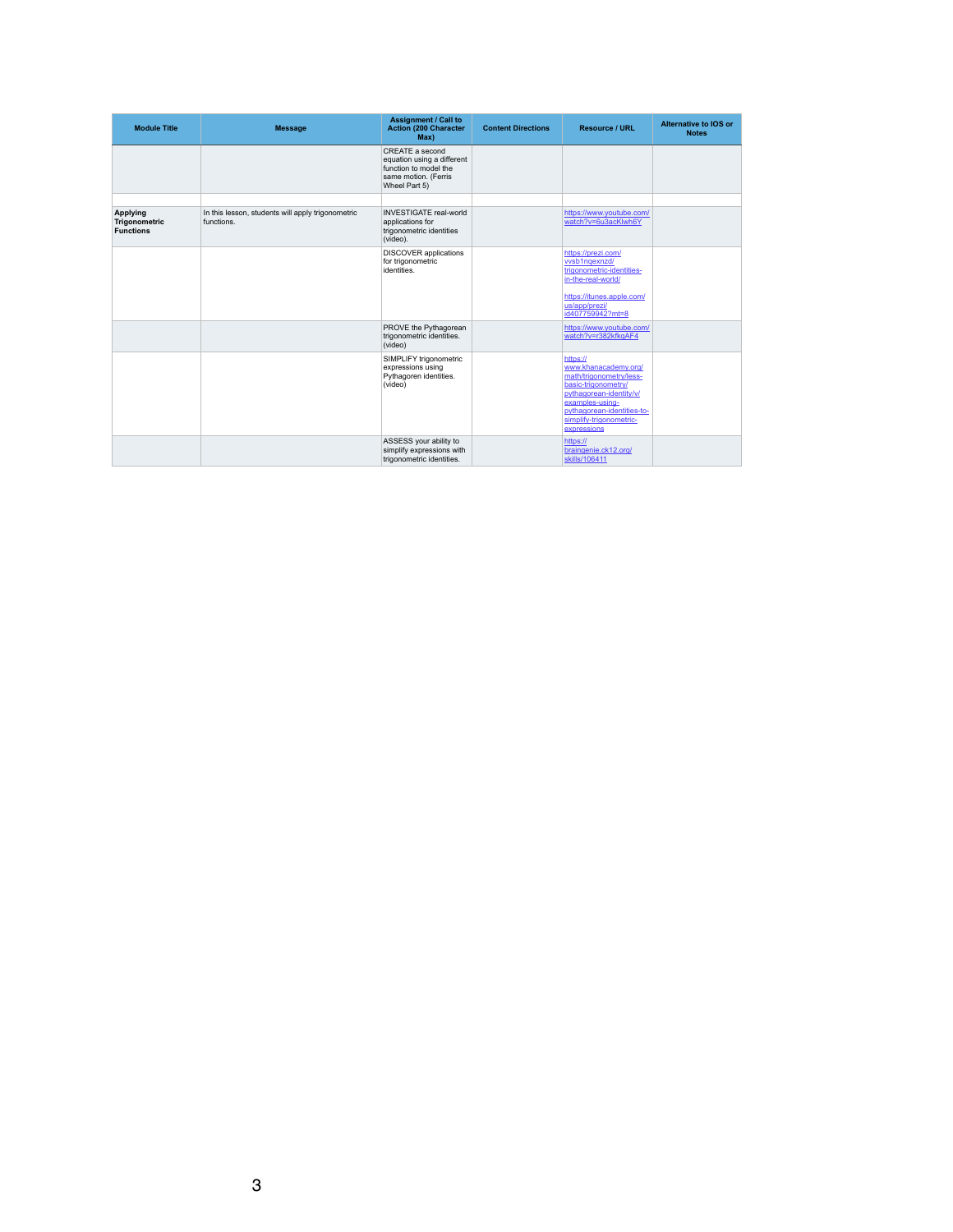### Module 3: Modeling with Functions

| <b>Module Title</b>                                                        | <b>Message</b>                                                                                                                                                                                                                                                                                                                                                                                                                                                                                                                                                                                                                                                                                                                                                                                                                                                                                                                                                                                                                                                                                                                                                                                                                                                                                                                                                                                                                                                                                                                                                                   | <b>Assignment / Call to</b><br><b>Action (200 Character</b><br>Max)                                                                                                                                                | <b>Content Directions</b>                   | <b>Resource / URL</b>                                                                                                                                                         | <b>Alternative to IOS or</b><br><b>Notes</b>                                                       |
|----------------------------------------------------------------------------|----------------------------------------------------------------------------------------------------------------------------------------------------------------------------------------------------------------------------------------------------------------------------------------------------------------------------------------------------------------------------------------------------------------------------------------------------------------------------------------------------------------------------------------------------------------------------------------------------------------------------------------------------------------------------------------------------------------------------------------------------------------------------------------------------------------------------------------------------------------------------------------------------------------------------------------------------------------------------------------------------------------------------------------------------------------------------------------------------------------------------------------------------------------------------------------------------------------------------------------------------------------------------------------------------------------------------------------------------------------------------------------------------------------------------------------------------------------------------------------------------------------------------------------------------------------------------------|--------------------------------------------------------------------------------------------------------------------------------------------------------------------------------------------------------------------|---------------------------------------------|-------------------------------------------------------------------------------------------------------------------------------------------------------------------------------|----------------------------------------------------------------------------------------------------|
| <b>Module 3: Modeling</b><br>with Functions                                | In this module, you will synthesize and generalize<br>what you have learned about a variety of function<br>families. You will explore the effects of<br>transformations and rewrite equations in equivalent<br>forms. You will manipulate equations to solve for<br>other variables and make comparisons of multiple<br>functions based on graphs, tables, and equations.<br>Functions of focus include linear, quadratic, radical,<br>piecewise, step, absolute value, exponential,<br>logarithmic, rational, and inverse. You will identify<br>appropriate types of functions to model a situation,<br>understand the constraints, adjust parameters of<br>existing models, and then synthesize, by creating<br>new equations.<br>Focus Standards Addressed in this Module<br>CC.2.2.HS.C.2 Graph and analyze functions<br>and use their properties to make connections<br>between the different representations.<br>CC.2.2.HS.C.4 -<br>Interpret the effects<br>transformations have on functions and find the<br>inverses of functions.<br>Construct and compare linear,<br><u>CC.2.2.HS.C.5</u><br>quadratic and exponential models to solve<br>problems.<br>CC.2.2.HS.C.6 -<br>Interpret functions in terms of<br>the situation they model.<br>CC.2.2.HS.D.7 -<br>Create and graph equations or<br>inequalities to describe numbers or relationships.<br>SUGGESTED APPS FOR CAPTURING NOTES:<br>Notability (\$2.99) OR PaperPort (FREE).<br>SUGGESTED APPS FOR CREATING<br>PRESENTATIONS: ShowMe (FREE).<br>SuGGESTED APPS FOR GRAPHING<br><b>FUNCTIONS: Desmos (FREE)</b> |                                                                                                                                                                                                                    |                                             |                                                                                                                                                                               |                                                                                                    |
| <b>Exploring Domain and</b><br><b>Multiple Function</b><br><b>Families</b> | In this lesson, student will explore domain and<br>multiple function families.                                                                                                                                                                                                                                                                                                                                                                                                                                                                                                                                                                                                                                                                                                                                                                                                                                                                                                                                                                                                                                                                                                                                                                                                                                                                                                                                                                                                                                                                                                   | <b>EXPLORE</b> domain as it<br>applies to multiple<br>function families (linear,<br>quadratic, cubic, radical)<br>through multiple<br>representations (graphs,<br>tables, number lines,<br>descriptive, symbolic). |                                             | http://<br>illuminations.nctm.org/<br>uploadedFiles/Content/<br>Lessons/Resources/<br>9-12/DomainReps-AS-<br>Domains.pdf                                                      |                                                                                                    |
| <b>Applying Knowledge of</b><br><b>Linear Functions</b>                    | In this lesson, students will apply their knowledge of<br>linear functions.                                                                                                                                                                                                                                                                                                                                                                                                                                                                                                                                                                                                                                                                                                                                                                                                                                                                                                                                                                                                                                                                                                                                                                                                                                                                                                                                                                                                                                                                                                      | APPLY systems with<br>tables, charts, and<br>graphs.                                                                                                                                                               | Import into Explain<br>Everything to solve. | http://<br>www.utdanacenter.org/<br>k12mathbenchmarks/<br>tasks/10 cycling.php<br>https://itunes.apple.com/<br>us/app/explain-<br>everything-interactive/<br>id431493086?mt=8 |                                                                                                    |
| <b>Exploring Absolute</b><br><b>Value Functions</b>                        | In this lesson, students will explore absolute value<br>functions.                                                                                                                                                                                                                                                                                                                                                                                                                                                                                                                                                                                                                                                                                                                                                                                                                                                                                                                                                                                                                                                                                                                                                                                                                                                                                                                                                                                                                                                                                                               | <b>INVESTIGATE</b><br>transformations of<br>absolute value graphs.<br>(Part 1 of 2)                                                                                                                                |                                             | https://<br>www.desmos.com/<br>calculator/rmhwvaofek                                                                                                                          |                                                                                                    |
|                                                                            |                                                                                                                                                                                                                                                                                                                                                                                                                                                                                                                                                                                                                                                                                                                                                                                                                                                                                                                                                                                                                                                                                                                                                                                                                                                                                                                                                                                                                                                                                                                                                                                  | RECORD your thoughts<br>using a note taking app<br>on what effect changing<br>the h, v, and a have on<br>the absolute value graph.<br>(Part 2 of 2)                                                                | Use the preferred<br>notetaking app         |                                                                                                                                                                               |                                                                                                    |
|                                                                            |                                                                                                                                                                                                                                                                                                                                                                                                                                                                                                                                                                                                                                                                                                                                                                                                                                                                                                                                                                                                                                                                                                                                                                                                                                                                                                                                                                                                                                                                                                                                                                                  | WATCH a video on how<br>to graph an absolute<br>value function to see if<br>your observations were<br>correct.                                                                                                     |                                             | https://<br>www.youtube.com/<br>watch?v=Uf91hc1Ubr0                                                                                                                           |                                                                                                    |
|                                                                            |                                                                                                                                                                                                                                                                                                                                                                                                                                                                                                                                                                                                                                                                                                                                                                                                                                                                                                                                                                                                                                                                                                                                                                                                                                                                                                                                                                                                                                                                                                                                                                                  | LEARN how to graph an<br>absolute value function<br>(video).                                                                                                                                                       |                                             | https://<br>www.khanacademy.org/<br>math/algebra2/<br>functions and graphs/<br>piecewise-functions-<br>tutorial/v/absolute-value-<br>graphing-exercise-<br>example            |                                                                                                    |
|                                                                            |                                                                                                                                                                                                                                                                                                                                                                                                                                                                                                                                                                                                                                                                                                                                                                                                                                                                                                                                                                                                                                                                                                                                                                                                                                                                                                                                                                                                                                                                                                                                                                                  | MATCH equations of<br>absolute value functions<br>with their graphs.                                                                                                                                               |                                             | https://<br>www.khanacademy.org/<br>math/algebra2/<br>functions and graphs/<br>piecewise-functions-<br>tutorial/e/graphs-of-<br>absolute-value-functions                      |                                                                                                    |
|                                                                            |                                                                                                                                                                                                                                                                                                                                                                                                                                                                                                                                                                                                                                                                                                                                                                                                                                                                                                                                                                                                                                                                                                                                                                                                                                                                                                                                                                                                                                                                                                                                                                                  | DEMONSTRATE your<br>ability to graph absolute<br>value functions.                                                                                                                                                  | Complete IXL activity:<br>Algebra1.DD.3     | https://itunes.apple.com/<br>us/app/ixl-math-and-<br>english/id693689912?<br>$mt=8$                                                                                           | https://www.ixl.com/math/<br>algebra-1/domain-and-<br>range-of-absolute-value-<br>functions-graphs |
|                                                                            |                                                                                                                                                                                                                                                                                                                                                                                                                                                                                                                                                                                                                                                                                                                                                                                                                                                                                                                                                                                                                                                                                                                                                                                                                                                                                                                                                                                                                                                                                                                                                                                  | ASSESS graphing<br>absolute value functions.                                                                                                                                                                       |                                             | http://<br>braingenie.ck12.org/<br>skills/106714                                                                                                                              |                                                                                                    |
|                                                                            |                                                                                                                                                                                                                                                                                                                                                                                                                                                                                                                                                                                                                                                                                                                                                                                                                                                                                                                                                                                                                                                                                                                                                                                                                                                                                                                                                                                                                                                                                                                                                                                  | ASSESS writing an<br>equation for an absolute<br>value function given a<br>graph.                                                                                                                                  |                                             | http://<br>braingenie.ck12.org/<br>skills/106717                                                                                                                              |                                                                                                    |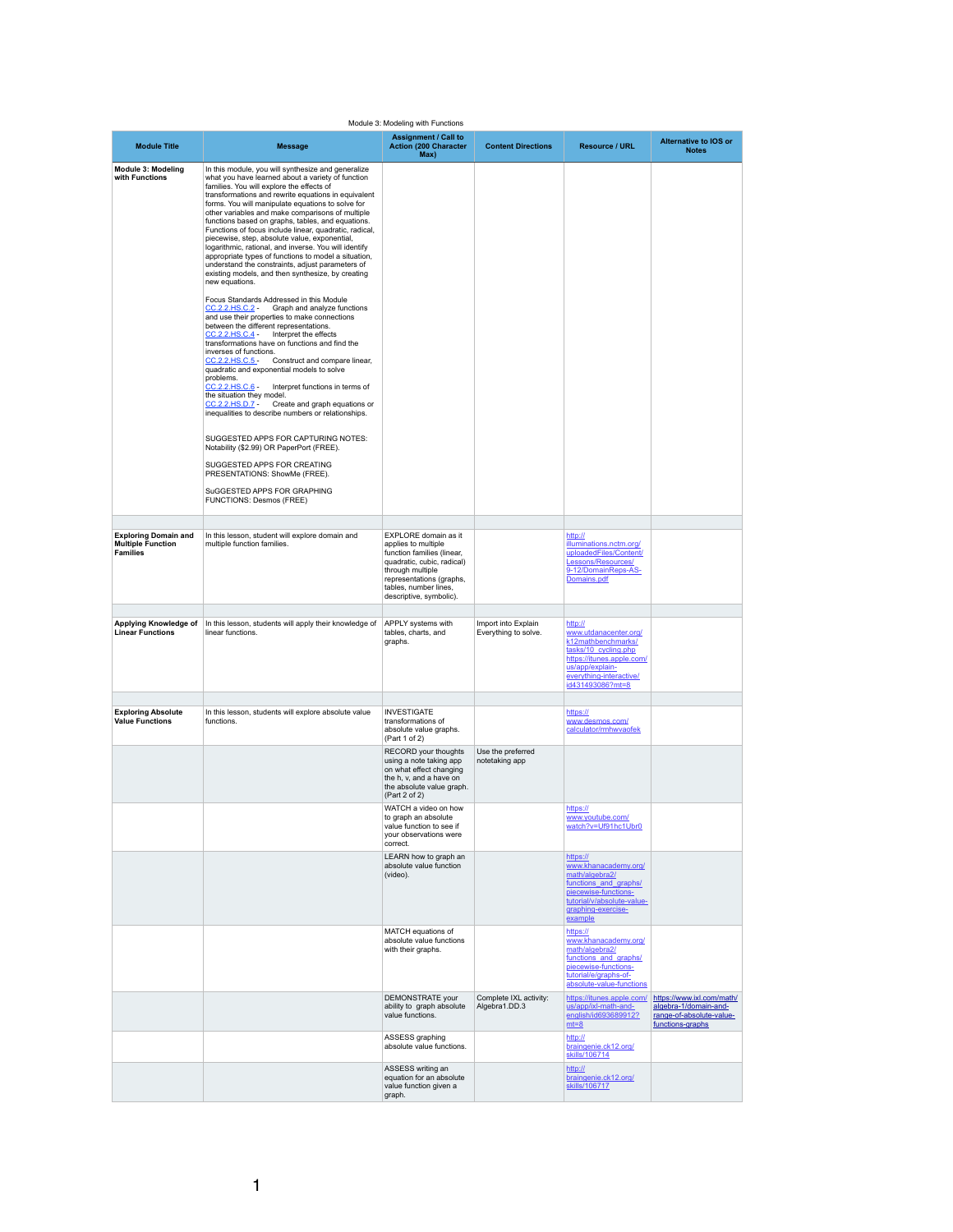| <b>Module Title</b>                             | <b>Message</b>                                                 | <b>Assignment / Call to</b><br><b>Action (200 Character</b><br>Max)                                                                               | <b>Content Directions</b>                   | <b>Resource / URL</b>                                                                                                                                                                             | <b>Alternative to IOS or</b><br><b>Notes</b>                                                              |
|-------------------------------------------------|----------------------------------------------------------------|---------------------------------------------------------------------------------------------------------------------------------------------------|---------------------------------------------|---------------------------------------------------------------------------------------------------------------------------------------------------------------------------------------------------|-----------------------------------------------------------------------------------------------------------|
|                                                 |                                                                | LEARN how to solve real-<br>world problems modeled<br>by absoulte value<br>equations. (video)                                                     |                                             | https://<br>www.youtube.com/<br>watch?<br>v=HTGgZ1mYIXo                                                                                                                                           |                                                                                                           |
|                                                 |                                                                | <b>WATCH</b> and<br><b>SUMMARIZE solving</b><br>real-world problems<br>modeled by absolute<br>value inequalities. (video)                         |                                             | http://<br>www.virtualnerd.com/<br>algebra-2/equations-<br>inequalities/solving-<br>absolute-values/solve-<br>absolute-value-<br>inequalities/absolute-<br>value-inequality-from-<br>word-problem |                                                                                                           |
|                                                 |                                                                | ASSESS solving word<br>problems modeled by<br>absolute value<br>inequalities.                                                                     |                                             | http://<br>braingenie.ck12.org/<br>skills/106665                                                                                                                                                  |                                                                                                           |
| <b>Exploring Quadratic</b><br><b>Functions</b>  | In this lesson, students will explore quadratic<br>functions.  | DEVELOP a basic<br>understanding of<br>quadratic function graphs<br>by exploring shapes and<br>asking questions of a<br>partner.                  |                                             | https://<br>teacher.desmos.com/<br>polygraph-parabolas                                                                                                                                            |                                                                                                           |
|                                                 |                                                                | <b>CREATE a table of values</b><br>to model a function<br>(video).                                                                                |                                             | http://<br>www.virtualnerd.com/<br>algebra-1/quadratic-<br>equations-functions/<br>graphing/graph-basics/<br>table-example                                                                        |                                                                                                           |
|                                                 |                                                                | <b>LEARN</b> about graphing<br>quadratic functions.<br>(video)                                                                                    |                                             | http://<br>www.virtualnerd.com/<br>algebra-1/quadratic-<br>equations-functions/<br>graphing/graph-basics/<br>how-do-you-graph-a-<br>quadratic-function                                            |                                                                                                           |
|                                                 |                                                                | PRACTICE creating a<br>quadratic function from<br>zeros.                                                                                          | Complete IXL activity:<br>Algebra2.J.3      | https://itunes.apple.com/<br>us/app/ixl-math-and-<br>english/id693689912?<br>$mt=8$                                                                                                               | https://www.ixl.com/math/<br>algebra-2/graph-a-<br>quadratic-function                                     |
|                                                 |                                                                | MATCH graphs of<br>quadratic functions to<br>equations.                                                                                           | Complete IXL activity:<br>Algebra 2.J.5     | https://itunes.apple.com/<br>us/app/ixl-math-and-<br>english/id693689912?<br>$mt=8$                                                                                                               | https://www.ixl.com/math/<br>algebra-2/solve-a-<br>quadratic-equation-using-<br>the-zero-product-property |
|                                                 |                                                                | <b>LEARN</b> how to create and<br>graph equations to model<br>real-world quadratic<br>functions. (video)                                          |                                             | https://learnzillion.com/<br>lessons/662-create-and-<br>graph-quadratic-<br>functions                                                                                                             |                                                                                                           |
|                                                 |                                                                | <b>EXAMINE</b><br>transformations of<br>quadratic functions.                                                                                      |                                             | http://hotmath.com/<br>hotmath help/topics/<br>graphing-quadratic-<br>equations-using-<br>transformations.html                                                                                    |                                                                                                           |
|                                                 |                                                                | ANALYZE the following<br>graph and develop the<br>quadratic functions with<br>domain restrictions that<br>reproduce that image.<br>(Part 1 of 2)  |                                             | http://i0.wp.com/<br>dailydesmos.com/wp-<br>content/uploads/<br>2014/05/2014-05-21 08<br>h <sub>11_11.png</sub>                                                                                   | use Desmos app                                                                                            |
|                                                 |                                                                | <b>COMPARE</b> your<br>equations to this solution.<br>(Part 2 of 2)                                                                               |                                             | https://<br>www.desmos.com/<br>calculator/dvjxziiyao                                                                                                                                              |                                                                                                           |
|                                                 |                                                                | MODEL revenue using<br>quadratic functions.                                                                                                       | Import into Explain<br>Everything to solve. | http://<br>www.utdanacenter.org/<br>k12mathbenchmarks/<br>tasks/<br>26 seasonpass.php                                                                                                             |                                                                                                           |
|                                                 |                                                                | <b>INVESTIGATE real-world</b><br>applications for quadratic<br>models.                                                                            |                                             | http://<br>www.mathsisfun.com/<br>algebra/quadratic-<br>equation-real-world.html                                                                                                                  |                                                                                                           |
|                                                 |                                                                | <b>APPLY</b> quadratic<br>functions to model<br>NASA's C-9 jet.                                                                                   |                                             | http://www.nasa.gov/<br>audience/foreducators/<br>mathandscience/<br>exploration/<br>Prob WeightlessWonde<br>r detail.html                                                                        |                                                                                                           |
|                                                 |                                                                | ASSESS your ability to<br>apply quadratic models to<br>real-world situations.                                                                     |                                             | http://<br>braingenie.ck12.org/<br>skills/106797                                                                                                                                                  |                                                                                                           |
| <b>Exploring Polynomial</b><br><b>Functions</b> | In this lesson, students will explore polynomial<br>functions. | <b>INVESTIGATE how to</b><br>use polynomial functions<br>and regressions to model<br>real-world data.                                             | Read through the lesson.                    | http://<br>www.classzone.com/<br>eservices/home/pdf/<br>teacher/LA206IBD.pdf                                                                                                                      |                                                                                                           |
|                                                 |                                                                |                                                                                                                                                   |                                             | https://<br>www.desmos.com/<br>calculator/dvjxziiyao                                                                                                                                              |                                                                                                           |
|                                                 |                                                                | <b>EXPLORE</b> the effect of<br>changing coefficients in<br>polynomial function<br>equations on the graphs<br>of polynomials (degrees<br>$0-5$ ). |                                             | https://<br>tube.geogebra.org/<br>student/m31790                                                                                                                                                  |                                                                                                           |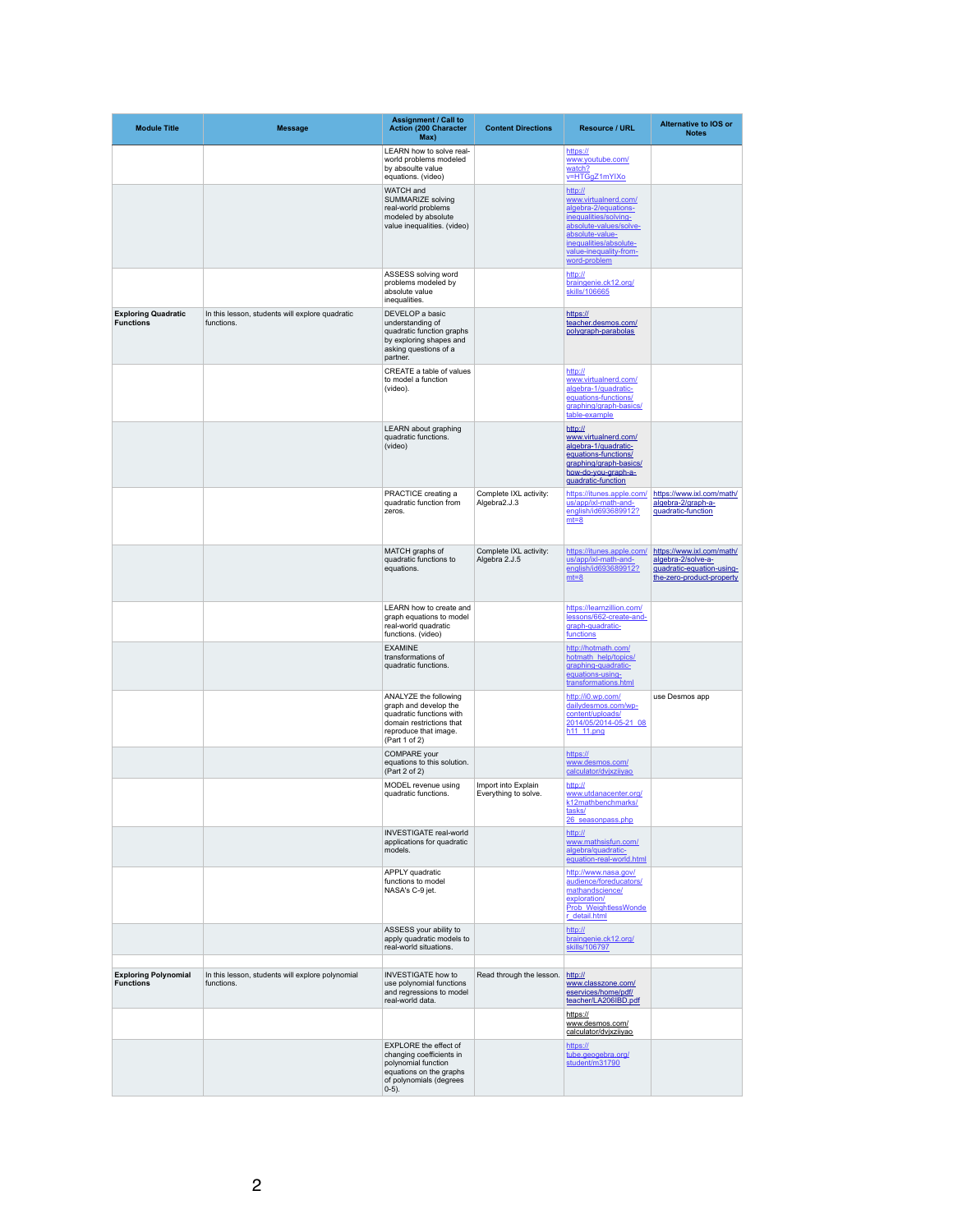| <b>Module Title</b>                           | <b>Message</b>                                               | <b>Assignment / Call to</b><br><b>Action (200 Character</b><br>Max)                                                         | <b>Content Directions</b>                 | <b>Resource / URL</b>                                                                                                                                            | <b>Alternative to IOS or</b><br><b>Notes</b>                                                                                        |
|-----------------------------------------------|--------------------------------------------------------------|-----------------------------------------------------------------------------------------------------------------------------|-------------------------------------------|------------------------------------------------------------------------------------------------------------------------------------------------------------------|-------------------------------------------------------------------------------------------------------------------------------------|
|                                               |                                                              | WATCH and<br>SUMMARIZE how to<br>describe x-intercepts and<br>local maxima and minima.<br>(video)                           |                                           | https://<br>braingenie.ck12.org/<br>skills/108284                                                                                                                |                                                                                                                                     |
|                                               |                                                              | <b>DISCOVER</b> properties<br>and trends in end<br>behavior through a<br>discovery exercise.                                |                                           | *PDF "Exploring<br><b>Polynomials Guided</b><br>Discovery" located in<br>Pennsylvania Learns in<br>iTunes U.                                                     | Adapted from http://<br>betterlesson.com/<br>community/document/<br>1754632/graphing-<br>calculator-end-behavior-<br>discovery-docx |
|                                               |                                                              | <b>LEARN how to describe</b><br>trends in end behavior.<br>(video)                                                          |                                           | https://<br>www.khanacademy.org/<br>math/algebra2/<br>polynomial and rational<br>/polynomial-end-<br>behavior/v/polynomial-<br>end-behavior                      |                                                                                                                                     |
|                                               |                                                              | <b>LEARN</b> about matching<br>equations to graphs using<br>end behavior.                                                   |                                           | https://<br>www.khanacademy.org/<br>math/algebra2/<br>polynomial-functions/<br>polynomial-end-<br>behavior/v/recognizing-<br>features-of-functions-<br>example-1 |                                                                                                                                     |
|                                               |                                                              | MATCH graphs to<br>equations.                                                                                               | Complete IXL activity:<br>Algebra 2.K.14  | https://itunes.apple.com/<br>us/app/ixl-math-and-<br>english/id693689912?<br>$mt=8$                                                                              | https://www.ixl.com/math/<br>algebra-2/match-<br>polynomials-and-graphs                                                             |
|                                               |                                                              | MATCH graphs to<br>equations.                                                                                               |                                           | https://<br>www.khanacademy.org/<br>math/algebra2/<br>polynomial_and_rational<br>/polynomial-end-<br>behavior/e/graphs-of-<br>polynomials                        |                                                                                                                                     |
|                                               |                                                              | <b>PRACTICE matching</b><br>graphs to equations using<br>x-intercepts.                                                      |                                           | https://<br>braingenie.ck12.org/<br>skills/106915                                                                                                                |                                                                                                                                     |
|                                               |                                                              | FIND values of local<br>maxima and minima from<br>equations.                                                                |                                           | https://<br>braingenie.ck12.org/<br>skills/106916                                                                                                                |                                                                                                                                     |
|                                               |                                                              | ASSESS your knowledge<br>of polynomial functions<br>through the Birthday<br>Polynomials Project. (Part<br>1 of $2)$         |                                           | http://<br>jfmueller.faculty.noctrl.ed<br>u/toolbox/examples/<br>engel14/project.pdf                                                                             |                                                                                                                                     |
|                                               |                                                              | SHARE your project<br>analysis using Desmos<br>and Explain Everything<br>app. $(Part 2 of 2)$                               |                                           | https://<br>www.desmos.com/<br>calculator/dvjxziiyao                                                                                                             |                                                                                                                                     |
| <b>Exploring Rational</b><br><b>Functions</b> | In this lesson, students will explore rational<br>functions. | <b>LEARN</b> how to create and<br>graph simple rational<br>functions.                                                       |                                           | https://learnzillion.com/<br>lessons/1300-create-<br>and-graph-relationships-<br>using-rational-functions                                                        |                                                                                                                                     |
|                                               |                                                              | <b>DISCOVER</b> what vertical<br>and horizontal<br>asymptotes are and how<br>to find their equations.<br>(video)            |                                           | https://<br>www.khanacademy.org/<br>math/algebra2/rational-<br>expressions/rational-<br>function-graphing/v/<br>horizontal-vertical-<br>asymptotes               |                                                                                                                                     |
|                                               |                                                              | <b>EXPLORE how to graph</b><br>a rational function by<br>using asymptotes. (video)                                          |                                           | https://<br>www.khanacademy.org/<br>math/algebra2/rational-<br>expressions/rational-<br>function-graphing/v/<br>another-rational-<br>function-graph-example      |                                                                                                                                     |
|                                               |                                                              | <b>PRACTICE finding</b><br>equations for asymptotes<br>and excluded values from<br>the equation for a rational<br>function. | Complete Algebra2.N.1                     | https://itunes.apple.com/<br>us/app/ixl-math-and-<br>english/id693689912?<br>$mt=8$                                                                              | https://www.ixl.com/math/<br>algebra-2/rational-<br>functions-asymptotes-<br>and-excluded-values                                    |
|                                               |                                                              | <b>MATCH</b> rational function<br>equations to their graphs.                                                                |                                           | https://<br>www.khanacademy.org/<br>math/algebra2/rational-<br>expressions/rational-<br>function-graphing/e/<br>graphs-of-rational-<br>functions                 |                                                                                                                                     |
| <b>Exploring Inverse</b><br><b>Functions</b>  | In this lesson, students will explore inverse<br>functions.  | <b>LEARN</b> how to find<br>inverses of linear<br>functions. (video)                                                        |                                           | http://<br>braingenie.ck12.org/<br>skills/108103                                                                                                                 |                                                                                                                                     |
|                                               |                                                              | <b>IDENTIFY inverse</b><br>functions.                                                                                       | Complete IXL activity:<br>Precalculus A.7 | https://itunes.apple.com/<br>us/app/ixl-math-and-<br>english/id693689912?<br>$mt=8$                                                                              | https://www.ixl.com/math/<br>precalculus/graph-a-<br>linear-function                                                                |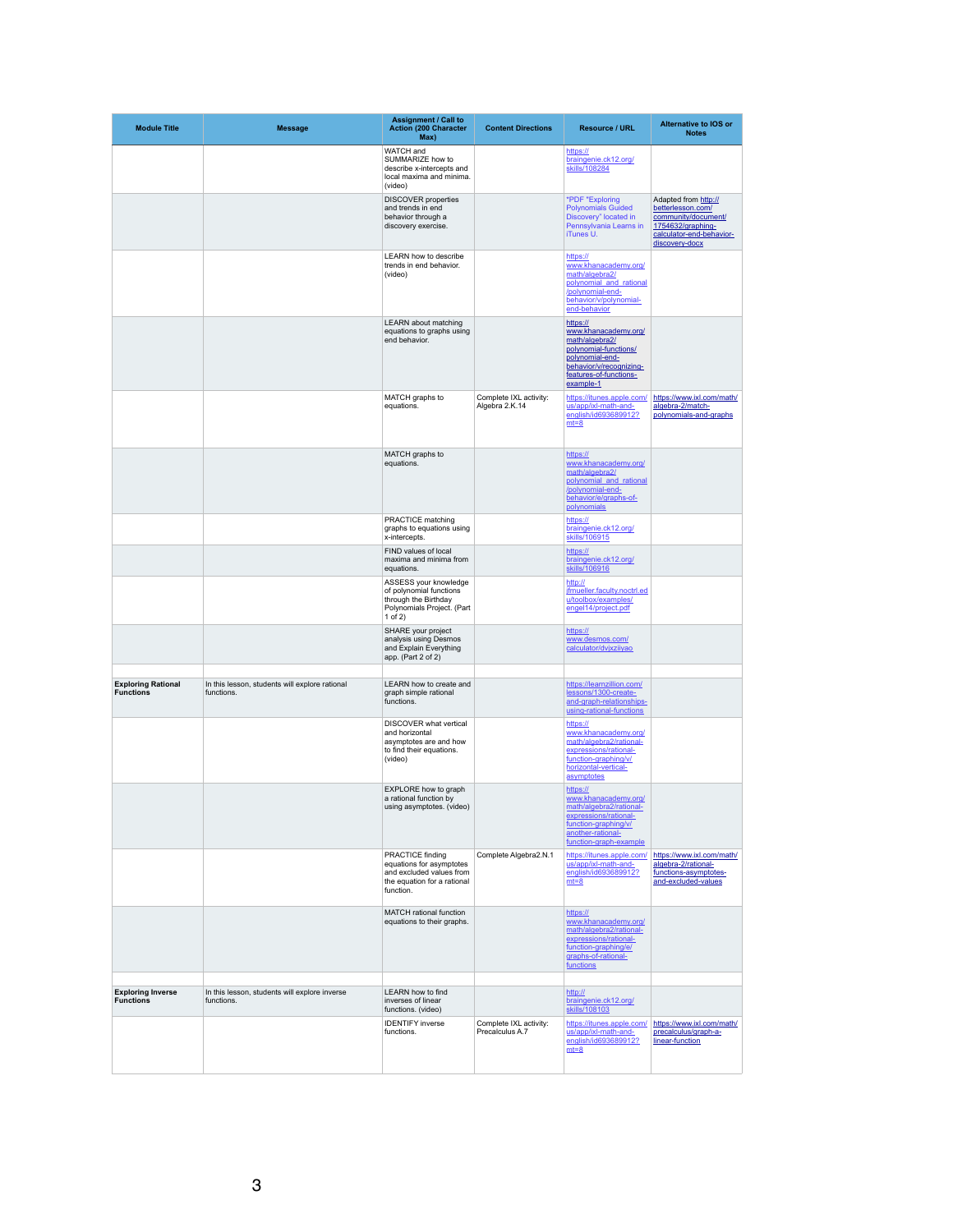| <b>Module Title</b>                              | <b>Message</b>                                                         | <b>Assignment / Call to</b><br><b>Action (200 Character</b><br>Max)                                                                   | <b>Content Directions</b>                 | <b>Resource / URL</b>                                                                                                                                                | <b>Alternative to IOS or</b><br><b>Notes</b>                                          |
|--------------------------------------------------|------------------------------------------------------------------------|---------------------------------------------------------------------------------------------------------------------------------------|-------------------------------------------|----------------------------------------------------------------------------------------------------------------------------------------------------------------------|---------------------------------------------------------------------------------------|
|                                                  |                                                                        | FIND values of inverse<br>functions from graphs.                                                                                      | Complete IXL activity:<br>Precalculus A.9 | https://itunes.apple.com/<br>us/app/ixl-math-and-<br>english/id693689912?<br>$mt=8$                                                                                  | https://www.ixl.com/math/<br>precalculus/linear-<br>functions-over-unit-<br>intervals |
|                                                  |                                                                        | <b>PRACTICE</b> inverse of<br>linear functions.                                                                                       |                                           | https://<br>www.khanacademy.org/<br>math/algebra2/<br>functions and graphs/<br>function inverses 2/e/<br>inverses of functions                                       |                                                                                       |
|                                                  |                                                                        | ASSESS your ability to<br>find inverses of linear<br>functions graphically.                                                           |                                           | http://<br>braingenie.ck12.org/<br>skills/106308                                                                                                                     |                                                                                       |
|                                                  |                                                                        | <b>FIND inverses</b><br>algebraically.                                                                                                |                                           | https://<br>www.khanacademy.org/<br>math/algebra2/<br>functions and graphs/<br>function_inverses_2/e/<br>algebraically-finding-<br><i>inverses</i>                   |                                                                                       |
|                                                  |                                                                        | PRACTICE higher<br>ordered thinking with<br>inverses.                                                                                 |                                           | https://<br>www.khanacademy.org/<br>math/algebra2/<br>functions and graphs/<br>function inverses 2/e/<br>understanding-inverse-<br>functions                         |                                                                                       |
|                                                  |                                                                        | ASSESS your ability to<br>find inverses of linear<br>functions algebraically.                                                         |                                           | http://<br>braingenie.ck12.org/<br>skills/106309                                                                                                                     |                                                                                       |
|                                                  |                                                                        | ASSESS your ability to<br>verify functions are<br>inverses.                                                                           |                                           | http://<br>braingenie.ck12.org/<br>skills/106311                                                                                                                     |                                                                                       |
|                                                  |                                                                        | FIND inverses of<br>nonlinear functions.<br>(video)                                                                                   |                                           | http://<br>braingenie.ck12.org/<br>skills/108104                                                                                                                     |                                                                                       |
|                                                  |                                                                        | ASSESS your ability to<br>find inverses of nonlinear<br>functions graphically.                                                        |                                           | http://<br>braingenie.ck12.org/<br>skills/106312                                                                                                                     |                                                                                       |
|                                                  |                                                                        | ASSESS your ability to<br>find inverses of nonlinear<br>functions algebraically.                                                      |                                           | http://<br>braingenie.ck12.org/<br>skills/106313                                                                                                                     |                                                                                       |
|                                                  |                                                                        | ASSESS your ability to<br>model and solve inverses<br>word problems.                                                                  |                                           | http://<br>braingenie.ck12.org/<br>skills/106311                                                                                                                     |                                                                                       |
| <b>Exploring Radical</b><br><b>Functions</b>     | In this lesson, students will explore radical functions.               | LEARN about graphs of<br>radical functions. (video)                                                                                   |                                           | https://<br>www.youtube.com/<br>watch?<br>v=CnH5cs_SPpM                                                                                                              |                                                                                       |
|                                                  |                                                                        | PARTICIPATE in this<br>domain of radical<br>functions lesson.                                                                         |                                           | https://learnzillion.com/<br>lesson plans/484-<br>understand-the-domain-<br>and-range-of-a-square-<br>root-function-by-using-<br>tables-and-graphs                   |                                                                                       |
|                                                  |                                                                        | <b>MATCH radical (square</b><br>root) functions with<br>graphs.                                                                       |                                           | http://<br>www.khanacademy.org/<br>math/algebra2/<br>functions and graphs/<br>shifting-reflecting-<br>functions/e/graphs-of-<br>radical-functions                    |                                                                                       |
|                                                  |                                                                        | ASSESS your ability to<br>create a square root<br>function given a table of<br>values.                                                |                                           | http://<br>braingenie.ck12.org/<br>skills/106316                                                                                                                     |                                                                                       |
|                                                  |                                                                        | ASSESS your ability to<br>create a cube root<br>function given a table of<br>values.<br>ASSESS your ability to<br>graph a square root |                                           | http://<br>braingenie.ck12.org/<br>skills/106319<br>http://<br>braingenie.ck12.org/                                                                                  |                                                                                       |
|                                                  |                                                                        | function.<br>ASSESS your ability to<br>graph a cube root                                                                              |                                           | skills/107170<br>http://<br>braingenie.ck12.org/                                                                                                                     |                                                                                       |
|                                                  |                                                                        | function.<br><b>EXPLORE</b> radical<br>function application                                                                           |                                           | skills/106320<br>http://<br>braingenie.ck12.org/                                                                                                                     |                                                                                       |
|                                                  |                                                                        | problems. (video)<br>ASSESS your ability to<br>model and solve radical<br>function application<br>problems.                           |                                           | skills/108375<br>http://<br>braingenie.ck12.org/<br>skills/107171                                                                                                    |                                                                                       |
| <b>Exploring Piecewise</b><br>and Step Functions | In this lesson, students will explore piecewise and<br>step functions. | DISCOVER how to graph<br>piecewise functions.<br>(video)                                                                              |                                           | http://<br>www.virtualnerd.com/<br>algebra-2/linear-<br>equations-functions/<br>absolute-value-<br>piecewise-functions/<br>piecewise/piecewise-<br>function-graphing |                                                                                       |
|                                                  |                                                                        | <b>EVALUATE</b> function<br>values from a graph.                                                                                      |                                           | http://<br>braingenie.ck12.org/<br>skills/105860                                                                                                                     |                                                                                       |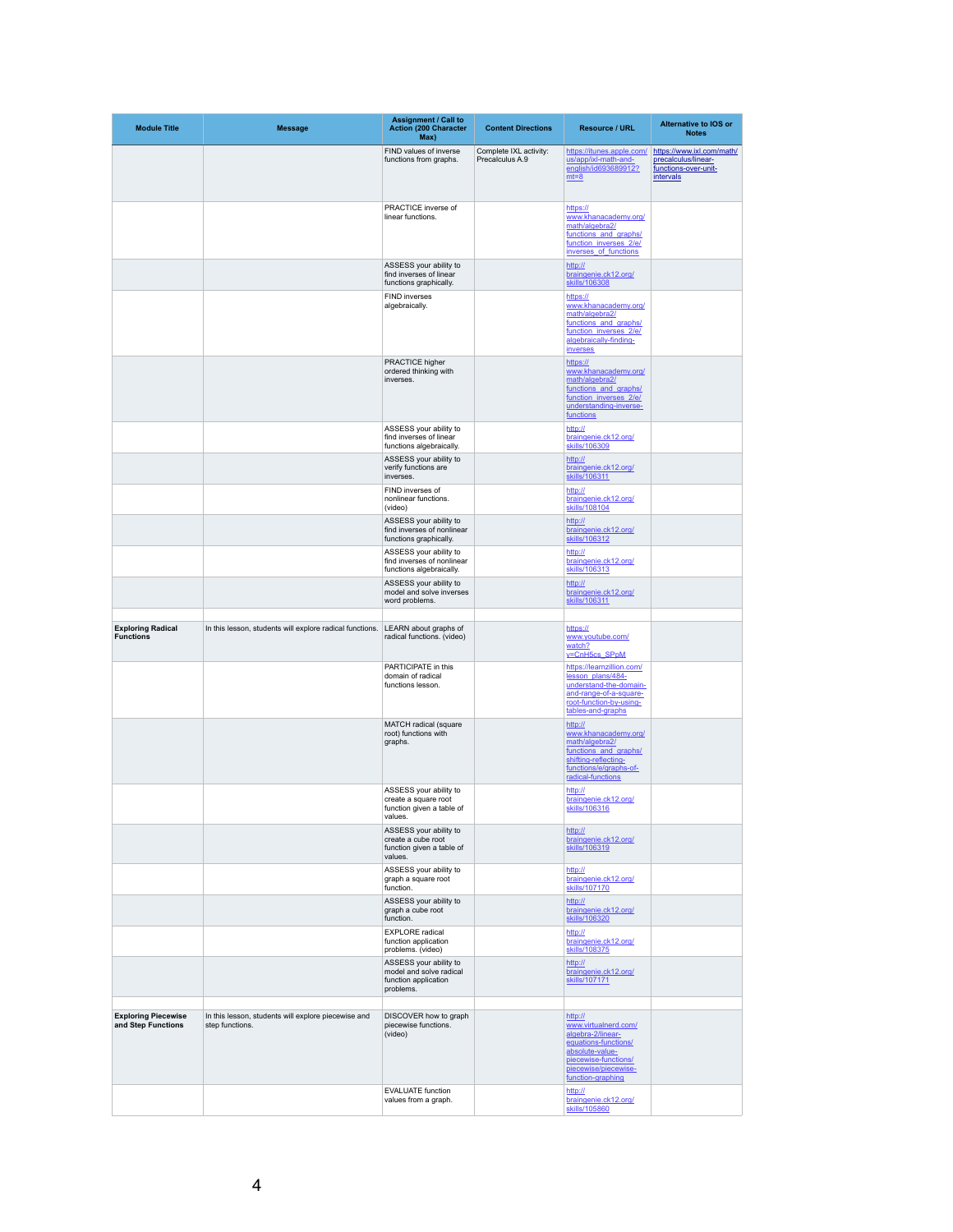| <b>Module Title</b>                              | <b>Message</b>                                                  | <b>Assignment / Call to</b><br><b>Action (200 Character</b><br>Max)                                                     | <b>Content Directions</b>                | <b>Resource / URL</b>                                                                                                                              | <b>Alternative to IOS or</b><br><b>Notes</b>                                                    |
|--------------------------------------------------|-----------------------------------------------------------------|-------------------------------------------------------------------------------------------------------------------------|------------------------------------------|----------------------------------------------------------------------------------------------------------------------------------------------------|-------------------------------------------------------------------------------------------------|
|                                                  |                                                                 | CREATE graphs of<br>piecewise functions.                                                                                |                                          | https://<br>www.khanacademy.org/<br>math/algebra2/<br>functions and graphs/<br>piecewise-functions-<br>tutorial/e/piecewise-<br>graphs-linear      |                                                                                                 |
|                                                  |                                                                 | <b>DETERMINE</b> the<br>equations that represent<br>the graph of a piecewise<br>function.                               |                                          | https://<br>www.khanacademy.org/<br>math/algebra2/<br>functions and graphs/<br>piecewise-functions-<br>tutorial/e/graphing-<br>piecewise-functions |                                                                                                 |
|                                                  |                                                                 | <b>APPLY</b> function<br>transformations to<br>piecewise functions.                                                     |                                          | http://<br>www.utdanacenter.org/<br>k12mathbenchmarks/<br>tasks/12 function.php                                                                    |                                                                                                 |
| <b>Exploring Exponential</b><br><b>Functions</b> | In this lesson, students will explore exponential<br>functions. | <b>EXPLORE</b> real-world<br>applications for<br>exponential functions.<br>(video)                                      |                                          | https://<br>www.youtube.com/<br>watch?v=xZn4f1ell3g                                                                                                |                                                                                                 |
|                                                  |                                                                 | <b>WATCH</b> and<br>SUMMARIZE in your<br>notes how to create and<br>graph exponential<br>functions. (video)             |                                          | https://learnzillion.com/<br>lessons/1301-create-<br>and-graph-exponentials-<br>using-a-table-of-values                                            |                                                                                                 |
|                                                  |                                                                 | ASSESS your ability to<br>graph exponential growth<br>functions.                                                        |                                          | http://<br>braingenie.ck12.org/<br>skills/106329                                                                                                   |                                                                                                 |
|                                                  |                                                                 | ASSESS your ability to<br>graph exponential decay<br>functions.                                                         |                                          | http://<br>braingenie.ck12.org/<br>skills/106334                                                                                                   |                                                                                                 |
|                                                  |                                                                 | <b>WATCH</b> and<br>SUMMARIZE in your<br>notes properties of<br>transformations of<br>exponential functions.<br>(video) |                                          | http://<br>braingenie.ck12.org/<br>skills/108112                                                                                                   |                                                                                                 |
|                                                  |                                                                 | <b>MATCH</b> exponential<br>functions to graphs.                                                                        | Complete IXL activity:<br>Algebra2.S.3   | https://itunes.apple.com/<br>us/app/ixl-math-and-<br>english/id693689912?<br>$mt=8$                                                                | https://www.ixl.com/math/<br>algebra-2/match-<br>exponential-functions-<br>and-graphs           |
|                                                  |                                                                 | ASSESS your ability to<br>identify and apply<br>transformations of<br>exponential functions.                            |                                          | http://<br>braingenie.ck12.org/<br>skills/106330                                                                                                   |                                                                                                 |
|                                                  |                                                                 | <b>CREATE and GRAPH</b><br>exponential functions<br>from real-world examples<br>(video).                                |                                          | https://learnzillion.com/<br>lessons/663-create-and-<br>graph-exponentials-<br>using-functions                                                     |                                                                                                 |
|                                                  |                                                                 | SOLVE exponential<br>growth and decay word<br>problems.                                                                 | Complete IXL activity:<br>Algebra 2.S.9  | https://itunes.apple.com/<br>us/app/ixl-math-and-<br>english/id693689912?<br>$mt=8$                                                                | https://www.ixl.com/math/<br>algebra-2/exponential-<br>functions-over-unit-<br>intervals        |
|                                                  |                                                                 | ASSESS your ability to<br>model and solve<br>exponential growth real-<br>world problems.                                |                                          | http://<br>braingenie.ck12.org/<br>skills/106331                                                                                                   |                                                                                                 |
|                                                  |                                                                 | ASSESS your ability to<br>model and solve<br>exponential decay real-<br>world problems.                                 |                                          | http://<br>braingenie.ck12.org/<br>skills/106336                                                                                                   |                                                                                                 |
|                                                  |                                                                 | WATCH the video and<br>SUMMARIZE compound<br>interest in your notes.                                                    |                                          | http://<br>braingenie.ck12.org/<br>skills/108120                                                                                                   |                                                                                                 |
|                                                  |                                                                 | SOLVE problems<br>involving compound<br>interest.                                                                       | Complete IXL activity:<br>Algebra 2.S.10 | https://itunes.apple.com/<br>us/app/ixl-math-and-<br>english/id693689912?<br>$mt=8$                                                                | https://www.ixl.com/math/<br>algebra-2/identify-linear-<br>and-exponential-functions            |
|                                                  |                                                                 | <b>PRACTICE solving</b><br>problems with<br>continuously<br>compounded interest.                                        | Complete IXL activity:<br>Algebra 2.S.11 | https://itunes.apple.com/<br>us/app/ixl-math-and-<br>english/id693689912?<br>$mt=8$                                                                | https://www.ixl.com/math/<br>algebra-2/describe-linear-<br>and-exponential-growth-<br>and-decay |
|                                                  |                                                                 | ASSESS your ability to<br>apply exponential<br>functions to compound<br>interest.                                       |                                          | http://<br>braingenie.ck12.org/<br>skills/106343                                                                                                   |                                                                                                 |
|                                                  |                                                                 | MODEL the population of<br>an endangered species<br>using exponential<br>functions.                                     |                                          | http://<br>www.utdanacenter.org/<br>k12mathbenchmarks/<br>tasks/<br>3_bighornsheep.php                                                             |                                                                                                 |
|                                                  |                                                                 | <b>MODEL</b> exponential<br>growth of a bank account<br>using expoenential<br>functions. (Part 1 of 3)                  | Watch the act 1 video                    | from: http://<br>threeacts.mrmeyer.com/<br>frysbank/                                                                                               | fry_act1.mov                                                                                    |
|                                                  |                                                                 | COMPARE your solution.<br>(Part 2 of 3)                                                                                 | Watch the act 3 video                    | from: http://<br>threeacts.mrmeyer.com/<br>frysbank/                                                                                               | fry_act3.mov                                                                                    |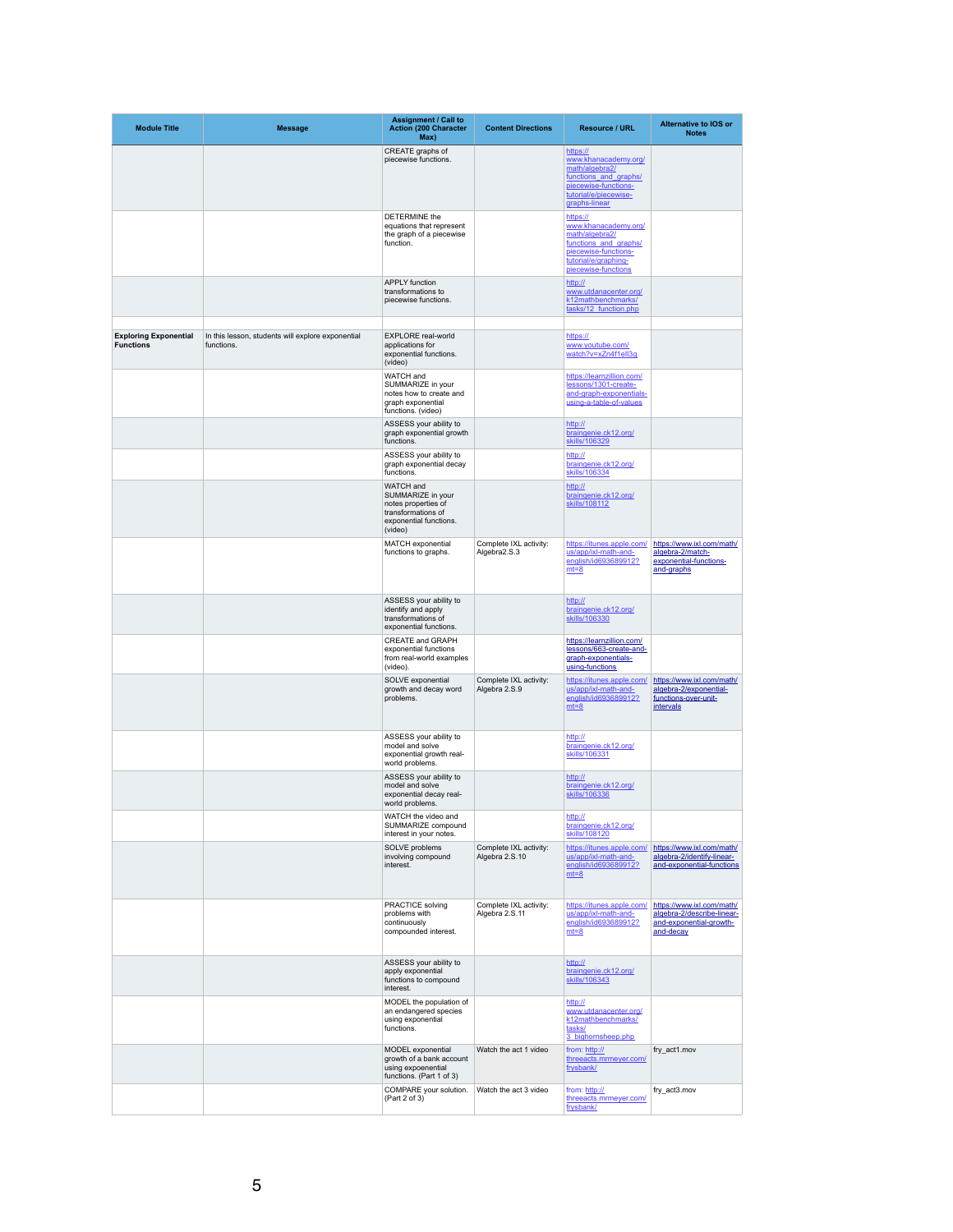| <b>Module Title</b>                              | <b>Message</b>                                                  | <b>Assignment / Call to</b><br><b>Action (200 Character</b><br>Max)                                    | <b>Content Directions</b>                                                                                                                                                              | <b>Resource / URL</b>                                                                                                                                                         | <b>Alternative to IOS or</b><br><b>Notes</b> |
|--------------------------------------------------|-----------------------------------------------------------------|--------------------------------------------------------------------------------------------------------|----------------------------------------------------------------------------------------------------------------------------------------------------------------------------------------|-------------------------------------------------------------------------------------------------------------------------------------------------------------------------------|----------------------------------------------|
|                                                  |                                                                 | <b>EXTEND</b> your learning.<br>(Part 3 of 3)                                                          | Answer the following<br>questions in the explain.<br>everything app How long<br>will it take Fry to double<br>his money? How long will<br>it take him to get to a<br>trillion dollars? | https://<br>teacher.desmos.com/<br>pennycircle                                                                                                                                |                                              |
|                                                  |                                                                 |                                                                                                        |                                                                                                                                                                                        |                                                                                                                                                                               |                                              |
| <b>Exploring Logarithmic</b><br><b>Functions</b> | In this lesson, students will explore logarithmic<br>functions. | ANALYZE the following<br>graph to DETERMINE the<br>function that reproduces<br>the graph.              | Use the Demos app as<br>your graphing utility.                                                                                                                                         | http://i0.wp.com/<br>dailydesmos.com/wp-<br>content/uploads/<br>2014/05/Screen-<br>Shot-2014-05-29-<br>at-8.52.31-AM.png                                                      |                                              |
|                                                  |                                                                 | WATCH the video and<br>SUMMARIZE your<br>learning about graphs of<br>logarithmic functions<br>(video). |                                                                                                                                                                                        | https://<br>www.youtube.com/<br>watch?v=d7g0GrQwJsY                                                                                                                           |                                              |
|                                                  |                                                                 | ASSESS your ability to<br>graph logarithmic<br>functions.                                              |                                                                                                                                                                                        | http://<br>braingenie.ck12.org/<br>skills/106352                                                                                                                              |                                              |
|                                                  |                                                                 | <b>EXPLORE</b> applications of<br>logarithmic functions.                                               |                                                                                                                                                                                        | http://www.algebra.com/<br>algebra/homework/<br>logarithm/Using-<br>logarithms-to-solve-real-<br>world-problems.lesson                                                        |                                              |
|                                                  |                                                                 | SOLVE word problems<br>using logarithms (video).                                                       |                                                                                                                                                                                        | http://<br>braingenie.ck12.org/<br>skills/108125                                                                                                                              |                                              |
|                                                  |                                                                 | ASSESS your ability to<br>solve word problems<br>involving logarithms.                                 |                                                                                                                                                                                        | http://<br>braingenie.ck12.org/<br>skills/106353                                                                                                                              |                                              |
|                                                  |                                                                 | <b>READ about and APPLY</b><br>logarithmic functions to<br>real-world situations.                      |                                                                                                                                                                                        | http://<br>www.sosmath.com/<br>algebra/logs/log5/log56/<br>log56.html                                                                                                         |                                              |
|                                                  |                                                                 |                                                                                                        |                                                                                                                                                                                        |                                                                                                                                                                               |                                              |
| <b>Exploring Geometric</b><br><b>Series</b>      | In this lesson, students will explore geometric series.         | DISCOVER the origins of<br>a geometric series.                                                         |                                                                                                                                                                                        | https://<br>www.khanacademy.org/<br>math/precalculus/<br>seg induction/<br>geometric-sequence-<br>series/v/geometric-<br>series-introduction                                  |                                              |
|                                                  |                                                                 | <b>LEARN</b> how to derive the<br>formula for finite<br>geometric series.                              |                                                                                                                                                                                        | https://<br>www.khanacademy.org/<br>math/algebra2/<br>sequences-and-series/<br>copy-of-geometric-<br>sequence-series/v/<br>example-finding-sum-of-<br>finite-geometric-series |                                              |
|                                                  |                                                                 | FIND sums of finite<br>geometric series.                                                               |                                                                                                                                                                                        | http://www.ck12.org/<br>book/CK-12-Algebra-II-<br>with-Trigonometry-<br>Concepts/r3/section/<br>11.10/                                                                        |                                              |
|                                                  |                                                                 | FIND the sum of a finite<br>geometric series                                                           |                                                                                                                                                                                        | https://<br>www.khanacademy.org/<br>math/precalculus/<br>seq induction/<br>geometric-sequence-<br>series/e/geometric-<br>series--1                                            |                                              |
|                                                  |                                                                 | ASSESS your ability to<br>find the sum of a finite<br>geometric series.                                |                                                                                                                                                                                        | http://<br>braingenie.ck12.org/<br>skills/106576                                                                                                                              |                                              |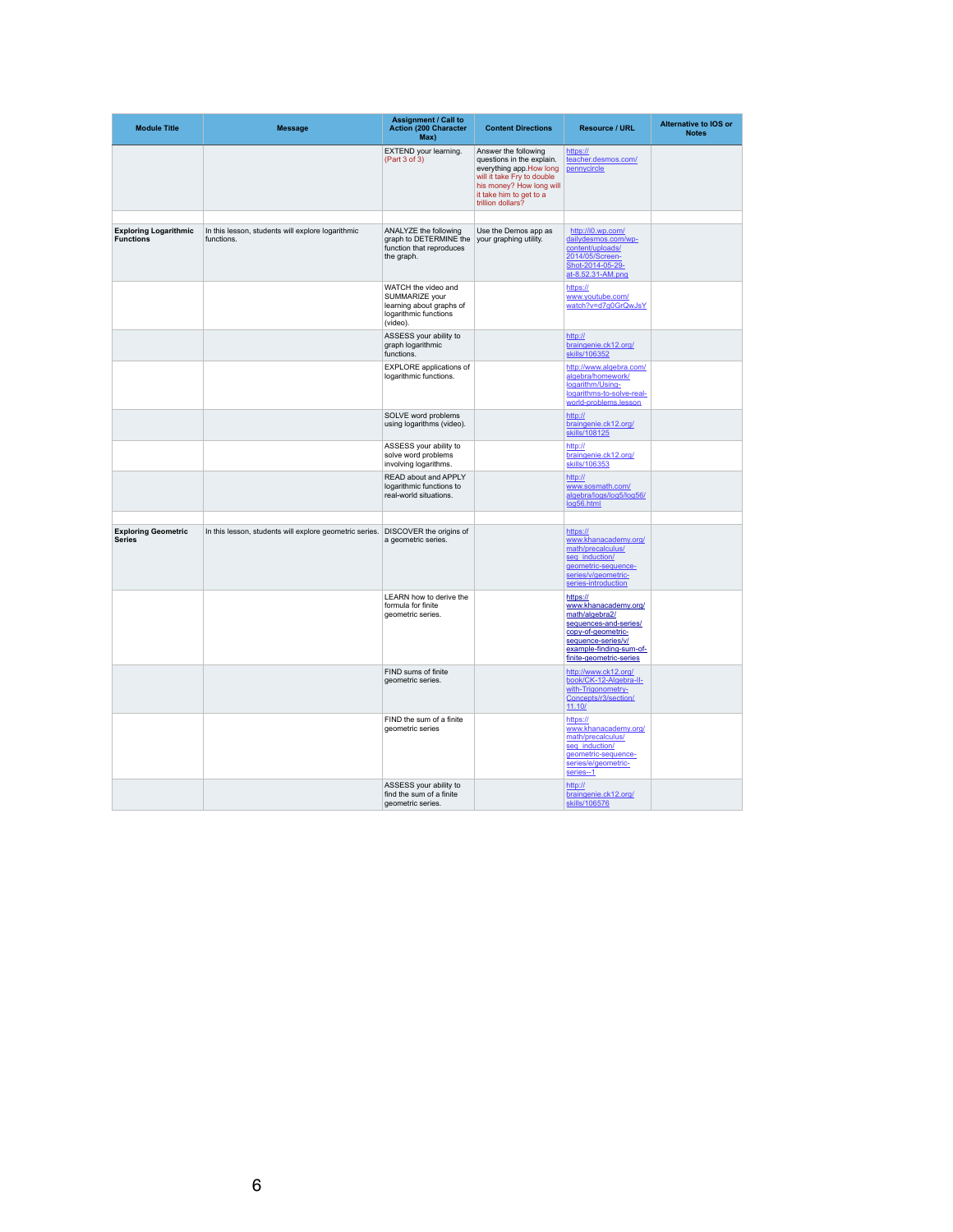### Module 4: Inferences and Conclusions from Data

| <b>Module Title</b>                                                                                     | Message                                                                                                                                                                                                                                                                                                                                                                                                                                                                                                                                                                                                                                                                                                                                                                                                                                                                                                                                                                        | Assignment / Call to Action<br>(200 Character Max)                                                    | <b>Content Directions</b>               | Resource / URL                                                                                                                                                           | Alternative to IOS or Notes                                                            |
|---------------------------------------------------------------------------------------------------------|--------------------------------------------------------------------------------------------------------------------------------------------------------------------------------------------------------------------------------------------------------------------------------------------------------------------------------------------------------------------------------------------------------------------------------------------------------------------------------------------------------------------------------------------------------------------------------------------------------------------------------------------------------------------------------------------------------------------------------------------------------------------------------------------------------------------------------------------------------------------------------------------------------------------------------------------------------------------------------|-------------------------------------------------------------------------------------------------------|-----------------------------------------|--------------------------------------------------------------------------------------------------------------------------------------------------------------------------|----------------------------------------------------------------------------------------|
| Module 4: Inferences and<br><b>Conclusions from Data</b>                                                | In this module, you will see how the visual<br>displays and summary statistics that you<br>learned in earlier grades relate to different<br>types of data and to probability distributions.<br>You will identify different ways of collecting<br>data including sample surveys, experiments,<br>and simulations, as well as the role that<br>randomness and careful design play in the<br>conclusions that can be drawn.<br>Focus Standards Addressed in this Module<br>CC.2.4.HS.B.1 - Summarize, represent, and<br>interpret data on a single count or<br>measurement variable.<br>CC.2.4.HS.B.4 - Recognize and evaluate<br>random processes underlying statistical<br>experiments.<br>CC.2.4.HS.B.5 - Make inferences and justify<br>conclusions based on sample surveys,<br>experiments, and observational studies.<br>SUGGESTED APPS FOR CAPTURING<br>NOTES: Notability (\$2.99) OR PaperPort<br>(FREE).<br>SUGGESTED APPS FOR CREATING<br>PRESENTATIONS: ShowMe (FREE). |                                                                                                       |                                         |                                                                                                                                                                          |                                                                                        |
| Summarizing,<br>Representing, and<br>Interpreting Data                                                  | In this lesson, students will summarize, represent, and<br>interpret data.                                                                                                                                                                                                                                                                                                                                                                                                                                                                                                                                                                                                                                                                                                                                                                                                                                                                                                     | <b>DISCOVER</b> the difference<br>between types of data.                                              |                                         | https://<br>www.youtube.com/<br>watch?v=Coe0N2xb8kk                                                                                                                      |                                                                                        |
|                                                                                                         |                                                                                                                                                                                                                                                                                                                                                                                                                                                                                                                                                                                                                                                                                                                                                                                                                                                                                                                                                                                | DISCOVER various shapes of<br>distributions and the concept<br>of symmetry by watching this<br>video. |                                         | https://learnzillion.com/<br>lessons/2402                                                                                                                                |                                                                                        |
|                                                                                                         |                                                                                                                                                                                                                                                                                                                                                                                                                                                                                                                                                                                                                                                                                                                                                                                                                                                                                                                                                                                | REVIEW finding the mean,<br>median, and mode of a given<br>distribution.                              |                                         | http://<br>braingenie.ck12.org/<br>skills/106992                                                                                                                         |                                                                                        |
|                                                                                                         |                                                                                                                                                                                                                                                                                                                                                                                                                                                                                                                                                                                                                                                                                                                                                                                                                                                                                                                                                                                | ASSESS your ability to find<br>outliers of a given data set.                                          |                                         | http://<br>braingenie.ck12.org/<br>skills/106994                                                                                                                         |                                                                                        |
| Understanding and<br><b>Evaluating Random</b><br>Processes Underlying<br><b>Statistical Experiments</b> | In this lesson, students will understand and evaluate<br>random processes underlying statistical experiments.                                                                                                                                                                                                                                                                                                                                                                                                                                                                                                                                                                                                                                                                                                                                                                                                                                                                  | <b>EXPLORE</b> types of statistical<br>studies. (video)                                               |                                         | https://<br>www.khanacademy.org/<br>math/probability/<br>statistical-studies/types-<br>of-studies/v/types-<br>statistical-studies                                        |                                                                                        |
|                                                                                                         |                                                                                                                                                                                                                                                                                                                                                                                                                                                                                                                                                                                                                                                                                                                                                                                                                                                                                                                                                                                | DISCOVER how to create a<br>random sample.                                                            |                                         | https://learnzillion.com/<br>lessons/2716                                                                                                                                |                                                                                        |
|                                                                                                         |                                                                                                                                                                                                                                                                                                                                                                                                                                                                                                                                                                                                                                                                                                                                                                                                                                                                                                                                                                                | PRACTICE identifying biased<br>samples.                                                               | Complete IXL Activity Algebra<br>2.DD.1 | https://itunes.apple.com/<br>us/app/ixl-math-and-<br>english/id693689912?<br>$mt=8$                                                                                      | https://www.ixl.com/<br>math/algebra-2/identify-<br>biased-samples                     |
|                                                                                                         |                                                                                                                                                                                                                                                                                                                                                                                                                                                                                                                                                                                                                                                                                                                                                                                                                                                                                                                                                                                | <b>EXPLORE</b> variance and<br>standard deviation.                                                    | Complete IXL Activity Algebra<br>2.DD.2 | https://itunes.apple.com/<br>us/app/ixl-math-and-<br>english/id693689912?<br>$mt=8$                                                                                      | https://www.ixl.com/<br>math/algebra-2/variance-<br>and-standard-deviation             |
| Making Inferences and<br>Justifying Conclusions                                                         | In this lesson, students will make inferences and justify<br>conclusions.                                                                                                                                                                                                                                                                                                                                                                                                                                                                                                                                                                                                                                                                                                                                                                                                                                                                                                      | <b>LEARN</b> how to use simulation<br>to solve a problem.                                             |                                         | http://<br>www.virtualnerd.com/<br>common-core/hss-<br>statistics-probability/<br><b>HSS-IC-inferences-</b><br>conclusions/A/2/<br>simulations-solve-<br>problem-example |                                                                                        |
|                                                                                                         |                                                                                                                                                                                                                                                                                                                                                                                                                                                                                                                                                                                                                                                                                                                                                                                                                                                                                                                                                                                | LEARN about surveys,<br>experiments, and<br>observational studies.                                    |                                         | https://<br>www.youtube.com/<br>watch?<br>v= RCTdmlPmqw                                                                                                                  |                                                                                        |
|                                                                                                         |                                                                                                                                                                                                                                                                                                                                                                                                                                                                                                                                                                                                                                                                                                                                                                                                                                                                                                                                                                                | <b>EXPLORE</b> the difference<br>between correlation and<br>causality.                                |                                         | https://<br>www.khanacademy.org/<br>math/probability/<br>statistical-studies/types-<br>of-studies/v/correlation-<br>and-causality                                        |                                                                                        |
|                                                                                                         |                                                                                                                                                                                                                                                                                                                                                                                                                                                                                                                                                                                                                                                                                                                                                                                                                                                                                                                                                                                | APPLY your knowledge to<br>analyze data about seat belt<br>use.                                       |                                         | "Click It Data Analysis" PDF in<br>Pennsylvania Learns on<br>iTunes U.                                                                                                   | from http://<br>www.utdanacenter.org/<br>k12mathbenchmarks/<br>downloads/5 clickit.pdf |
|                                                                                                         |                                                                                                                                                                                                                                                                                                                                                                                                                                                                                                                                                                                                                                                                                                                                                                                                                                                                                                                                                                                | <b>INVESTIGATE</b> the definition<br>with examples of<br>"Regression."                                |                                         | https://<br>www.youtube.com/<br>watch?v=TU2t1HDwVuA                                                                                                                      |                                                                                        |
|                                                                                                         |                                                                                                                                                                                                                                                                                                                                                                                                                                                                                                                                                                                                                                                                                                                                                                                                                                                                                                                                                                                | <b>EXPLORE</b> how to make<br>inferences from data.                                                   |                                         | http://<br>www.scholastic.com/<br>data-sampling/                                                                                                                         |                                                                                        |
|                                                                                                         |                                                                                                                                                                                                                                                                                                                                                                                                                                                                                                                                                                                                                                                                                                                                                                                                                                                                                                                                                                                | FIND z-scores given data.                                                                             |                                         | http://<br>braingenie.ck12.org/<br>skills/106997                                                                                                                         |                                                                                        |
|                                                                                                         |                                                                                                                                                                                                                                                                                                                                                                                                                                                                                                                                                                                                                                                                                                                                                                                                                                                                                                                                                                                | DETERMINE the margin of<br>error in samples.                                                          |                                         | http://<br>braingenie.ck12.org/<br>skills/107001                                                                                                                         |                                                                                        |
|                                                                                                         |                                                                                                                                                                                                                                                                                                                                                                                                                                                                                                                                                                                                                                                                                                                                                                                                                                                                                                                                                                                | FIND sample size given the<br>margin of error.                                                        |                                         | http://<br>braingenie.ck12.org/<br>skills/107002                                                                                                                         |                                                                                        |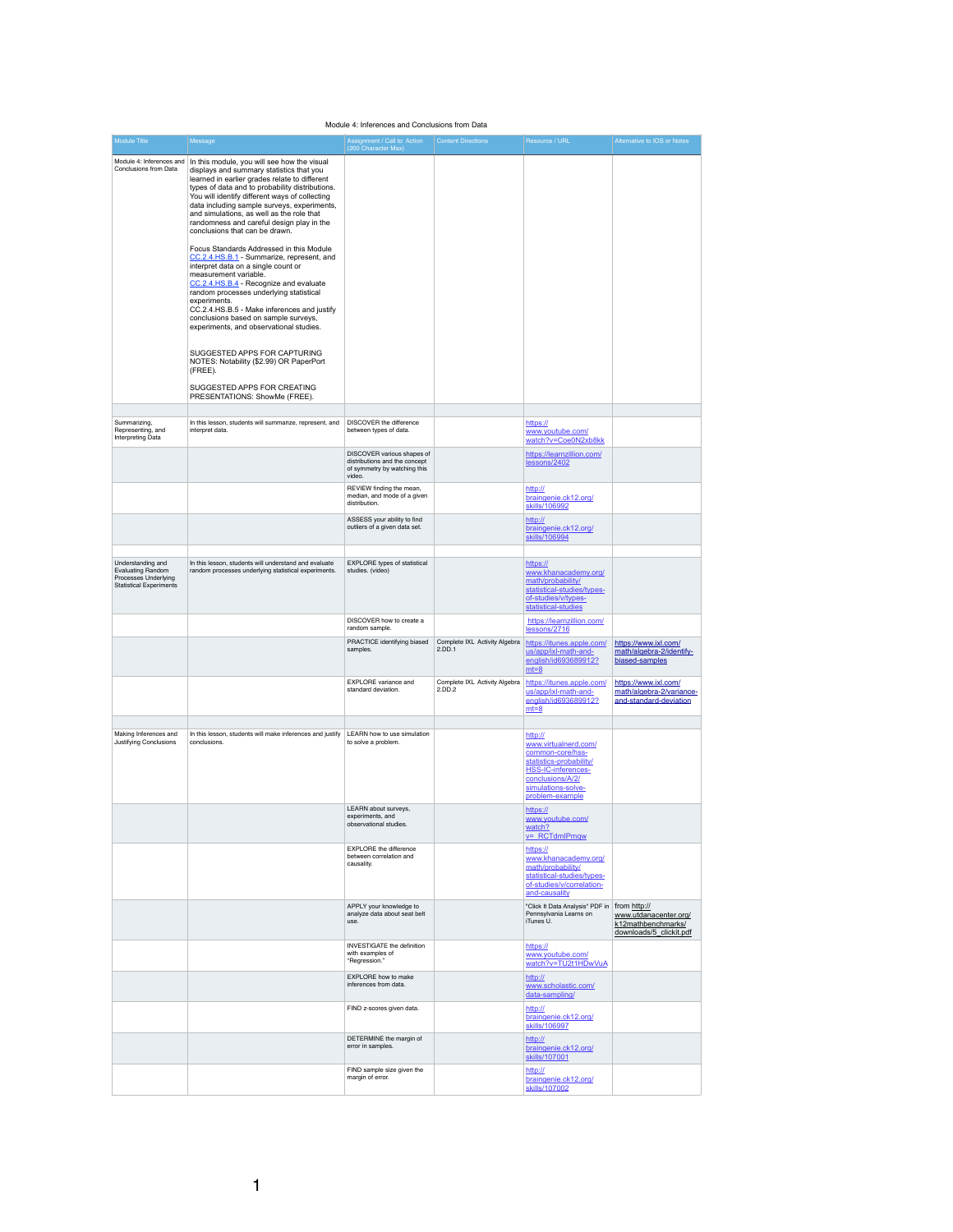| <b>Module Title</b>                                       | Message                                                                             | Assignment / Call to Action<br>(200 Character Max)                                                                                                                    | <b>Content Directions</b>                | Resource / URL                                                                                                                                                                                                                                                                                                      | Alternative to IOS or Notes                                                                                             |
|-----------------------------------------------------------|-------------------------------------------------------------------------------------|-----------------------------------------------------------------------------------------------------------------------------------------------------------------------|------------------------------------------|---------------------------------------------------------------------------------------------------------------------------------------------------------------------------------------------------------------------------------------------------------------------------------------------------------------------|-------------------------------------------------------------------------------------------------------------------------|
|                                                           |                                                                                     | CALCULATE probability<br>under the normal curve.                                                                                                                      |                                          | http://<br>braingenie.ck12.org/<br>skills/106995                                                                                                                                                                                                                                                                    |                                                                                                                         |
|                                                           |                                                                                     | <b>INTERPRET normally</b><br>distributed data.                                                                                                                        |                                          | http://<br>braingenie.ck12.org/<br>skills/106996                                                                                                                                                                                                                                                                    |                                                                                                                         |
|                                                           |                                                                                     | APPLY your knowledge of<br>normal distributions to analyze<br>PSAT scores.                                                                                            |                                          | <b>"PSAT Normal</b><br>Distribution" in<br>Pennsylvania Learns on<br>iTunes U.                                                                                                                                                                                                                                      | from http://<br>www.utdanacenter.org/<br>k12mathbenchmarks/<br>downloads/<br>15 isyourscorenormal.p<br>$\underline{df}$ |
|                                                           |                                                                                     | APPLY properties of inference<br>to estimate a population<br>mean.                                                                                                    |                                          | https://<br>www.illustrativemathema<br>tics.org/content-<br>standards/HSS/IC/B/4/<br>tasks/1411                                                                                                                                                                                                                     |                                                                                                                         |
| Using Probability to<br>Evaluate Outcomes of<br>Decisions | In this lesson, students will use probability to evaluate<br>outcomes of decisions. | LEARN about basic probability<br>concepts.                                                                                                                            |                                          | https://<br>www.youtube.com/<br>watch?v=otH_M0Cdtvo                                                                                                                                                                                                                                                                 |                                                                                                                         |
|                                                           |                                                                                     | <b>LEARN</b> about calculating<br>probability through counting<br>outcomes.                                                                                           |                                          | https://<br>www.khanacademy.org/<br>math/precalculus/<br>prob comb/<br>prob combinatorics prec<br>alc/v/events-and-<br>outcomes-3                                                                                                                                                                                   |                                                                                                                         |
|                                                           |                                                                                     | <b>INVESTIGATE</b> and<br>PERFORM exercises of<br>probability calculations.                                                                                           |                                          | http://<br>www.mathgoodies.com/<br>lessons/vol6/<br>intro probability.html                                                                                                                                                                                                                                          |                                                                                                                         |
|                                                           |                                                                                     | CALCULATE probabilities of<br>outcomes.                                                                                                                               |                                          | http://<br>www.mathplanet.com/<br>education/algebra-2/<br>discrete-mathematics-<br>and-probability/<br>probabilities                                                                                                                                                                                                |                                                                                                                         |
|                                                           |                                                                                     | PRACTICE finding proabilities<br>of compound events.                                                                                                                  |                                          | https://www.google.com/<br>url?<br>sa=t&rct=j&g=&esrc=s&s<br>ource=web&cd=9&cad=rj<br>a&uact=8&ved=0CFIQFi<br>Al&url=http%3A%2F<br>%2Fwww.ixl.com<br>%2Fmath<br>%2Fgrade-6%2Fprobabil<br>ity-of-dependent-and-<br>independent-<br>events&ei=vjD_VMTNKI<br>WXNvSqqeqC&usq=AF<br>QjCNGTUMHQ8wUJbS<br>RxERv1tcb5NhGUVA |                                                                                                                         |
|                                                           |                                                                                     | <b>INVESTIGATE the</b><br>relationship between<br>probability and odds.                                                                                               |                                          | PDF "Odds vs.<br>Probability" in<br>Pennsylvania Learns on<br>iTunes U.                                                                                                                                                                                                                                             | from http://<br>www.utdanacenter.org/<br>k12mathbenchmarks/<br>tasks/14 howodd.php                                      |
|                                                           |                                                                                     | APPLY your knowledge of<br>probability. (Part 1): Watch the<br>first half of video (from 0 - 3:26<br>time period) to review<br>probability calculation<br>strategies. |                                          | https://<br>www.youtube.com/<br>watch?v=w4hi0OvXZul                                                                                                                                                                                                                                                                 |                                                                                                                         |
|                                                           |                                                                                     | APPLY your knowledge of<br>probability. (Part 2): Perform<br>probability calculations on this<br>video from 3:27 - 3:38 time<br>frame.                                |                                          | https://<br>www.youtube.com/<br>watch?v=w4hi0OvXZul                                                                                                                                                                                                                                                                 |                                                                                                                         |
|                                                           |                                                                                     | CALCULATE probabilities of<br>events.                                                                                                                                 | Complete IXL Activity Algebra<br>2.CC.2  | https://itunes.apple.com/<br>us/app/ixl-math-and-<br>english/id693689912?<br>$mt=8$                                                                                                                                                                                                                                 | https://www.ixl.com/<br>math/algebra-2/<br>calculate-probabilities-of-<br>events                                        |
|                                                           |                                                                                     | WATCH the money duck<br>video. (Prologue and Act I)                                                                                                                   |                                          | Prologue http://www.<br>101gs.com/2985-money-<br>duck                                                                                                                                                                                                                                                               |                                                                                                                         |
|                                                           |                                                                                     | <b>ANALYZE different</b><br>distributions for the Money<br>Duck. (Act II).                                                                                            |                                          | "Money Duck Handout" in<br>Pennsylvania Learns on<br>iTunes U.                                                                                                                                                                                                                                                      | Downloaded from http://<br>www.101gs.com/2985-<br>money-duck as Act II                                                  |
|                                                           |                                                                                     | CHECK your answers. (Act<br>$III$ ).                                                                                                                                  |                                          | Act III: http://www.<br>101gs.com/2985-money-<br>duck                                                                                                                                                                                                                                                               |                                                                                                                         |
|                                                           |                                                                                     | PRACTICE with combinations<br>and permutations.                                                                                                                       | Complete IXL Activity Algebra<br>2.CC.4  | https://itunes.apple.com/<br>us/app/ixl-math-and-<br>english/id693689912?<br>$mt=8$                                                                                                                                                                                                                                 | https://www.ixl.com/<br>math/algebra-2/<br>combinations-and-<br>permutations                                            |
|                                                           |                                                                                     | USE combinations and<br>permutations to find<br>probability.                                                                                                          | Complete IXL Activity Algebra<br>2.CC.5  | https://itunes.apple.com/<br>us/app/ixl-math-and-<br>english/id693689912?<br>$mt=8$                                                                                                                                                                                                                                 | https://www.ixl.com/<br>math/algebra-2/find-<br>probabilities-using-<br>combinations-and-<br>permutations               |
|                                                           |                                                                                     | FIND conditional probabilities.                                                                                                                                       | Complete IXL Activity Algebra<br>2.CC.9  | https://itunes.apple.com/<br>us/app/ixl-math-and-<br>english/id693689912?<br>$mt=8$                                                                                                                                                                                                                                 | https://www.ixl.com/<br>math/algebra-2/find-<br>conditional-probabilities                                               |
|                                                           |                                                                                     | APPLY the addition rule to find<br>probabilities.                                                                                                                     | Complete IXL Activity Algebra<br>2.CC.12 | https://itunes.apple.com/<br>us/app/ixl-math-and-<br>english/id693689912?<br>$mt=8$                                                                                                                                                                                                                                 | https://www.ixl.com/<br>math/algebra-2/find-<br>probabilities-using-the-<br>addition-rule                               |
|                                                           |                                                                                     | APPLY decision making to<br>situations involving compound<br>probabilities.                                                                                           |                                          | "Compound Probabilities<br>Activity" in Pennsylvania<br>Learns on iTunes U.                                                                                                                                                                                                                                         | from http://<br>www.utdanacenter.org/<br>k12mathbenchmarks/<br>downloads/23 rolling.pdf                                 |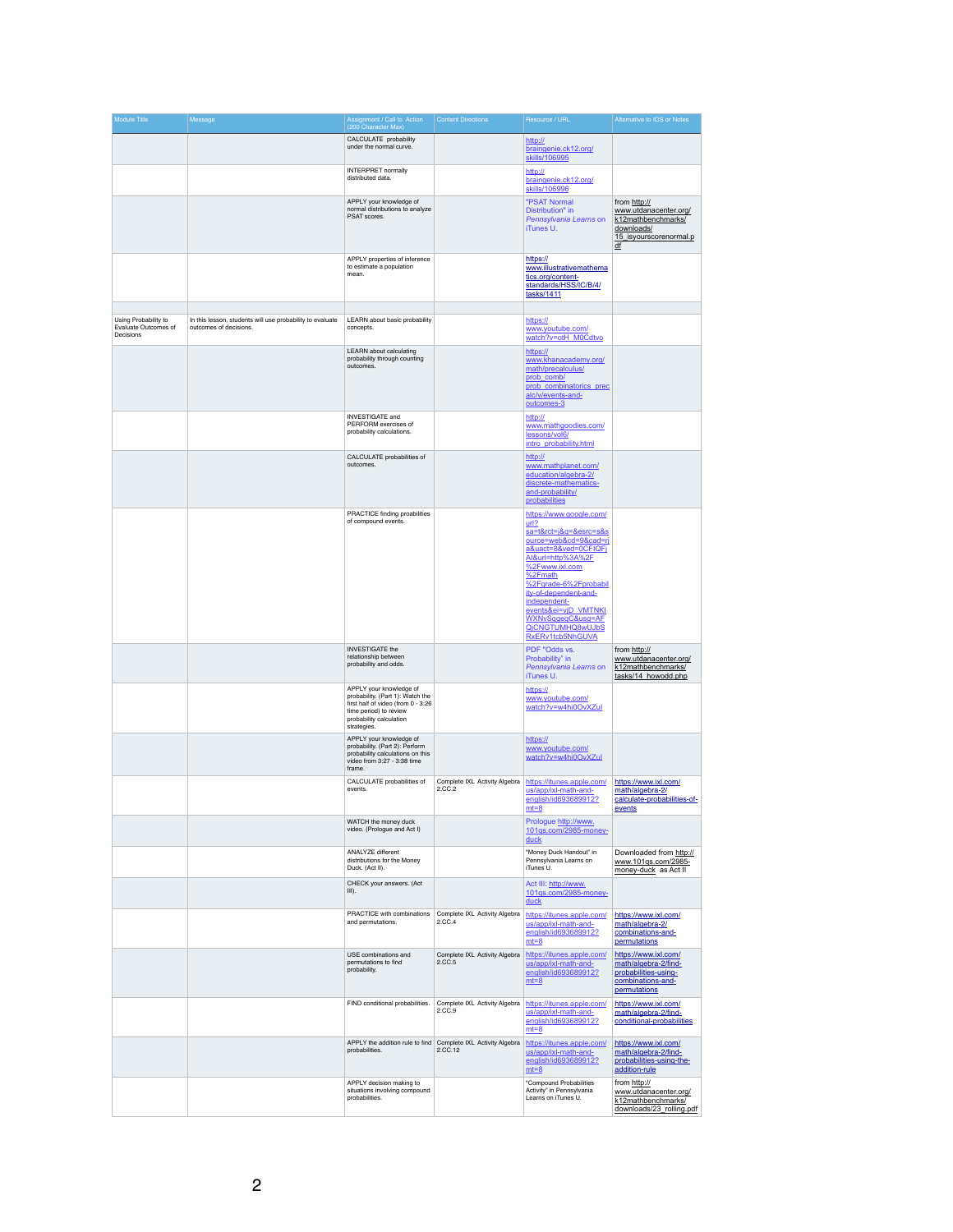| <b>Module Title</b> | Message | Assignment / Call to Action<br>(200 Character Max)                                                                            | <b>Content Directions</b>                | Resource / URL                                                                                                                                                                                               | Alternative to IOS or Notes                                                                       |
|---------------------|---------|-------------------------------------------------------------------------------------------------------------------------------|------------------------------------------|--------------------------------------------------------------------------------------------------------------------------------------------------------------------------------------------------------------|---------------------------------------------------------------------------------------------------|
|                     |         | USE the binomial distribution<br>to find probabilities.                                                                       | Complete IXL Activity<br>Algebra 2.CC.20 | https://itunes.apple.com/<br>us/app/ixl-math-and-<br>english/id693689912?<br>$mt=8$                                                                                                                          | https://www.ixl.com/<br>math/algebra-2/find-<br>probabilities-using-the-<br>binomial-distribution |
|                     |         | <b>PRACTICE finding</b><br>probabilities using the normal<br>distribution.                                                    | Complete IXL Activity Algebra<br>2.CC.21 | https://itunes.apple.com/<br>us/app/ixl-math-and-<br>english/id693689912?<br>$mt=8$                                                                                                                          | https://www.ixl.com/<br>math/algebra-2/find-<br>probabilities-using-the-<br>normal-distribution   |
|                     |         | ASSESS your ability to find<br>probabilities of compound<br>events.                                                           |                                          | https://<br>www.khanacademy.org/<br>math/precalculus/<br>prob comb/<br>independent events pre<br>calc/e/compound-events                                                                                      |                                                                                                   |
|                     |         | ASSESS your ability to use<br>probability to make<br>predictions.                                                             |                                          | https://<br>www.khanacademy.org/<br>math/cc-seventh-grade-<br>math/cc-7th-probability-<br>statistics/cc-7th-<br>theoretical-and-<br>experimental-probability/<br>e/using-probability-to-<br>make-predictions |                                                                                                   |
|                     |         | APPLY rules of probability to<br>analyze decisions and<br>strategies.                                                         |                                          | <b>Fred's Fun Factory task</b><br>in Pennsylvania Learns<br>on iTunes U.                                                                                                                                     | https://<br>www.illustrativemathema<br>tics.org/content-<br>standards/HSS/MD/B/7/<br>tasks/1197   |
|                     |         | ANALYZE the game "Rock<br>Paper Scissors" to determine<br>its "fairness" and make<br>observations about possible<br>outcomes. |                                          | <b>PDF "Rock Paper</b><br>Scissors" in<br>Pennsylvania Learns on<br>iTunes U.                                                                                                                                | from http://<br>www.utdanacenter.org/<br>k12mathbenchmarks/<br>downloads/<br>22_rockpaper.pdf     |
|                     |         | APPLY assigning probabilities<br>to payoff values and FIND<br>expected values.                                                |                                          | "Sounds Really Good"<br>task in Pennsylvania<br>Learns on iTunes U.                                                                                                                                          | https://<br>www.illustrativemathema<br>tics.org/content-<br>standards/HSS/MD/B/5/<br>tasks/1217   |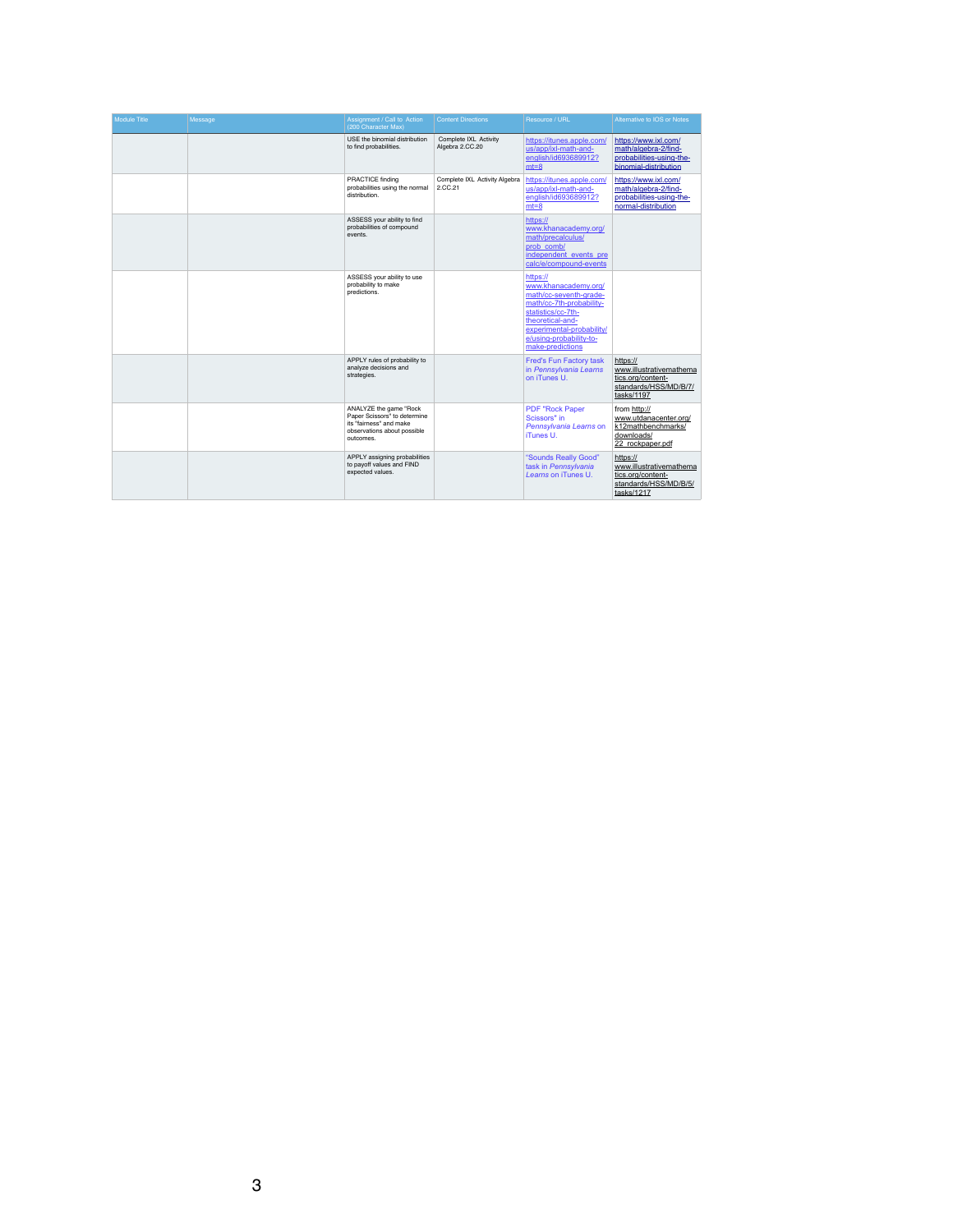| <b>Module Title</b> | <b>Message</b>                                                                                  | <b>Call To Action</b>                                                                                                                  | <b>URL</b>                                                                                                                   | <b>Notes</b>                                                                           |
|---------------------|-------------------------------------------------------------------------------------------------|----------------------------------------------------------------------------------------------------------------------------------------|------------------------------------------------------------------------------------------------------------------------------|----------------------------------------------------------------------------------------|
| <b>Module 1</b>     | In this lesson,<br>you will explore<br>complex number<br>operations.                            | APPLY what you have<br>learned about complex<br>numbers to real-world<br>situations.                                                   | http://<br>community.lesso<br>nplanet.com/t/<br>real-world-<br>applications-to-<br>imaginary-and-<br>complex-<br>numbers/976 | <b>Teacher</b><br>Resource to<br>design an<br>application<br>project.                  |
|                     | In this lesson,<br>you will extend<br>and apply your<br>knowledge of<br>quadratic<br>equations. | <b>APPLY and ASSESS</b><br>your understanding of<br>quadratic equations<br>through the "Cutting<br>Corners" investigation<br>activity. | http://<br>map.mathshell.o<br>rg/materials/<br>lessons.php?<br>taskid=432⊂<br>page=problem                                   | Teacher<br>Resources to<br>assign the<br>"Cutting<br><b>Corners" Project</b>           |
|                     | In this lesson,<br>you will explore<br>polynomial<br>operations and<br>vocabulary.              | <b>INVESTIGATE rules for</b><br>polynomial operations<br>through the Golden Ticket<br>Activity.                                        | http://<br>www.cpalms.org<br>/Public/<br><b>PreviewResourc</b><br>e/Preview/47832                                            | Teacher<br>Resource for the<br>activity with<br>handouts and<br>teacher<br>directions. |
|                     |                                                                                                 |                                                                                                                                        |                                                                                                                              |                                                                                        |
| <b>Module 2</b>     | In this lesson,<br>you will explore<br>the unit circle.                                         | APPLY the unit circle to<br>the formation of the sine<br>and cosine curves.                                                            | http://<br>illuminations.nct<br>m.org/<br>Lesson.aspx?<br>id=2870                                                            |                                                                                        |
|                     |                                                                                                 |                                                                                                                                        |                                                                                                                              |                                                                                        |
| <b>Module 3</b>     | In this lesson,<br>you will explore<br>absolute value<br>functions.                             | <b>APPLY</b> your<br>understanding of<br>absolute value to a<br>"Guess the Number of<br>Jelly Beans" activity.                         | https://<br>growingexponen<br>tially.wordpress.<br>com/2013/03/18/<br>absolute-value-<br>project/                            | <b>Teacher</b><br>Resource<br>Teacher can get<br>a sample project<br>from website      |
|                     | In this lesson,<br>you will explore<br>rational<br>functions.                                   | <b>EXPLORE</b> what a<br>rational function is and<br>some of its applications.                                                         | http://<br>illuminations.nct<br>m.org/<br>Lesson.aspx?<br>$id = 1968$                                                        |                                                                                        |
|                     | In this lesson,<br>you will explore<br>exponential<br>functions.                                | APPLY your knowledge<br>of linear, quadratic, and<br>exponential functions to<br>model the rate of cooling.                            | http://<br>illuminations.nct<br>m.org/<br>Lesson.aspx?<br>$id = 3180$                                                        |                                                                                        |

## TEACHER RESOURCES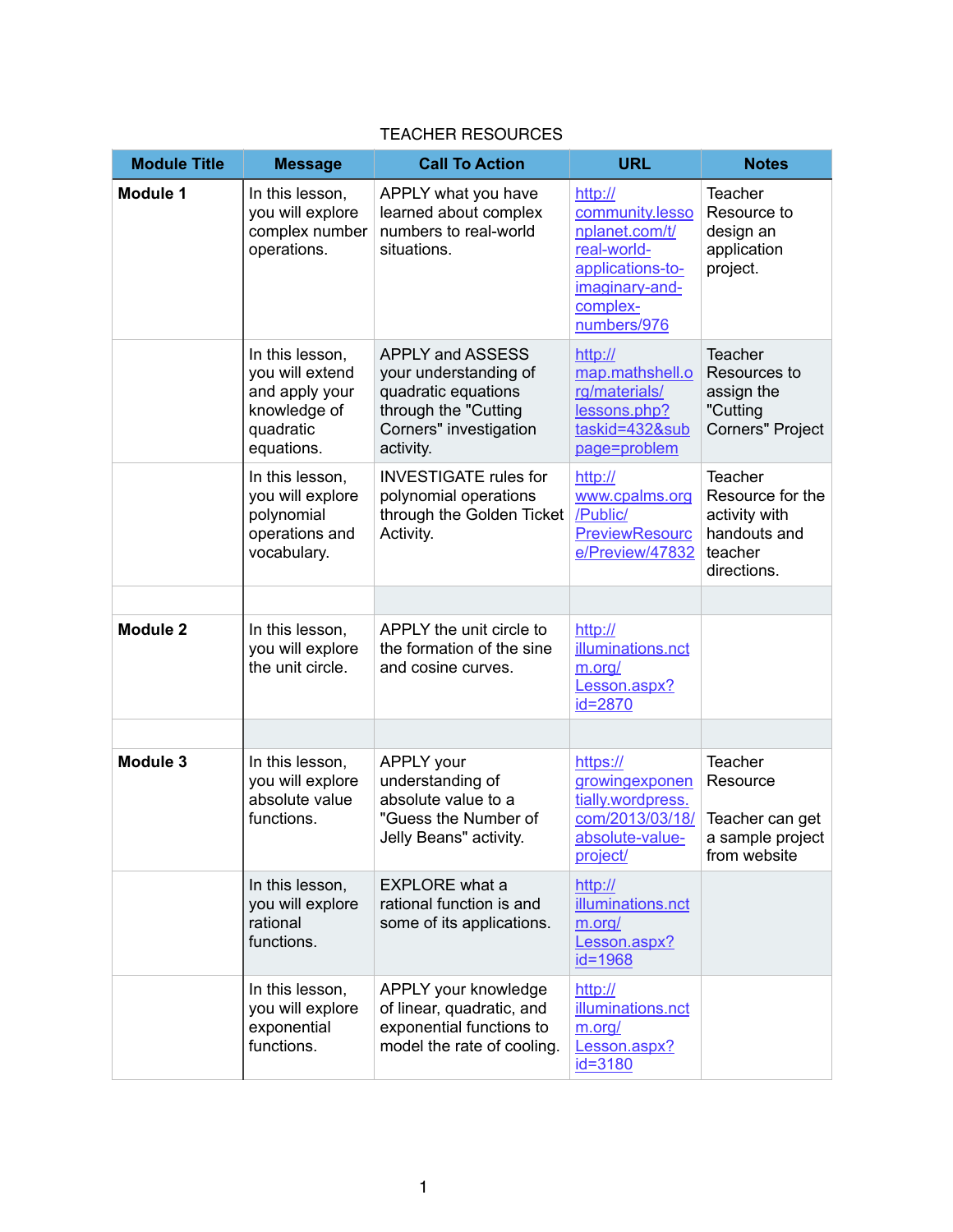| <b>Module Title</b> | <b>Message</b>                                                         | <b>Call To Action</b>                                                                                                            | <b>URL</b>                                                 | <b>Notes</b> |
|---------------------|------------------------------------------------------------------------|----------------------------------------------------------------------------------------------------------------------------------|------------------------------------------------------------|--------------|
|                     | In this lesson,<br>students will<br>explore<br>quadratic<br>functions. | DEVELOP a basic<br>understanding of<br>quadratic function graphs<br>by exploring shapes and<br>asking questions of a<br>partner. | https://<br>teacher.desmos.<br>com/polygraph-<br>parabolas |              |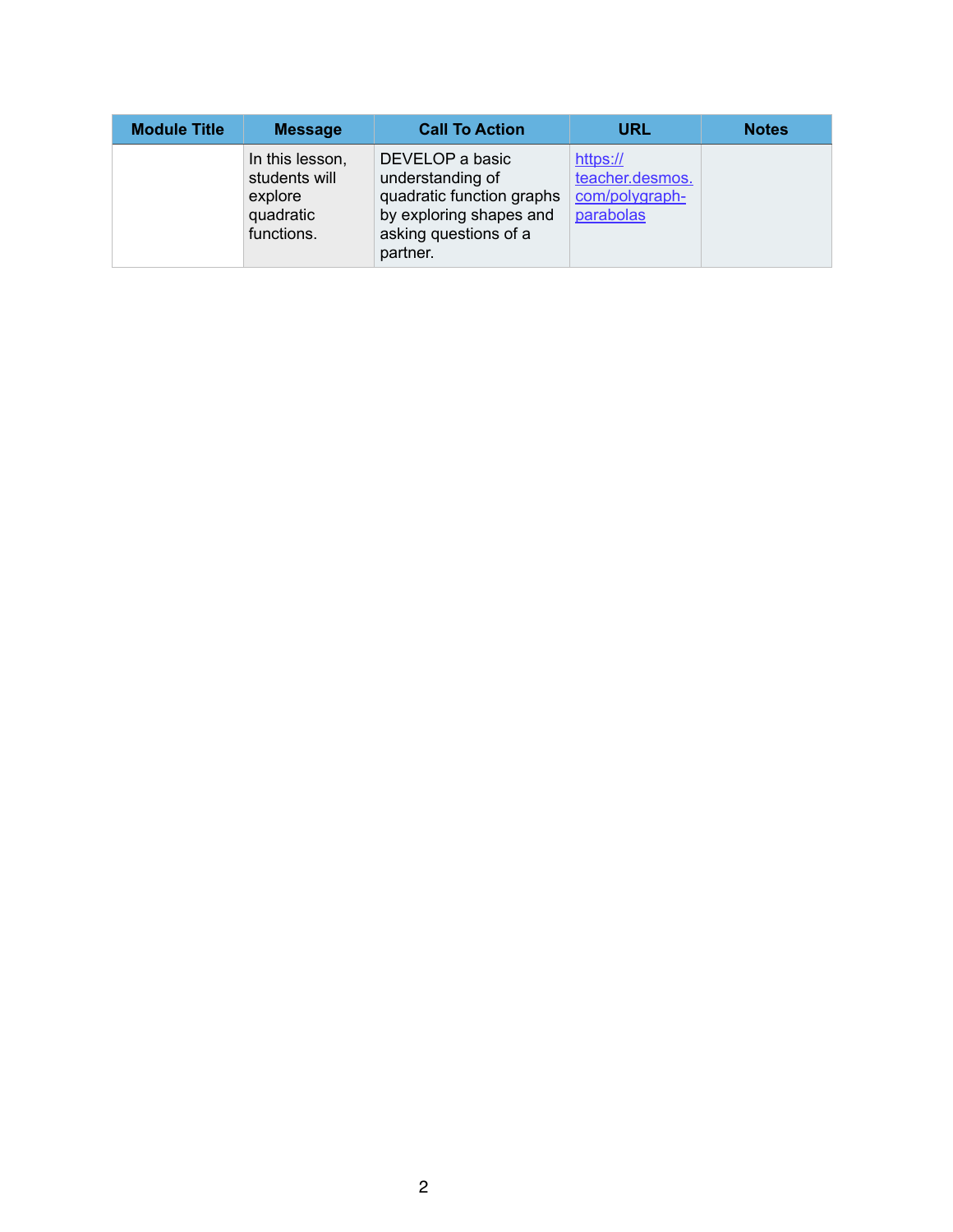| <b>Module Title</b> |  |
|---------------------|--|
| Module 1            |  |
|                     |  |
|                     |  |
| <b>Module 2</b>     |  |
| Module 3            |  |
|                     |  |
|                     |  |